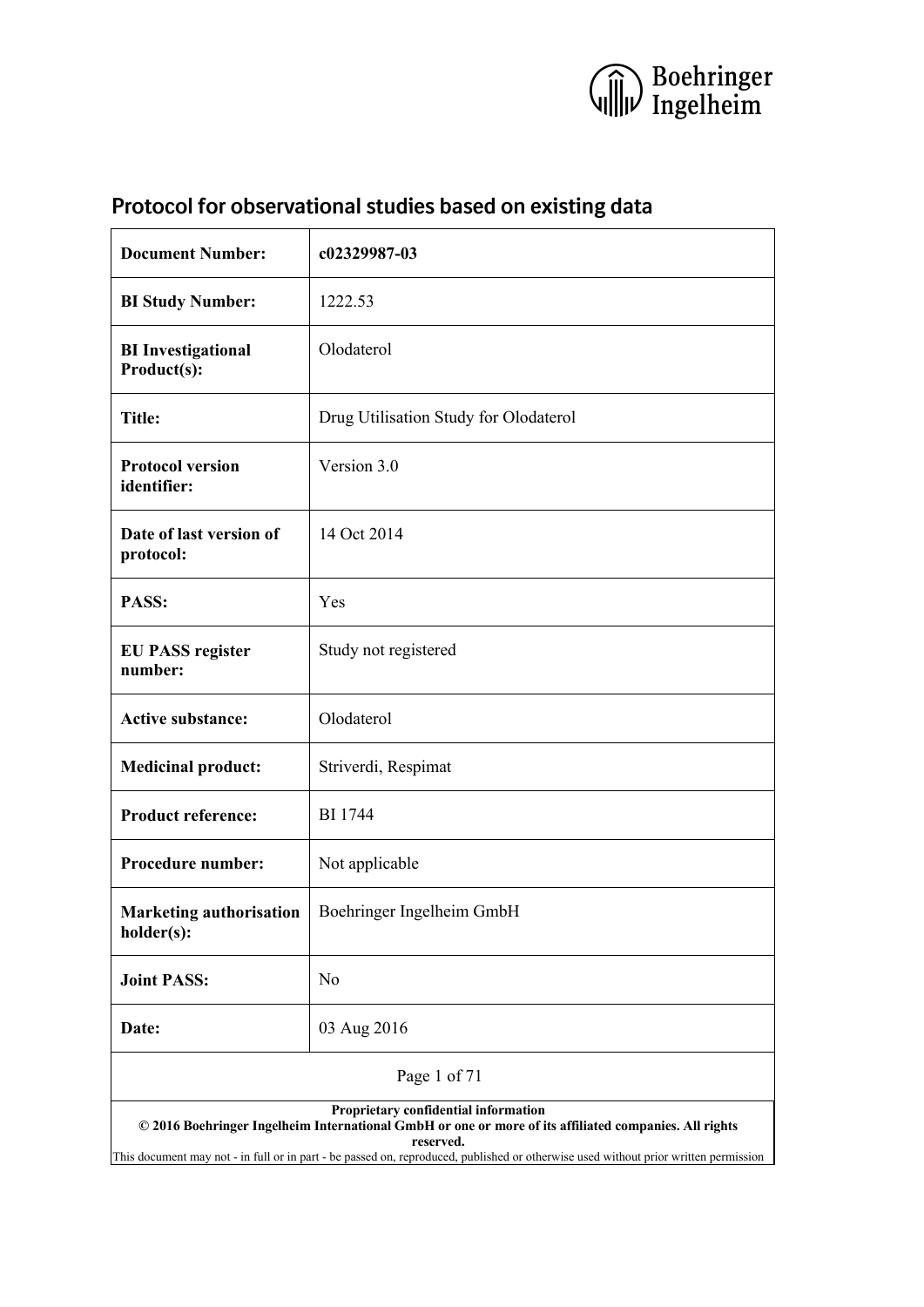## **Boehringer Ingelheim Page 2 of 71 Protocol for observational studies based on existing data BI Study Number 1222.53 c02329987-03**

| <b>Additional Information</b>                |                                                                                                                                                                                                                                                                                                                                                                             |  |  |  |  |
|----------------------------------------------|-----------------------------------------------------------------------------------------------------------------------------------------------------------------------------------------------------------------------------------------------------------------------------------------------------------------------------------------------------------------------------|--|--|--|--|
| <b>Research question and</b><br>objectives:  | This study aims to characterise the use of single-agent olodaterol<br>and single-agent indacaterol, the only marketed long-acting<br>beta2-agonist (LABAs) authorised for chronic obstructive<br>pulmonary disease (COPD), but not for asthma, in clinical<br>practice. Study objectives are as follows:                                                                    |  |  |  |  |
|                                              | Primary objectives:                                                                                                                                                                                                                                                                                                                                                         |  |  |  |  |
|                                              | Quantify the frequency of off-label use of olodaterol<br>among new users of these medications (i.e., the<br>proportion of new users who do not have COPD)<br>Describe the baseline characteristics of new users of                                                                                                                                                          |  |  |  |  |
|                                              | olodaterol                                                                                                                                                                                                                                                                                                                                                                  |  |  |  |  |
|                                              | Secondary objective:                                                                                                                                                                                                                                                                                                                                                        |  |  |  |  |
|                                              | Quantify the frequency of off-label use of indacaterol (a<br>$\bullet$<br>LABA approved for COPD but not for asthma) among<br>new users of these medications (i.e., the proportion of<br>new users who do not have COPD), in order to put into<br>perspective the results for olodaterol initiators<br>Describe the baseline characteristics of new users of<br>indacaterol |  |  |  |  |
|                                              |                                                                                                                                                                                                                                                                                                                                                                             |  |  |  |  |
| Country(-ies) of study:                      | The Netherlands, Denmark, and France                                                                                                                                                                                                                                                                                                                                        |  |  |  |  |
| <b>Author:</b>                               | Cristina Rebordosa, MD, PhD<br>Director, Epidemiology<br><b>RTI Health Solutions</b><br>Travessera de Gràcia 56, Atico 1<br>08006 Barcelona, Spain                                                                                                                                                                                                                          |  |  |  |  |
| <b>Marketing authorisation</b><br>holder(s): | Boehringer Ingelheim International GmbH<br>Binger Str. 173<br>55216 Ingelheim                                                                                                                                                                                                                                                                                               |  |  |  |  |
| <b>MAH</b> contact person:                   |                                                                                                                                                                                                                                                                                                                                                                             |  |  |  |  |
| <b>EU-QPPV:</b>                              |                                                                                                                                                                                                                                                                                                                                                                             |  |  |  |  |
| <b>Signature of EU-QPPV:</b>                 | The signature of the EU-QPPV is provided electronically                                                                                                                                                                                                                                                                                                                     |  |  |  |  |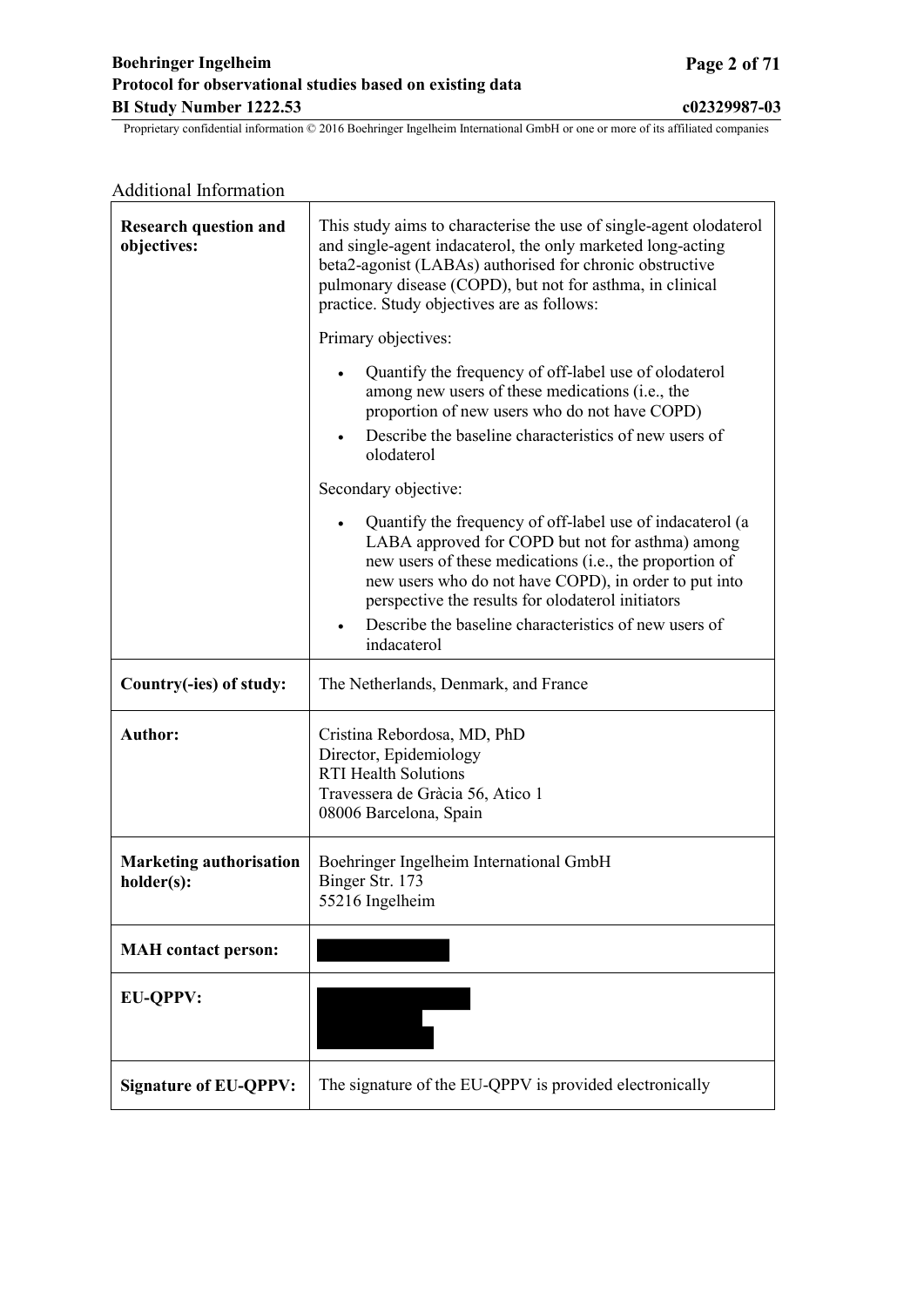# <span id="page-2-0"></span>**1. TABLE OF CONTENTS**

|     | <b>TITLE PAGE</b> |                                                                         |  |
|-----|-------------------|-------------------------------------------------------------------------|--|
| 1.  |                   |                                                                         |  |
| 2.  |                   |                                                                         |  |
| 3.  |                   |                                                                         |  |
| 4.  |                   |                                                                         |  |
| 5.  |                   |                                                                         |  |
| 6.  |                   |                                                                         |  |
| 7.  |                   |                                                                         |  |
| 8.  |                   |                                                                         |  |
| 9.  |                   |                                                                         |  |
| 9.1 |                   |                                                                         |  |
| 9.2 |                   |                                                                         |  |
|     | 9.2.1             |                                                                         |  |
|     | 9.2.2             |                                                                         |  |
|     | 9.2.3             |                                                                         |  |
|     | 9.2.3.1           |                                                                         |  |
|     | 9.2.3.2           |                                                                         |  |
| 9.3 |                   |                                                                         |  |
|     | 9.3.1             |                                                                         |  |
|     | 9.3.2             |                                                                         |  |
|     | 9.3.2.1           |                                                                         |  |
|     | 9.3.2.2           |                                                                         |  |
|     | 9.3.2.3           |                                                                         |  |
|     | 9.3.2.4           |                                                                         |  |
|     | 9.3.3             |                                                                         |  |
|     | 9.3.3.1           | Demographics and lifestyle habits at the index date, where available 23 |  |
|     | 9.3.3.2           |                                                                         |  |
|     | 9.3.3.3           |                                                                         |  |
|     | 9.3.3.4           |                                                                         |  |
|     | 9.3.3.5           |                                                                         |  |
|     | 9.3.3.6           |                                                                         |  |
|     | 9.3.3.7           |                                                                         |  |
|     | 9.3.4             |                                                                         |  |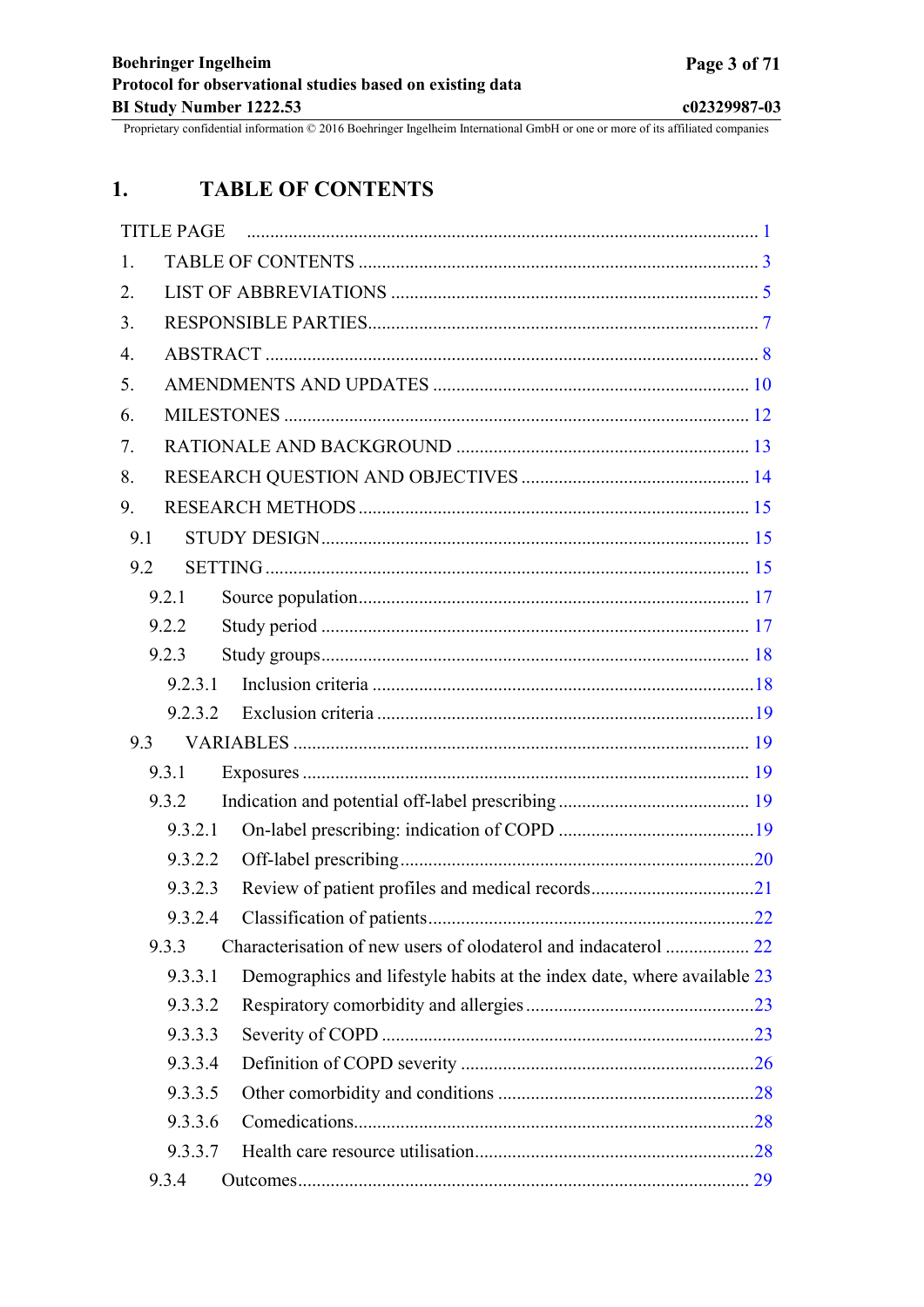| 9.3.4.1  |                                                            |  |
|----------|------------------------------------------------------------|--|
| 9.3.4.2  |                                                            |  |
| 9.3.4.3  |                                                            |  |
| 9.3.5    |                                                            |  |
| 9.4      |                                                            |  |
| 9.4.1    |                                                            |  |
| 9.4.1.1  |                                                            |  |
| 9.4.2    |                                                            |  |
| 9.4.3    |                                                            |  |
| 9.4.4    |                                                            |  |
| 9.5      |                                                            |  |
| 9.6      |                                                            |  |
| 9.7      |                                                            |  |
| 9.7.1    |                                                            |  |
| 9.7.2    |                                                            |  |
| 9.7.3    |                                                            |  |
| 9.7.4    |                                                            |  |
| 9.8      |                                                            |  |
| 9.9      |                                                            |  |
| 9.10     |                                                            |  |
| 9.10.1   |                                                            |  |
| 10.      |                                                            |  |
| 11.      | MANAGEMENT AND REPORTING OF ADVERSE EVENTS/ADVERSE         |  |
| 12.      | PLANS FOR DISSEMINATING AND COMMUNICATING STUDY            |  |
|          |                                                            |  |
| 13.1     |                                                            |  |
| 13.2     |                                                            |  |
| ANNEX 1. |                                                            |  |
| ANNEX 2. |                                                            |  |
| ANNEX 3. | EVALUATION OF COPD SEVERITY IN AUTOMATED HEALTH            |  |
|          | ANNEX 4. CODES FOR COMORBIDITIES AND OTHER MEDICATIONS .64 |  |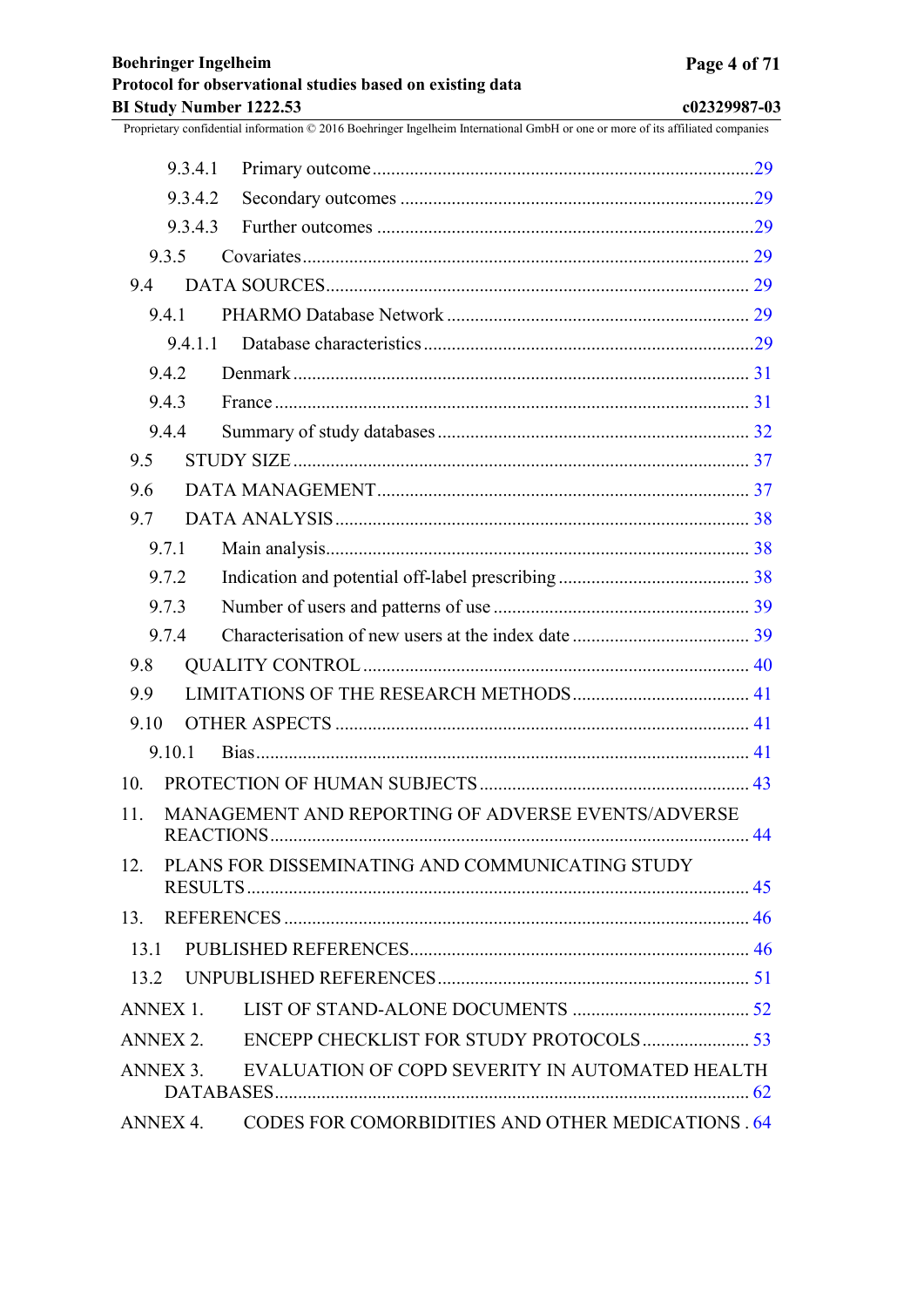# <span id="page-4-0"></span>**2. LIST OF ABBREVIATIONS**

| AMI              | Acute Myocardial Infarction                                                                                               |
|------------------|---------------------------------------------------------------------------------------------------------------------------|
| <b>ATC</b>       | Anatomical Therapeutic Chemical                                                                                           |
| BI               | Boehringer Ingelheim                                                                                                      |
| BMI              | Body Mass Index                                                                                                           |
| <b>CAT</b>       | <b>COPD</b> Assessment Test                                                                                               |
| <b>COPD</b>      | Chronic Obstructive Pulmonary Disease                                                                                     |
| <b>DAMD</b>      | Danish General Practice Database                                                                                          |
| <b>DDD</b>       | Defined Daily Dose                                                                                                        |
| <b>EMA</b>       | European Medicines Agency                                                                                                 |
| <b>ENCePP</b>    | European Network of Centres for Pharmacoepidemiology and<br>Pharmacovigilance                                             |
| FEV <sub>1</sub> | Forced Expiratory Volume in 1 Second                                                                                      |
| <b>GOLD</b>      | Global Initiative for Chronic Obstructive Lung Disease                                                                    |
| <b>GP</b>        | General Practitioner or General Practice                                                                                  |
| <b>ICD</b>       | <b>International Classification of Diseases</b>                                                                           |
| $ICD-10$         | International Statistical Classification of Diseases and Related Health<br>Problems, 10th Revision                        |
| $ICD-10-CM$      | International Statistical Classification of Diseases and Related Health<br>Problems, 10th Revision, Clinical Modification |
| $ICD-9$          | International Classification of Diseases, 9th Revision                                                                    |
| ICD-9-CM         | International Classification of Diseases, 9th Revision, Clinical<br>Modification                                          |
| <b>ICPC</b>      | International Classification of Primary Care                                                                              |
| <b>ICS</b>       | Inhaled Glucocorticosteroid                                                                                               |
| LABA             | Long-Acting Beta2-Agonist                                                                                                 |
| <b>LAMA</b>      | Long-Acting Muscarinic Antagonist                                                                                         |
| <b>LPD</b>       | <b>Longitudinal Patient Database</b>                                                                                      |
| mMRC             | Modified British Medical Research Council Questionnaire                                                                   |
| <b>NCSP</b>      | Nordic Medico-Statistical Committee Classification of Surgical<br>Procedures                                              |
| <b>NPR</b>       | National Patient Register (Sweden)                                                                                        |
| <b>PASS</b>      | Post-Authorisation Safety Study                                                                                           |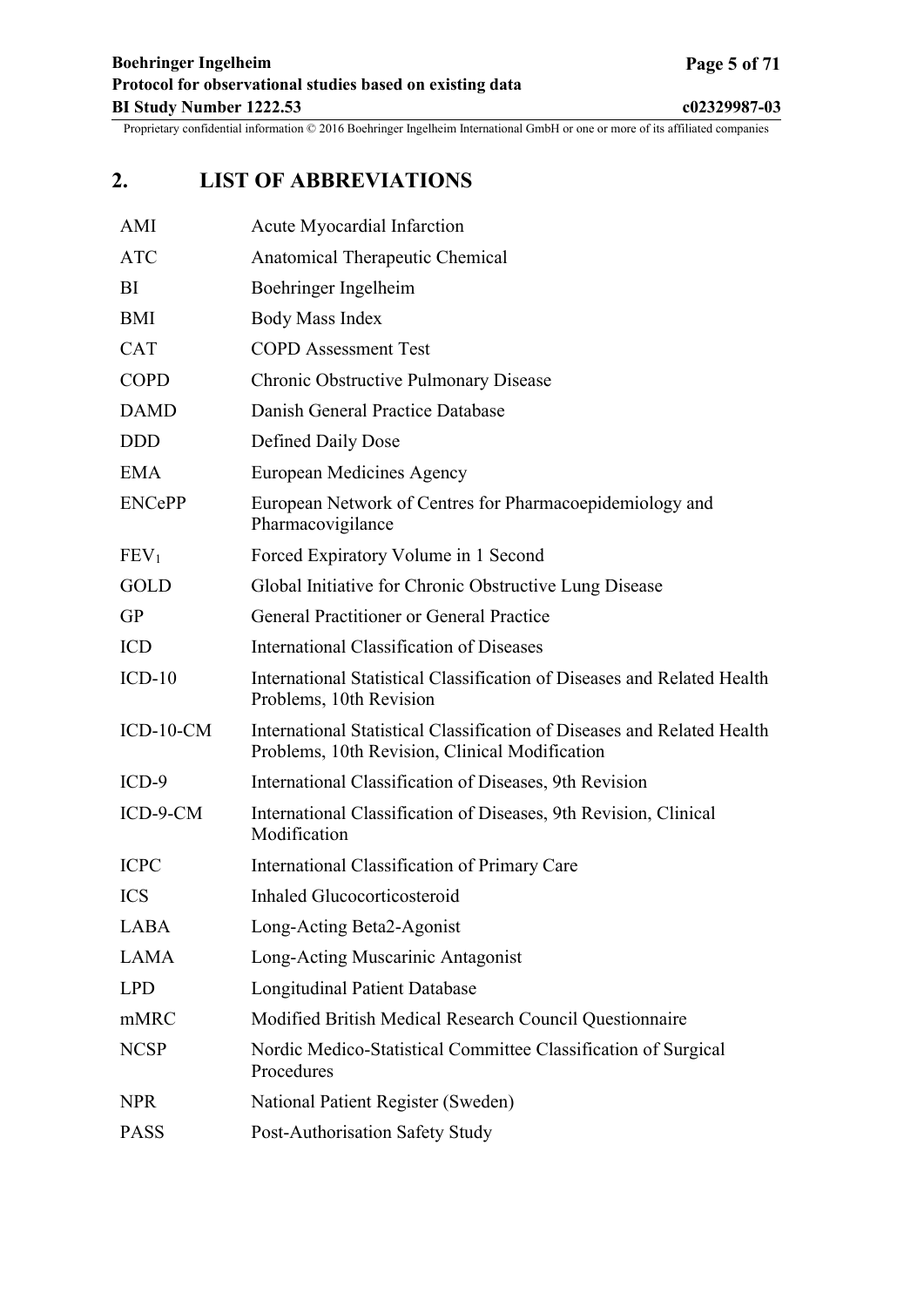| <b>PHARMO</b> | Institute for Drug Outcomes Research (the Netherlands); also short for<br>the PHARMO Database Network |
|---------------|-------------------------------------------------------------------------------------------------------|
| PHARMO-GP     | a data subset of PHARMO Database Network with information from GPs                                    |
| <b>PPV</b>    | Positive Predictive Value                                                                             |
| <b>PRO</b>    | Patient-Reported Outcome                                                                              |
| <b>RWE</b>    | Real-World Evidence                                                                                   |
| <b>SABA</b>   | Short-Acting Beta2-Agonist                                                                            |
| <b>SAMA</b>   | <b>Short-Acting Muscarinic Antagonist</b>                                                             |
| <b>SD</b>     | <b>Standard Deviation</b>                                                                             |
| <b>WHO</b>    | World Health Organization                                                                             |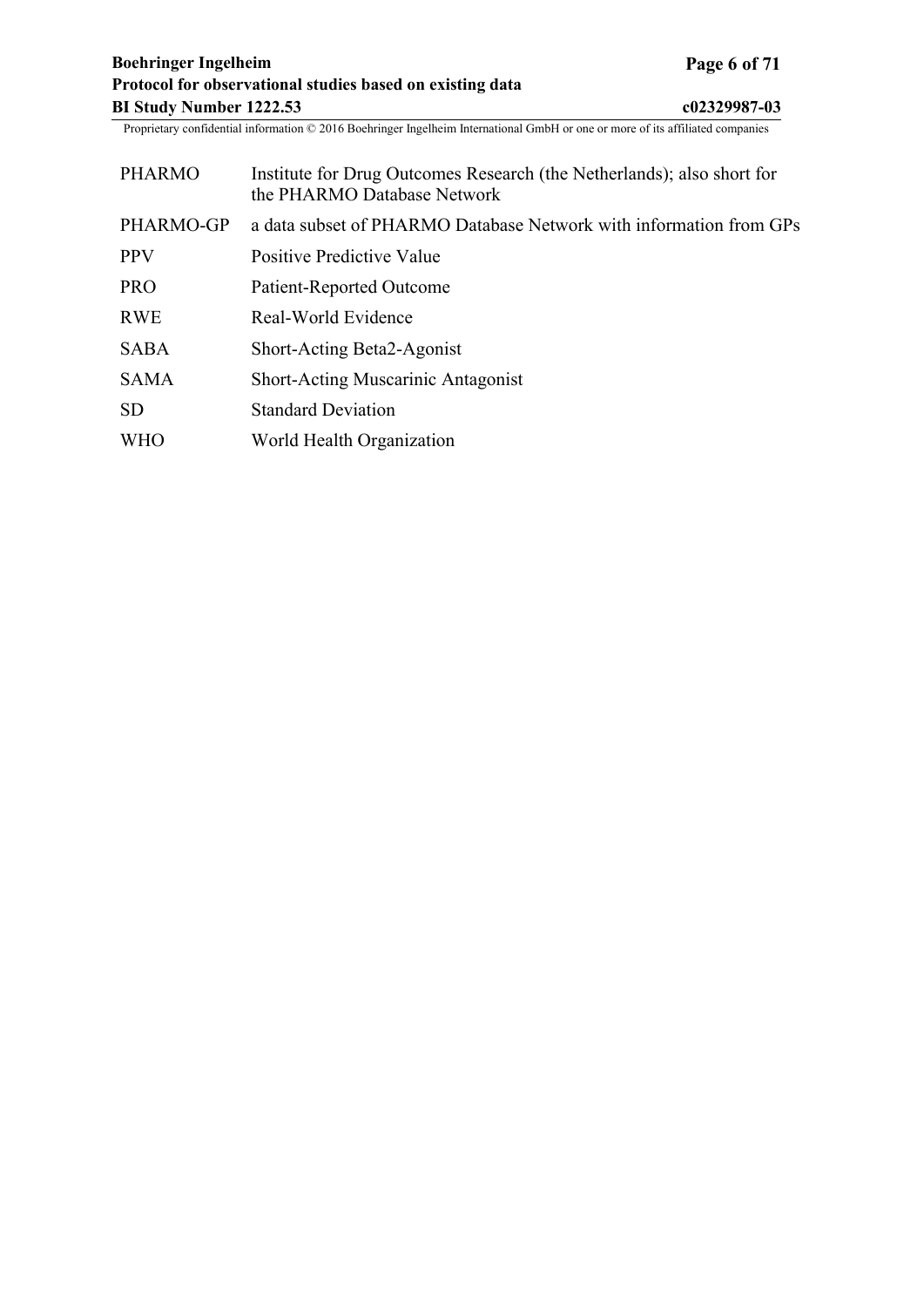## <span id="page-6-0"></span>**3. RESPONSIBLE PARTIES**

The following individual is the author of this protocol:

Cristina Rebordosa, MD, PhD Senior Research Epidemiologist RTI Health Solutions Travessera de Gràcia 56, Atico 1 08006 Barcelona, Spain

The following individuals have collaborated with the author on protocol development.

Alicia Gilsenan, RTI Health Solutions Patricia Tennis, formerly of RTI Health Solutions, currently retired Jordi Castellsague, RTI Health Solutions

## **The following institutions will implement the study and have reviewed the study protocol:**

PHARMO Institute, the Netherlands Aarhus University Hospital, Department of Clinical Epidemiology, Denmark IMS Health Information Solutions, France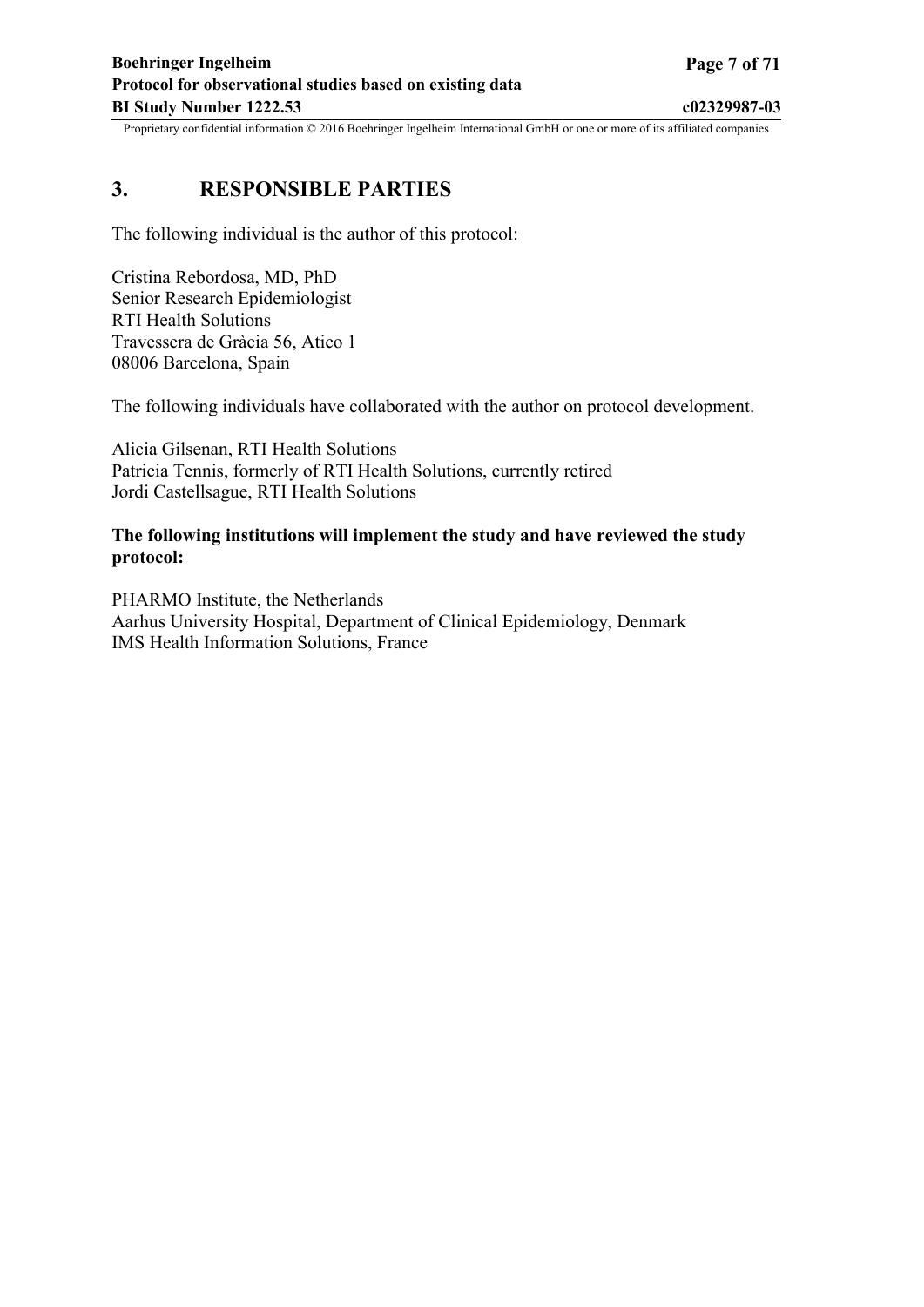# <span id="page-7-0"></span>**4. ABSTRACT**

| Name of company:                                           |                                                                                                                                                                                                                                                                                                                                                                                                                                                                                                                                                                                                                                                                                                                                                                                                                          |                          |                               |  |
|------------------------------------------------------------|--------------------------------------------------------------------------------------------------------------------------------------------------------------------------------------------------------------------------------------------------------------------------------------------------------------------------------------------------------------------------------------------------------------------------------------------------------------------------------------------------------------------------------------------------------------------------------------------------------------------------------------------------------------------------------------------------------------------------------------------------------------------------------------------------------------------------|--------------------------|-------------------------------|--|
| Boehringer Ingelheim GmbH                                  |                                                                                                                                                                                                                                                                                                                                                                                                                                                                                                                                                                                                                                                                                                                                                                                                                          |                          |                               |  |
| Name of finished medicinal product:<br>Striverdi, Respimat |                                                                                                                                                                                                                                                                                                                                                                                                                                                                                                                                                                                                                                                                                                                                                                                                                          |                          |                               |  |
| Name of active ingredient:<br>Olodaterol                   |                                                                                                                                                                                                                                                                                                                                                                                                                                                                                                                                                                                                                                                                                                                                                                                                                          |                          |                               |  |
| <b>Protocol date:</b>                                      | <b>Study number:</b>                                                                                                                                                                                                                                                                                                                                                                                                                                                                                                                                                                                                                                                                                                                                                                                                     | <b>Version/Revision:</b> | <b>Version/Revision date:</b> |  |
| 14 Oct 2014                                                | 1222.53                                                                                                                                                                                                                                                                                                                                                                                                                                                                                                                                                                                                                                                                                                                                                                                                                  | 3.0                      | 03 Aug 2016                   |  |
| Title of study:                                            | Drug Utilisation Study for Olodaterol                                                                                                                                                                                                                                                                                                                                                                                                                                                                                                                                                                                                                                                                                                                                                                                    |                          |                               |  |
| <b>Rationale and</b><br>background:                        | Boehringer Ingelheim GmbH (BI) developed olodaterol, an inhaled<br>long-acting beta2-agonist (LABA), for the indication of chronic<br>obstructive pulmonary disease (COPD). LABAs are used in COPD to<br>relieve bronchial constriction and, consequently, to improve<br>symptoms. Because the use of LABAs has been associated with<br>increased morbidity and mortality in patients with asthma, within the<br>"Decentralised Procedure for Striverdi Respimat" the health<br>authorities of the European Union/European Economic Area Member<br>States requested the conduct of a post-approval drug utilisation study<br>to assess potential off-label use of olodaterol in asthma and to<br>characterise the use of olodaterol in clinical practice.                                                                |                          |                               |  |
| <b>Research question and</b><br>objectives:                | This study aims to characterise the use of single-agent olodaterol and<br>single-agent indacaterol, the only marketed LABAs authorised for<br>COPD, but not for asthma, in clinical practice. Study objectives are as<br>follows:<br>Primary objectives:<br>Quantify the frequency of off-label use of olodaterol among<br>$\bullet$<br>new users of these medications (i.e., the proportion of new<br>users who do not have COPD)<br>Describe the baseline characteristics of new users of olodaterol<br>Secondary objective:<br>Quantify the frequency of off-label use of indacaterol (a LABA<br>approved for COPD but not for asthma) among new users of<br>these medications (i.e., the proportion of new users who do not<br>have COPD), in order to put into perspective the results for<br>olodaterol initiators |                          |                               |  |
| <b>Study design:</b>                                       | Describe the baseline characteristics of new users of indacaterol<br>$\bullet$<br>This is a cross-sectional study using information collected in health<br>care databases among new users of olodaterol or indacaterol in the<br>Netherlands, Denmark, and France.                                                                                                                                                                                                                                                                                                                                                                                                                                                                                                                                                       |                          |                               |  |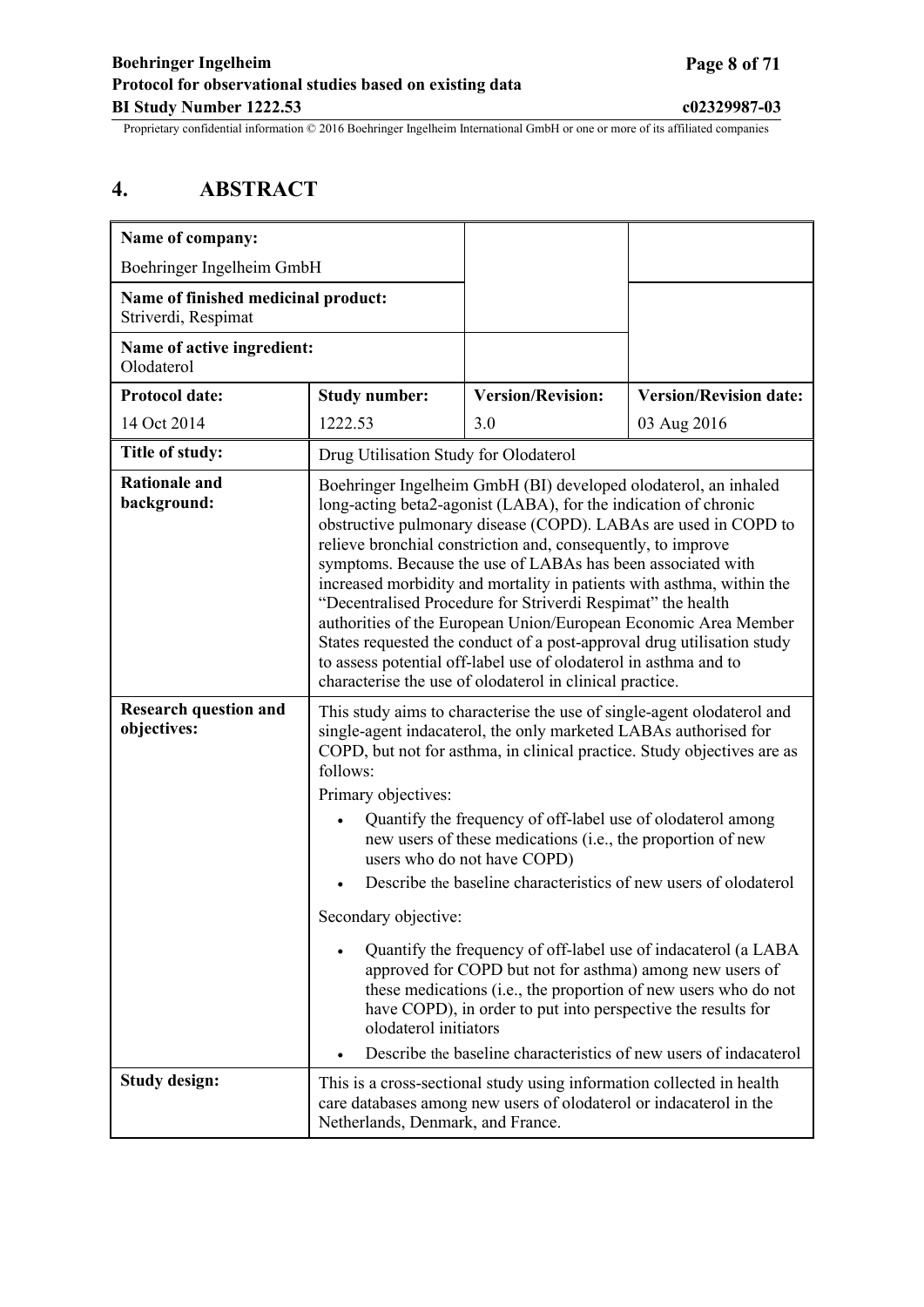## **Boehringer Ingelheim Page 9 of 71 Protocol for observational studies based on existing data BI Study Number 1222.53 c02329987-03**

| Name of company:                                           |                                                                                                                                                                                                                                                                                                                                                                                                                                                                 |                                                                                                                                                                                                                                                                                                    |                               |  |  |
|------------------------------------------------------------|-----------------------------------------------------------------------------------------------------------------------------------------------------------------------------------------------------------------------------------------------------------------------------------------------------------------------------------------------------------------------------------------------------------------------------------------------------------------|----------------------------------------------------------------------------------------------------------------------------------------------------------------------------------------------------------------------------------------------------------------------------------------------------|-------------------------------|--|--|
| Boehringer Ingelheim GmbH                                  |                                                                                                                                                                                                                                                                                                                                                                                                                                                                 |                                                                                                                                                                                                                                                                                                    |                               |  |  |
| Name of finished medicinal product:<br>Striverdi, Respimat |                                                                                                                                                                                                                                                                                                                                                                                                                                                                 |                                                                                                                                                                                                                                                                                                    |                               |  |  |
| Name of active ingredient:<br>Olodaterol                   |                                                                                                                                                                                                                                                                                                                                                                                                                                                                 |                                                                                                                                                                                                                                                                                                    |                               |  |  |
| <b>Protocol date:</b>                                      | <b>Study number:</b>                                                                                                                                                                                                                                                                                                                                                                                                                                            | <b>Version/Revision:</b>                                                                                                                                                                                                                                                                           | <b>Version/Revision date:</b> |  |  |
| 14 Oct 2014                                                | 1222.53                                                                                                                                                                                                                                                                                                                                                                                                                                                         | 3.0                                                                                                                                                                                                                                                                                                | 03 Aug 2016                   |  |  |
| <b>Population:</b>                                         | The source population is all subjects enrolled in the selected study<br>databases at the date olodaterol became available in each database's<br>country. The study groups are those subjects from the source<br>population who receive a first dispensing for single-agent formulations<br>of olodaterol for the primary objective or indacaterol for the secondary<br>objective and have at least 12 months of continuous enrolment in the<br>study databases. |                                                                                                                                                                                                                                                                                                    |                               |  |  |
| <b>Variables:</b>                                          | Indication and potential off-label use of olodaterol and indacaterol;<br>characterisation of new users of olodaterol and indacaterol by<br>demographic variables, medical history, and use of other medications.                                                                                                                                                                                                                                                |                                                                                                                                                                                                                                                                                                    |                               |  |  |
| Data sources:                                              | The study is planned to be conducted in the following databases: the<br>PHARMO Database Network in the Netherlands, the National<br>Registers in Denmark, and the IMS Health Information Solutions<br>(IMS) Real-World Evidence (RWE) Longitudinal Patient Database<br>(LPD) in France.                                                                                                                                                                         |                                                                                                                                                                                                                                                                                                    |                               |  |  |
|                                                            | Denmark, and France.                                                                                                                                                                                                                                                                                                                                                                                                                                            | A description of each database is provided in Section $9.4$ . The study<br>will be conducted by using data on drug prescriptions/dispensings and<br>disease occurrence routinely collected on an ongoing basis for large,<br>population-based, automated health care databases in the Netherlands, |                               |  |  |
| <b>Study size:</b>                                         | No sample size calculations have been done given that there will be no<br>hypothesis testing. During 2014 and 2015, about 2,000 patients used<br>olodaterol in the three data sources.                                                                                                                                                                                                                                                                          |                                                                                                                                                                                                                                                                                                    |                               |  |  |
| Data analysis:                                             | Number and proportion of new users by indication and potential off-<br>label use. Number and proportion of new users according to medical<br>history and use of comedications.                                                                                                                                                                                                                                                                                  |                                                                                                                                                                                                                                                                                                    |                               |  |  |
| <b>Milestones:</b>                                         | Start of data collection (start of data extraction):<br>For interim report: planned Q1 2017<br>$\bullet$<br>For final report: planned Q1 2018<br>End of data collection (date final analytic file is available):<br>For interim report: planned Q3 2017<br>$\bullet$<br>For final report: planned Q3 2018<br>Interim reports of study results: planned Q3 2017<br>Final report of study results: planned Q3 2018                                                |                                                                                                                                                                                                                                                                                                    |                               |  |  |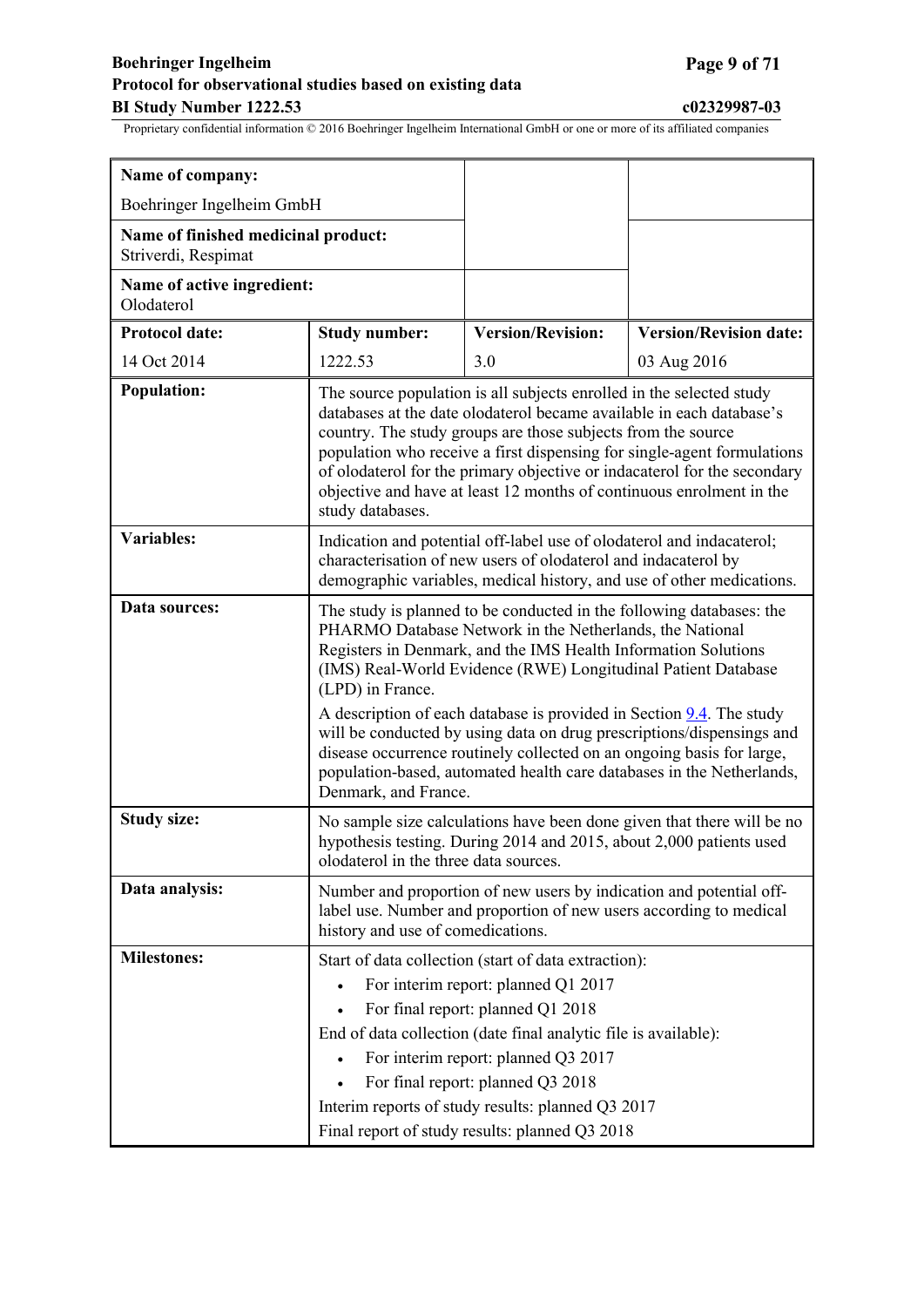# <span id="page-9-0"></span>**5. AMENDMENTS AND UPDATES**

Version 2.0 includes clarification to the milestone table and revision of the primary and secondary study objectives in the context of regulatory review of the protocol.

|                |                  | <b>Section of</b>               |                                                                                                                            |                                                                                                                                                                  |
|----------------|------------------|---------------------------------|----------------------------------------------------------------------------------------------------------------------------|------------------------------------------------------------------------------------------------------------------------------------------------------------------|
| <b>Number</b>  | Date             | <b>Study</b><br><b>Protocol</b> | <b>Amendment or</b><br><b>Update</b>                                                                                       | <b>Reason</b>                                                                                                                                                    |
| $\mathbf{1}$   | 30 Sep<br>2014   | $6\overline{6}$                 | Update of milestones                                                                                                       | Delay in finalisation of<br>protocol to respond to<br>regulatory authority review                                                                                |
| $\overline{2}$ | 30 Sep<br>2014   | 8                               | Research objectives                                                                                                        | Modified in response to<br>regulatory authority review                                                                                                           |
| $\overline{3}$ | 30 Sep<br>2014   | 9.3.4                           | Clarification of<br>primary outcomes                                                                                       | Modified in response to<br>regulatory authority review                                                                                                           |
| $\overline{4}$ | 25 Jul<br>2016   | $6\overline{6}$                 | Updated and clarified<br>milestones                                                                                        | According to EMA<br>guidance for post-<br>authorisation studies<br>definitions                                                                                   |
| 5              | 25 Jul<br>2016   | Across<br>the<br>protocol       | Changed ICD-9 for<br><b>ICPC</b> codes                                                                                     | PHARMO uses ICPC<br>codes; none of the other<br>databases included use ICD-<br>9 codes                                                                           |
| 6              | 25 Jul<br>2016   | 9.1                             | Clarified study<br>design                                                                                                  | To better describe study<br>periods and differentiate<br>from study milestones                                                                                   |
| $\overline{7}$ | 25 Jul<br>2016   | 9.3.2                           | Defined period<br>named as "ever<br>before"                                                                                | To clarify definition in each<br>database                                                                                                                        |
| 8              | $25$ Jul<br>2016 | 9.3.3                           | <b>Updated COPD</b><br>severity definition                                                                                 | To better align with COPD<br>guidelines<br>recommendations                                                                                                       |
| 9              | 25 Jul<br>2016   | 9.4.1                           | Updated information<br>on the PHARMO<br>databases                                                                          | Research partners updated<br>description of PHARMO<br>databases according to the<br>latest available information                                                 |
| 10             | 25 Jul<br>2016   | 9.4.2                           | Deleted Danish<br><b>General Practice</b><br>Database (DAMD)<br>data source; updated<br>description of Danish<br>databases | DAMD is no longer<br>available for research.<br>Research partners updated<br>description of Danish<br>databases according to the<br>latest available information |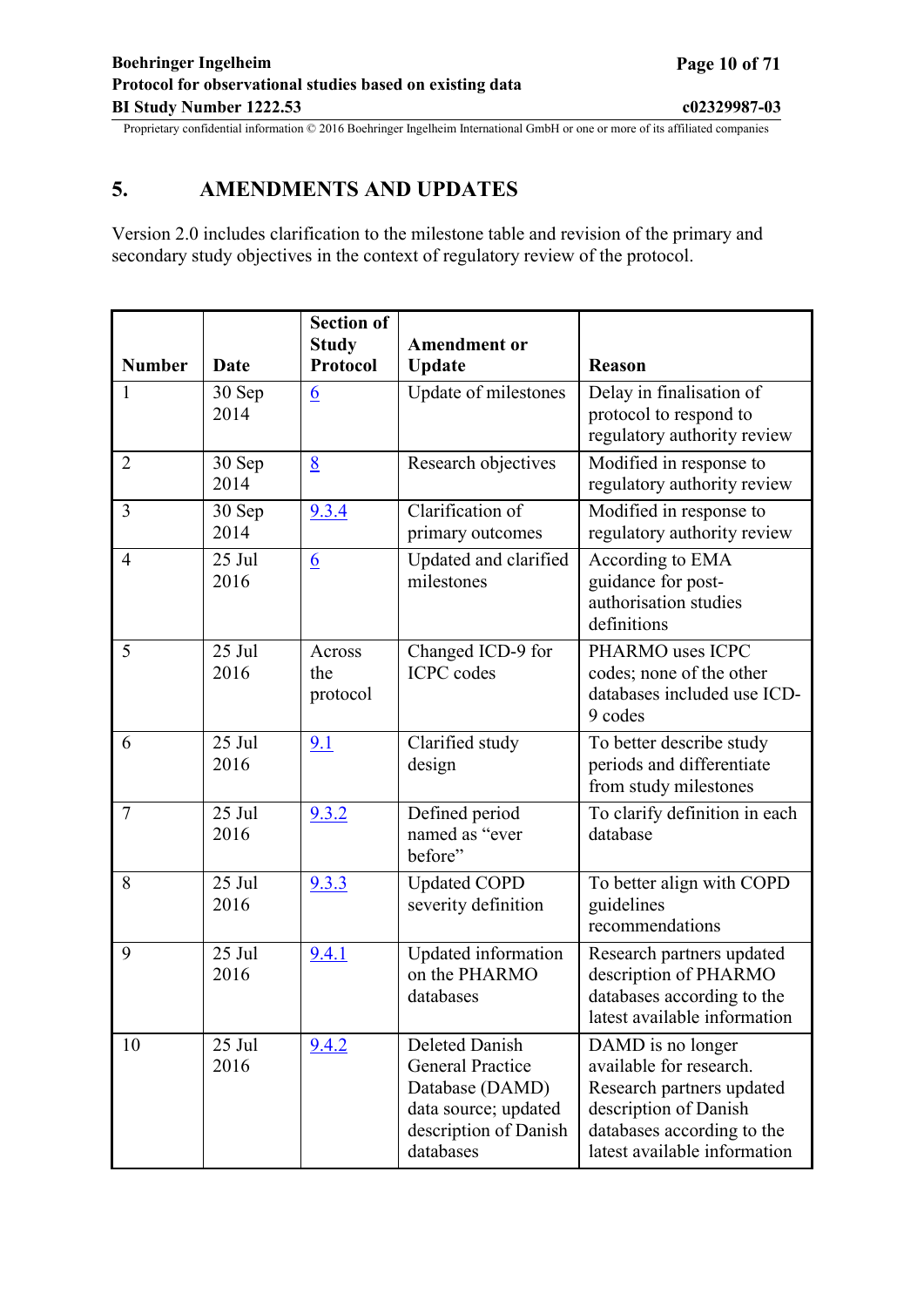## <span id="page-10-0"></span>**Boehringer Ingelheim Page 11 of 71 Protocol for observational studies based on existing data BI Study Number 1222.53 c02329987-03**

| <b>Number</b> | <b>Date</b>      | <b>Section of</b><br><b>Study</b><br><b>Protocol</b> | <b>Amendment or</b><br><b>Update</b>                                      | <b>Reason</b>                                                                                                            |
|---------------|------------------|------------------------------------------------------|---------------------------------------------------------------------------|--------------------------------------------------------------------------------------------------------------------------|
| 11            | 25 Jul<br>2016   | 9.4.3                                                | Deleted Swedish<br><b>National Registers</b>                              | Due to limited uptake.                                                                                                   |
| 12            | $25$ Jul<br>2016 | 9.4.3                                                | <b>Added French IMS</b><br><b>RWE LPD</b>                                 | Due to the limited uptake in<br>Sweden the French database<br>was evaluated for feasibility                              |
| 13            | $25$ Jul<br>2016 | 9.4.4                                                | Updated summary of<br>study databases                                     | To match with updates in<br>the description of the<br>databases performed in<br>Sections $9.4.1$ through $9.4.3$         |
| 14            | $25$ Jul<br>2016 | 9.5                                                  | Added data on the<br>number of olodaterol<br>users in each data<br>source | Olodaterol was not<br>launched at the time of the<br>initial protocol                                                    |
| 15            | $25$ Jul<br>2016 | 9.7                                                  | Added estimation of<br>95% confidence<br>intervals                        | To specify that the 95%<br>confidence intervals of the<br>prevalence proportion of<br>off-label use will be<br>estimated |
| 16            | 25 Jul<br>2016   | Annexes                                              | Deleted Annex 5                                                           | The annex included<br>information on a PHARMO<br>database that is already<br>included under Section<br>9.4.1.            |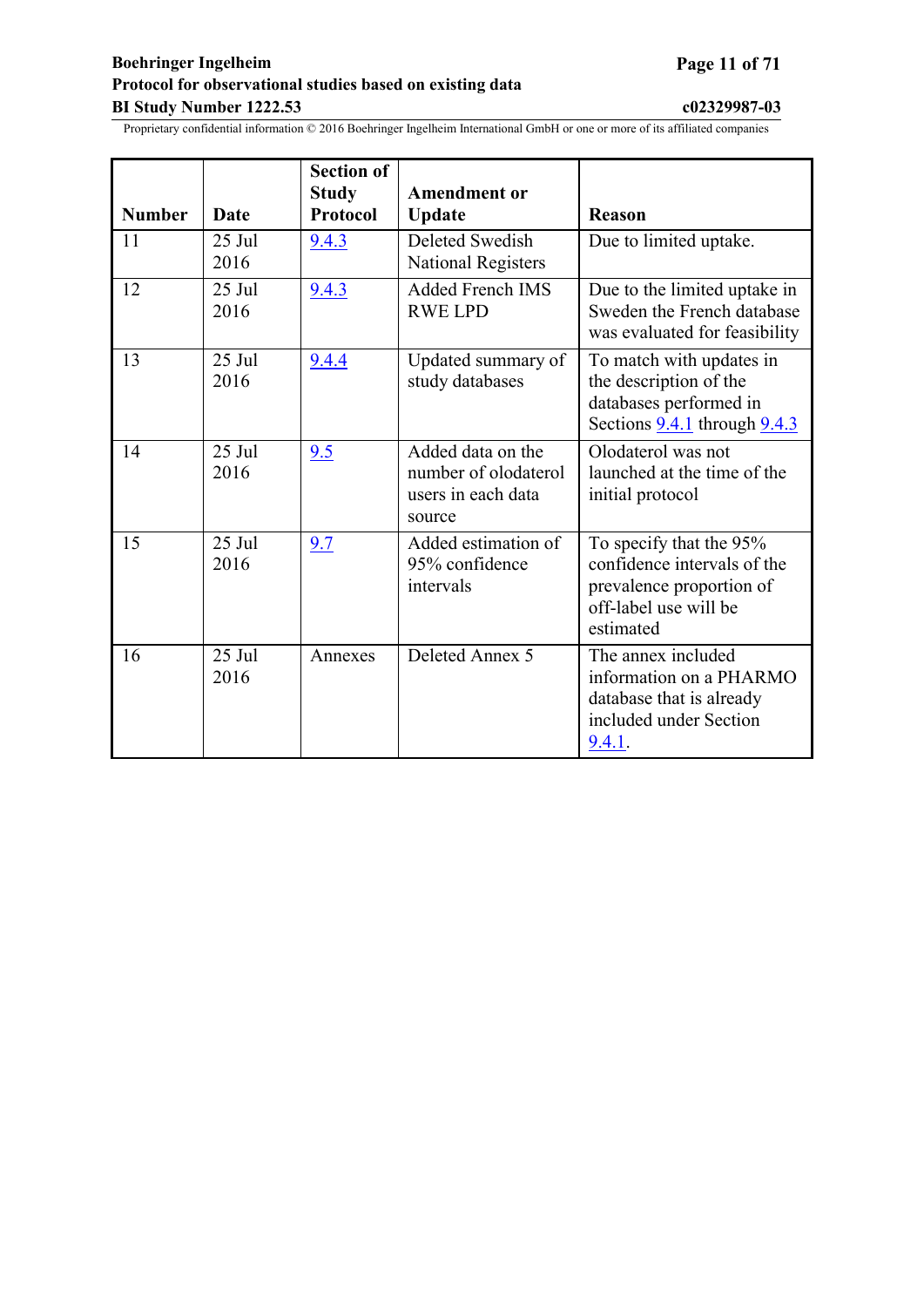# <span id="page-11-0"></span>**6. MILESTONES**

| <b>Milestone</b>                                                                     | <b>Planned Date</b>                                     |
|--------------------------------------------------------------------------------------|---------------------------------------------------------|
| Start of data collection (date from which<br>data extraction starts):                | For the interim report: $Q1 2017^2$                     |
|                                                                                      | For the final study report: $Q1 20183$                  |
| End of data collection (the date from which<br>the analytical data set is completely | For the interim report: Q3 2017                         |
| available):                                                                          | For the final study report: Q3 2018                     |
| Interim report(s) of cumulative study<br>results:                                    | Q3 2017                                                 |
| Registration in the EU PAS Register:                                                 | After regulatory endorsement of the<br>amended protocol |
| Final report of study results from all<br>databases:                                 | Q3 2018                                                 |

EU PAS Register = European Union electronic register of post-authorisation studies;  $Q1 =$  first quarter;  $Q2 =$  second quarter;  $Q3$  = third quarter;  $Q4$  = fourth quarter.

1 Preliminary; dependent on market uptake of olodaterol and contracts with MAH and research partners.

2 Data will be extracted during Q1 2017 and will include data from launch (January 2014) up to Q3 or Q4 2015 in Denmark, from launch (March 2014) up to Q4 2015 in the Netherlands, and from launch (October 2015) up to Q4 2016 in France.

3 Data will be extracted during Q1 2018 and will include data from launch in each country and up to Q3 or Q4 2016 in Denmark, up to Q4 2016 in the Netherlands, and up to Q4 2017 in France.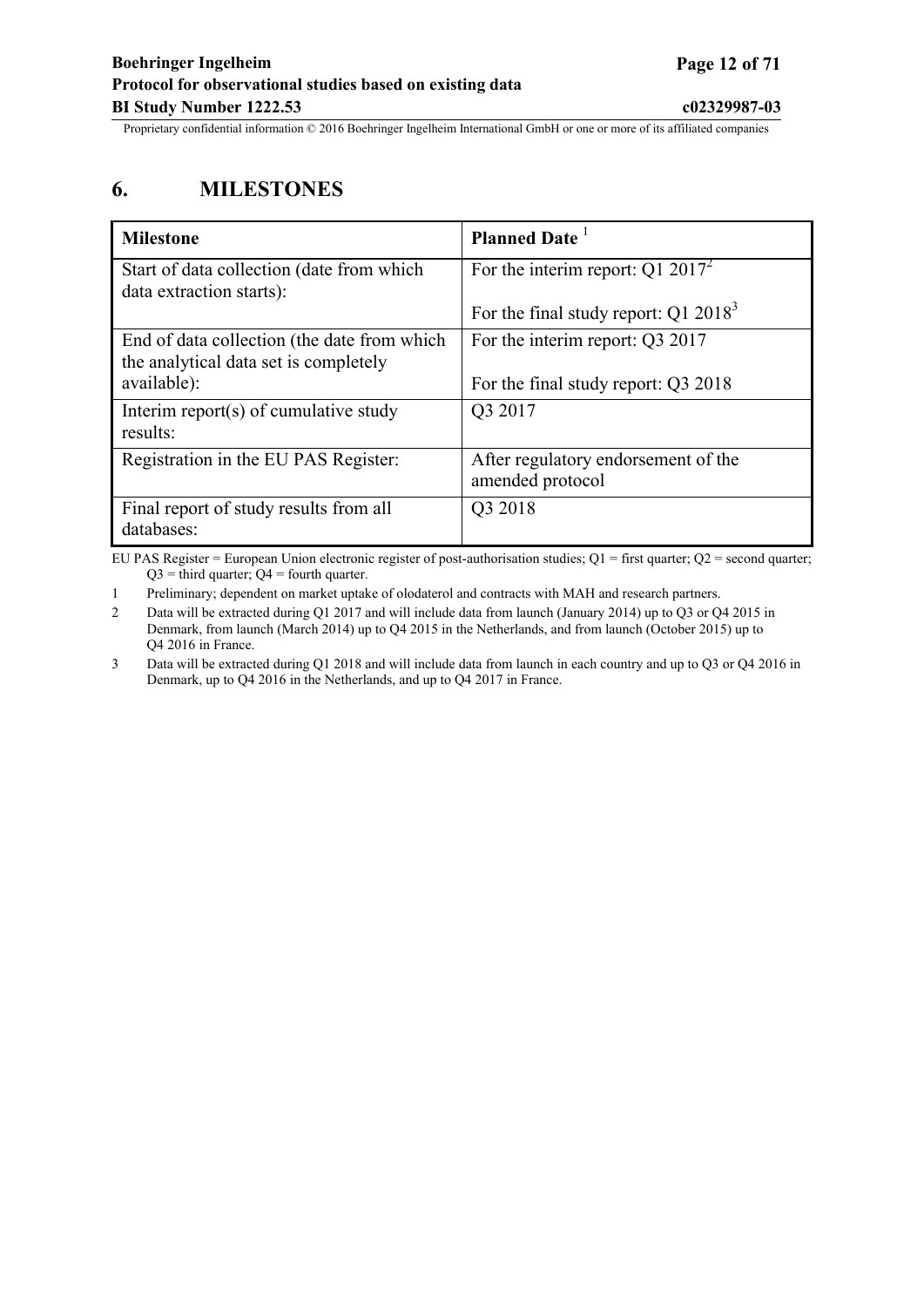# <span id="page-12-0"></span>**7. RATIONALE AND BACKGROUND**

Chronic obstructive pulmonary disease (COPD) is a serious, chronic disease that affects millions of people worldwide. [[P13-02399](#page-45-0)] COPD typically involves persistent limitation of airflow, a progressive course, and chronically enhanced inflammatory response of the airways to airborne particulates and gases. [\[P13-02399\]](#page-45-0)

Worldwide, the estimated number of patients with COPD is 63.6 million. [[R09-2531\]](#page-46-0) In 2004, the World Health Organization estimated that the European region had approximately 11.3 million patients with prevalent, symptomatic COPD. [\[R09-2531](#page-46-0)] A systematic review and meta-analysis of 67 studies conducted in 28 countries between 1990 and 2004 showed that the prevalence of COPD is higher in subjects over 40 years of age than those under 40. The pooled prevalences were 3.1% in subjects under 40 years of age and 9.9% in those 40 years old or older, 8.2% for ages 40-64, and 14.2% for ages 65 years or older. [\[R06-4117](#page-46-0)] The health, social, and economic burdens of COPD are predicted to increase in the next several decades because of continuing exposure to tobacco smoke and other risk factors and because of the increasing age of the general populations in many countries. [[P13-02399](#page-45-0)]

Inhaled long-acting beta2-agonist (LABA) drugs are used in COPD and in asthma. At present, the approved indication for the five major LABAs in COPD—formoterol, salmeterol, indacaterol, olodaterol, and vilanterol (only approved in fixed-dose combination with fluticasone furoate or with umeclidinium bromide)—is maintenance or long-term use. Formoterol, salmeterol, and vilanterol are also approved for use in asthma; for this condition, simultaneous use with corticosteroids is strongly recommended.

Olodaterol and indacaterol are the only marketed LABAs authorised for the treatment of adult patients with COPD, but not for patients with asthma, in clinical practice.

Within the Decentralised Procedure for Striverdi Respimat, the health authorities of the European Union/European Economic Area Member States requested the conduct of a postapproval drug utilisation study to assess the potential off-label use of olodaterol in asthma patients and to characterise the use of olodaterol in clinical practice.

This protocol is a core protocol describing the study design, methods, and analysis for implementing the study in three European health care databases in the Netherlands, Denmark, and France. This core protocol will need to be adapted to the specifics of each database regarding the type and availability of the recorded information and the coding systems used to record diagnoses and medications.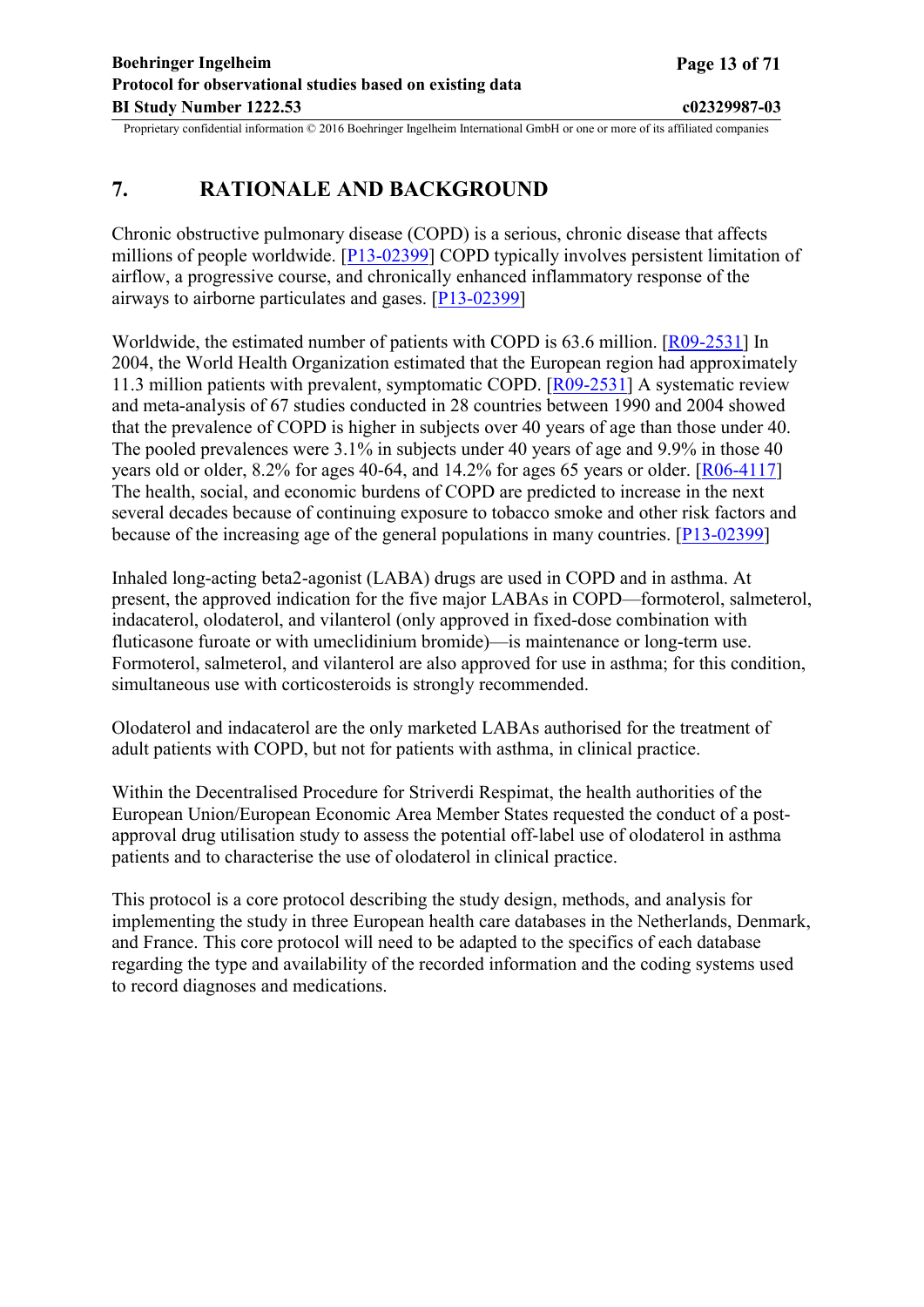# <span id="page-13-0"></span>**8. RESEARCH QUESTION AND OBJECTIVES**

This study aims to assess the use of single-agent olodaterol in clinical practice. The single agent indacaterol, the only other marketed LABA authorised in clinical practice for COPD but not for asthma, will also be assessed. Study objectives are as follows:

Primary objectives:

- Ouantify the frequency of off-label use of olodaterol among new users of these medications (i.e., the proportion of new users who do not have COPD)
- Describe the baseline characteristics of new users of olodaterol

Secondary objectives:

- Quantify the frequency of off-label use of indacaterol (a LABA approved for COPD but not for asthma) among new users of these medications (i.e., the proportion of new users who do not have COPD), in order to put into perspective the results for olodaterol initiators
- Describe the baseline characteristics of new users of indacaterol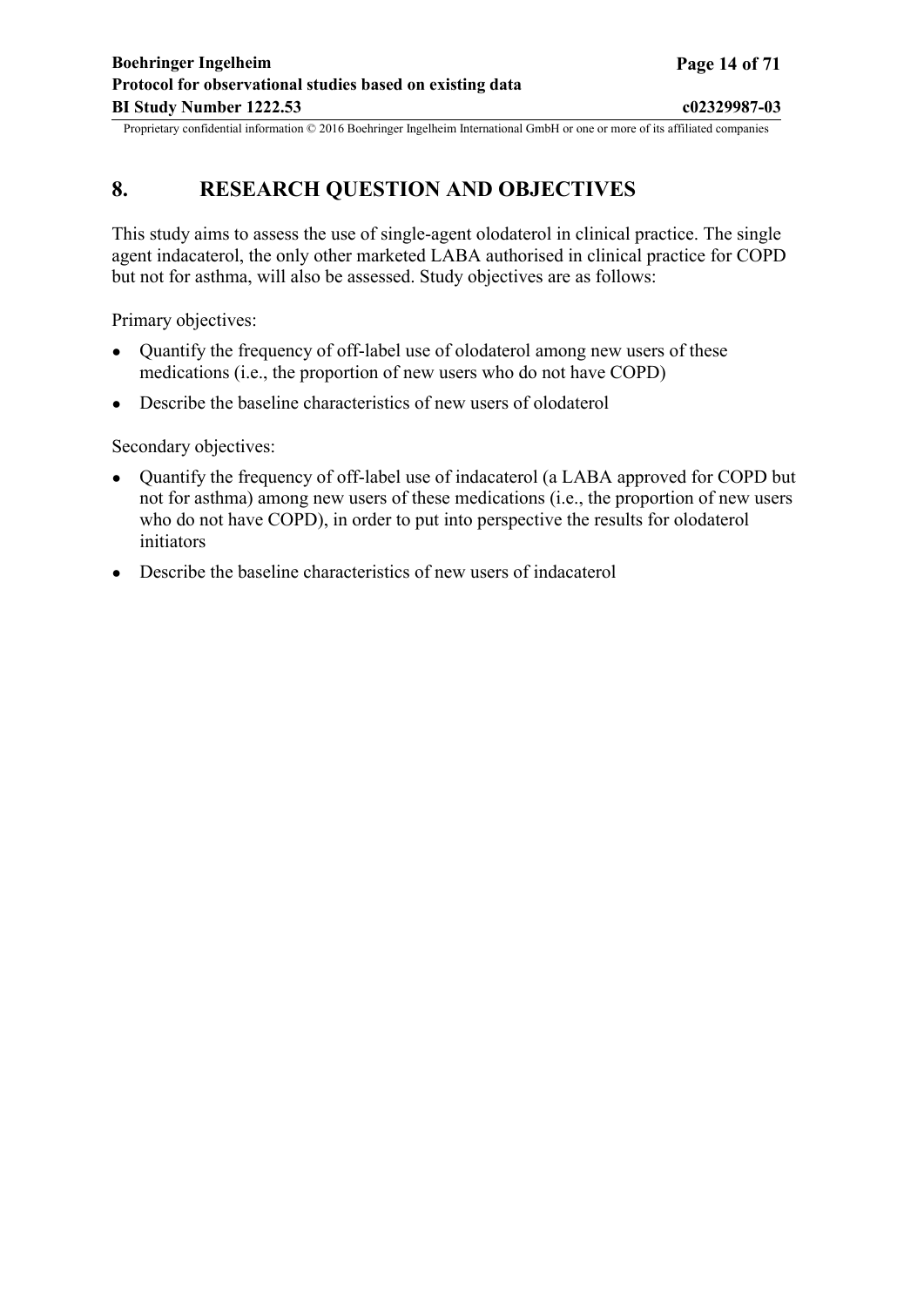## <span id="page-14-0"></span>**9. RESEARCH METHODS**

## **9.1 STUDY DESIGN**

This is a cross-sectional study using information collected in health care database(s) among new users of olodaterol or indacaterol in the Netherlands, Denmark, and France. The study period will be approximately 3 consecutive years, with two reports of study results, an interim report in Q3 2017 and a final report of cumulative study results in Q3 2018. Evaluation of off-label use and characterisation of new users will be conducted based on all available information in each data source prior to and up to 30 days after the **index date**, defined as the date an eligible patient receives the first dispensing of olodaterol or indacaterol during the study period ([Figure](#page-14-0) 1). Demographic and comorbid information will be assessed using all available information in the database prior to the index date (as far back in time as records in the data source are available—i.e., 01 Jan 1994 in Denmark, 1998 in PHARMO, 1994 for GP panel and 2007 for pulmonologist panel in IMS RWE LPD); medication use, severity of COPD, and resource utilisation will be assessed for the 1-year period prior to the index date.



Figure 1 Study Overview

## **9.2 SETTING**

The study is planned to be conducted in the following databases: the PHARMO Database Network in the Netherlands, the National Registers in Denmark, and the Real-World Evidence (RWE) Longitudinal Patient Database (LPD) in France. The type of data available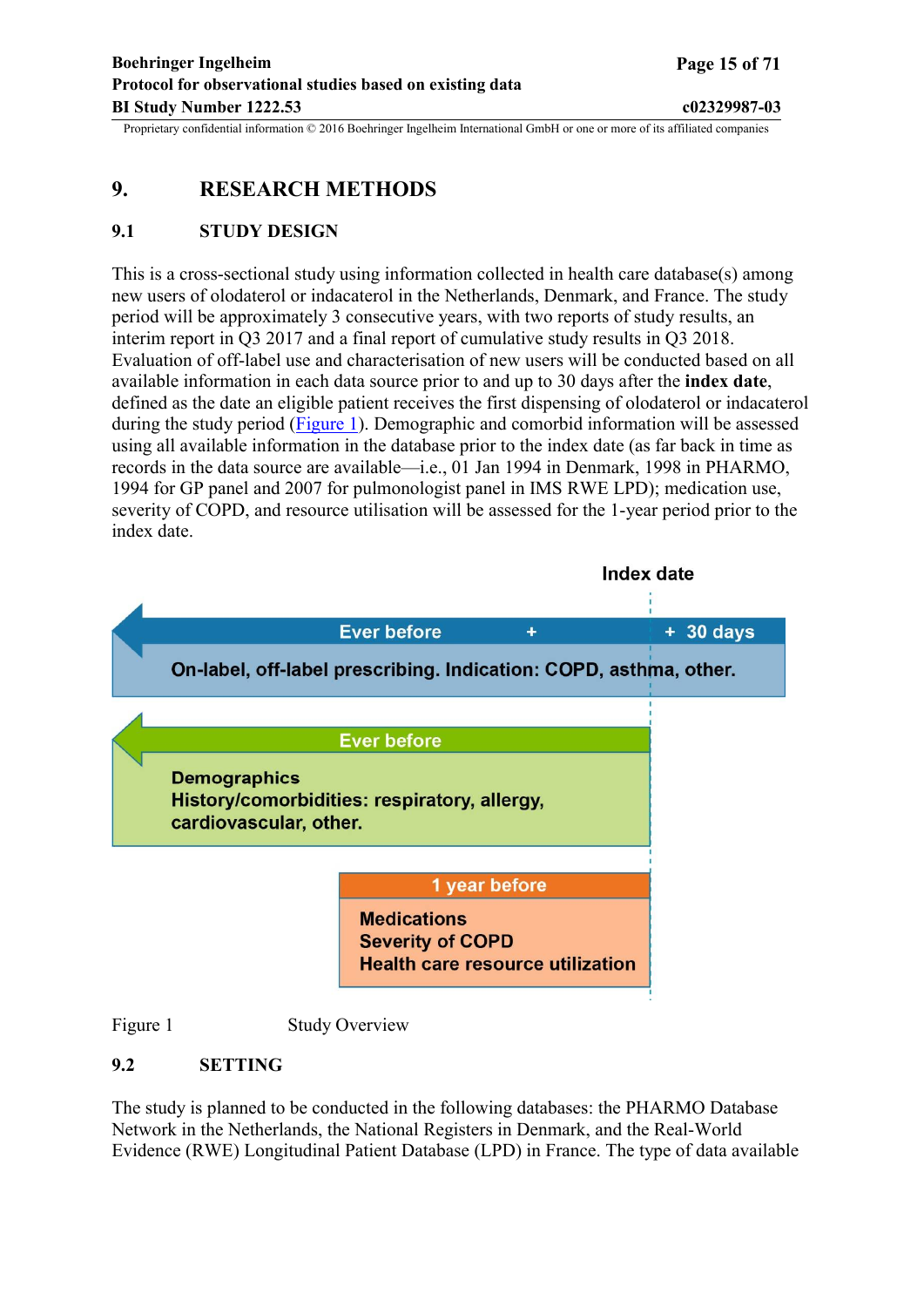## <span id="page-15-0"></span>**Boehringer Ingelheim Page 16 of 71 Protocol for observational studies based on existing data BI Study Number 1222.53 c02329987-03**

Proprietary confidential information © 2016 Boehringer Ingelheim International GmbH or one or more of its affiliated companies

in each database is summarised in [Table](#page-15-0) 1. A detailed description of each study database is provided in Sections [9.4.1,](#page-28-0) [9.4.2,](#page-30-0) and [9.4.3.](#page-30-0)

| <b>Type of Data</b>                       | PHARMO,<br>the Netherlands                                                                                                                                  | <b>National</b><br>Registers,<br><b>Denmark</b>                                                         | <b>IMS RWE</b><br>LPD, France                                     |
|-------------------------------------------|-------------------------------------------------------------------------------------------------------------------------------------------------------------|---------------------------------------------------------------------------------------------------------|-------------------------------------------------------------------|
| Hospital inpatient<br>discharge diagnoses | Yes                                                                                                                                                         | Yes                                                                                                     | N <sub>0</sub>                                                    |
| Hospital inpatient<br>procedures          | Yes, mainly for<br>surgical procedures                                                                                                                      | Yes                                                                                                     | N <sub>0</sub>                                                    |
| Hospital/clinics<br>outpatient diagnoses  | No                                                                                                                                                          | Yes                                                                                                     | N <sub>o</sub>                                                    |
| General practitioner<br>diagnoses         | Yes, in data subset<br>PHARMO-GP <sup>1</sup>                                                                                                               | N <sub>0</sub>                                                                                          | Yes (a panel of<br>$1,200$ general<br>practitioners) <sup>2</sup> |
| Specialist diagnoses                      | Yes, those in the<br>hospital (no<br>outpatient hospital or<br>non-hospital clinics)<br>or as communicated<br>to and recorded by<br>the GP in PHARMO-<br>GP | Yes, those in<br>the hospital and<br>hospital<br>outpatient<br>clinics (not<br>outside the<br>hospital) | Yes (a panel of<br>40 pulmonolo-<br>$\text{gists}\right)^3$       |
| Pharmacy-dispensed<br>medications         | Yes                                                                                                                                                         | Yes                                                                                                     | N <sub>0</sub>                                                    |
| Prescribed<br>medications                 | Yes in data subset<br>PHARMO-GP <sup>1</sup>                                                                                                                | N <sub>0</sub>                                                                                          | Yes                                                               |

Table 1 Selected characteristics of the study databases

GP = General Practitioner; IMS = IMS Health Information Solutions; PHARMO = PHARMO Database Network; RWE LPD = Real-World Evidence Longitudinal Patient Database.

1 PHARMO-GP includes approximately 1 million patients.

2 The GP panel covers a population of approximately 1.8 million active patients.

3 The pulmonologist panel covers a population of approximately 55,000 active patients.

In each country, new users of olodaterol and indacaterol will be identified in the databases, which record information on the medications prescribed by the physicians or dispensed in the pharmacies. New users will be characterised in terms of past medical history and use of medications. Past medical history will be evaluated using the primary care, hospitalisation, and prescription databases, which provide information on outpatient diagnoses, hospital and outpatient discharge diagnoses and procedures, and use of medications that may be used as surrogates for disease. Use of other medications will also be evaluated using the recorded information on prescriptions/dispensings. Off-label prescribing will be evaluated based on the past medical history.

The coding of diagnoses and procedures varies across databases [\(Table](#page-16-0) 2).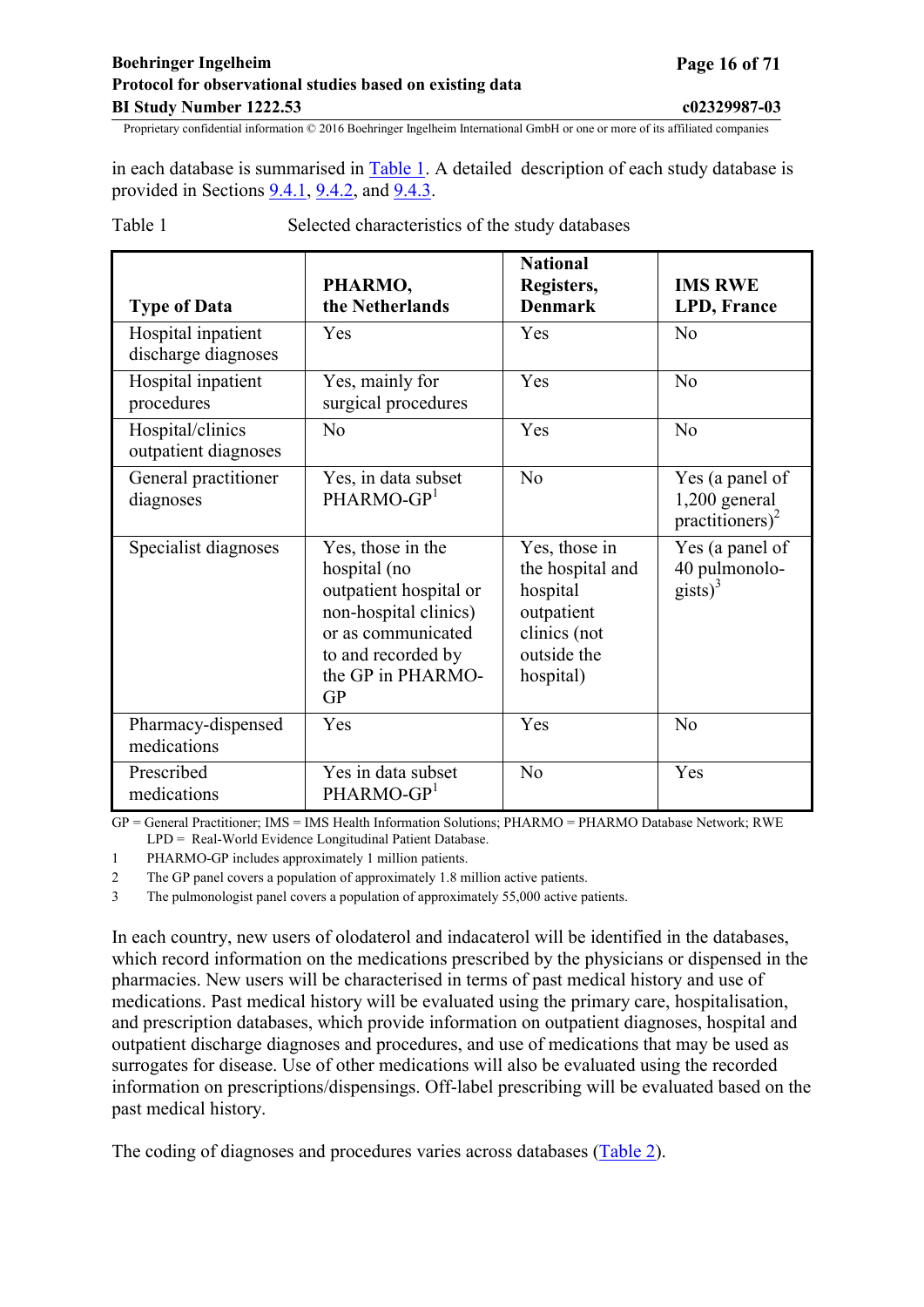<span id="page-16-0"></span>

| Table 2 | Types of diagnosis, procedures, and medication codes in the study |
|---------|-------------------------------------------------------------------|
|         | databases                                                         |

| <b>Type of</b><br>Code | PHARMO,<br><b>The Netherlands</b>                   | <b>National Registers,</b><br><b>Denmark</b> | <b>IMS RWE LPD,</b><br>France                               |
|------------------------|-----------------------------------------------------|----------------------------------------------|-------------------------------------------------------------|
| Diagnoses              | Hospital: ICD-10<br>Primary health<br>care: $ICPC1$ | $ICD-10$                                     | Local in-house<br>thesaurus that can be<br>mapped to ICD-10 |
| Procedures             | <b>CBV</b>                                          | NCSP version 1.16,<br>2012                   | Local in-house<br>thesaurus that can be<br>mapped to ICD-10 |
| Medications            | <b>ATC</b>                                          | <b>ATC</b>                                   | Claude Bernard/<br>EphMRA mapped to<br><b>ATC</b>           |

ATC = Anatomical Therapeutic Chemical; CBV = Dutch Hospital Data Foundation–owned registration system for procedures, which links to the Dutch Healthcare Authority (NZa) declaration codes and the Dutch Classification of Procedures; EphMRA = European Pharmaceutical Market Research Association; ICD-10 = *International Statistical Classification of Diseases and Related Health Problems, 10th Revision*; ICPC = International Classification of Primary Care; IMS = IMS Health Information Solutions; NCSP = *Nordic Medico-Statistical Committee's Classification of Surgical Procedures*; PHARMO = PHARMO Database Network; RWE LPD = Real-World Evidence Longitudinal Patient Database*.*

1 Available for PHARMO-GP, a data subset of PHARMO with information from GPs.

#### **9.2.1 Source population**

The study source population includes all subjects enrolled in the selected study databases at the date both olodaterol and indacaterol are available in each database's country.

## **9.2.2 Study period**

The study period will start on the date of olodaterol launch in each country and end on the latest date the data are available at the time of each data extraction for the interim and final study reports. For each patient, the observation period will start at the index date and look retrospectively for historical data and prospectively for up to 30 days after the index date ([Figure](#page-14-0) 1). The index date is defined as the date of the first recorded dispensing of olodaterol or indacaterol during the study period in each database. Anticipated study periods for each data source at the time of each data extraction are shown in [Table](#page-17-0) 3.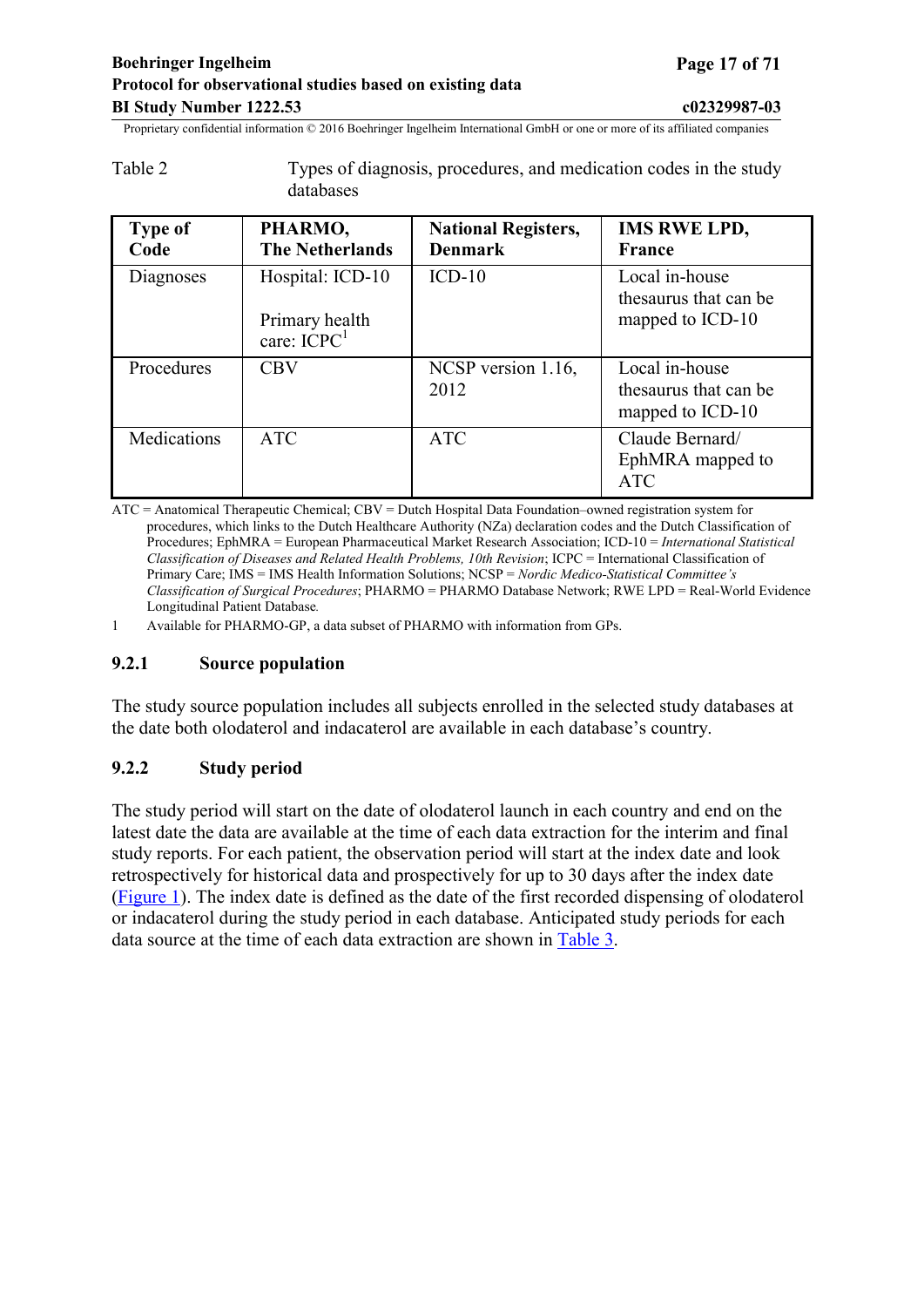| Event                                                               | PHARMO, the<br><b>Netherlands</b> | <b>National</b><br>Registries,<br><b>Denmark</b> | <b>IMS RWE</b><br><b>LPD, France</b> |
|---------------------------------------------------------------------|-----------------------------------|--------------------------------------------------|--------------------------------------|
| Olodaterol launch in country                                        | March 2014                        | January 2014                                     | October 2015                         |
| Interim report data extraction                                      | Q1 2017                           | Q1 2017                                          | Q1 2017                              |
| Anticipated study period<br>included in interim report <sup>2</sup> | March 2014 -<br>Q4 2015           | January $2014 -$<br>Q4 2015                      | October $2015 -$<br>Q4 2016          |
| Final report data extraction                                        | Q1 2018                           | Q1 2018                                          | Q1 2018                              |
| Anticipated study period for<br>final report                        | March $2014 -$<br>Q4 2016         | January 2014<br>Q4 2016                          | October $2015 -$<br>Q4 2017          |

## <span id="page-17-0"></span>Table 3 Estimated Study Period in Each Study Data Source

IMS = IMS Health Information Solutions; PHARMO = PHARMO Database Network; Q1 = first quarter of calendar year; Q4 = fourth quarter of calendar year; RWE LPD = Real-World Evidence Longitudinal Patient Database.

1. Provided by Boehringer Ingelheim International GmbH.

2. Study periods of observation are estimated based on the following lag times in each data source: PHARMO, approximately 6 to 18 months, Danish registries, approximately 6 to 12 months; IMS RWE LPD, 2 to 7 months.

## **9.2.3 Study groups**

## 9.2.3.1 Inclusion criteria

Study groups are those subjects from the source population who (1) receive a first prescription/dispensing for single-agent formulations of olodaterol or indacaterol during the study period (no prescriptions/dispensings ever before) and (2) have at least 12 months of continuous enrolment in the study databases preceding the index date. Two study groups will be created: (1) a group of new users of olodaterol and (2) a group of new users of indacaterol.

New users of olodaterol are defined as patients who, with at least 12 months of continuous enrolment before the index date, have their first record of a dispensing for olodaterol. Similarly, new users of indacaterol have their first record of a dispensing for indacaterol in the database (after at least 12 months of continuous enrolment). Patients who receive a prescription/dispensing for olodaterol or indacaterol before they meet the criteria of 12 months of continuous enrolment in the database are not eligible to enter the corresponding study groups (olodaterol or indacaterol). This will allow evaluation of the medical history and prior use of medications of included patients.

Each group of new users of olodaterol and new users of indacaterol will be divided into two subgroups: (1) LABA naïve in the short term (3 months) and (2) switchers from another LABA. Patients who are LABA naïve in the short term are defined as any new users of olodaterol or indacaterol who did not receive any prescription/dispensing for LABAs with duration of use that ended within 3 months before the index date. Switchers are defined as any new user of olodaterol or indacaterol who received a dispensing for a different LABA within the 3 months before the index date. Within the olodaterol group and within the indacaterol group, LABA-naïve patients and switchers will be described and compared.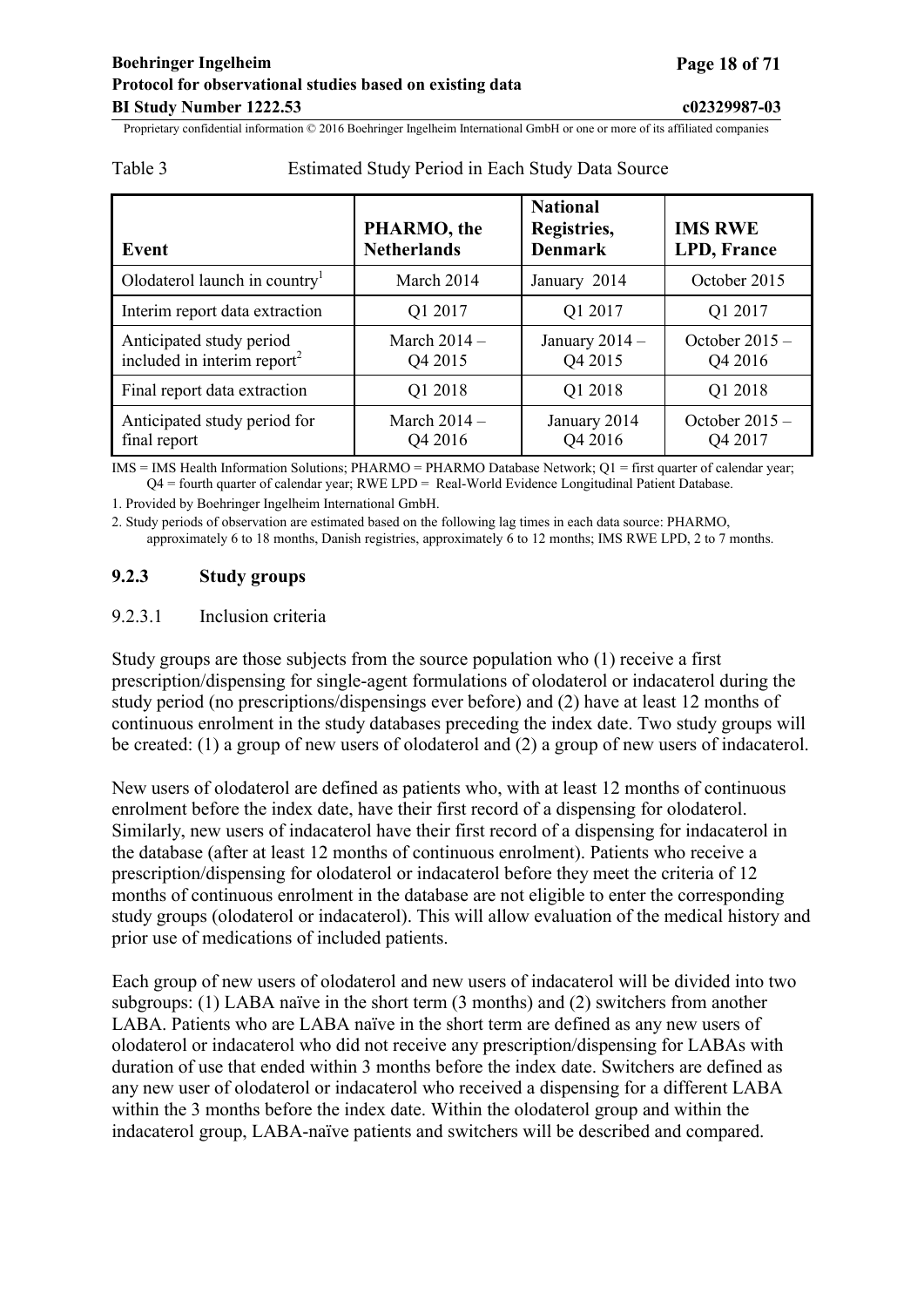## <span id="page-18-0"></span>9.2.3.2 Exclusion criteria

Because the study aims to assess the use of olodaterol and indacaterol in regular clinical practice, no exclusions regarding age, sex, or comorbidity will be defined. However, individuals with missing or implausible values for age or sex will be excluded.

## **9.3 VARIABLES**

## **9.3.1 Exposures**

New users of olodaterol and indacaterol will be identified at the first record of a prescription/dispensing for the relevant medication code specific to each database. New users are defined in Section [9.2.3](#page-17-0).

The ATC code for indacaterol is R03AC18, classified as a selective beta2-adrenoreceptor agonist in the category of inhalant adrenergics. Indacaterol is available as inhalation powder with a defined daily dose (DDD) of 0.15 mg. The ATC code for olodaterol is R03AC19.

## **9.3.2 Indication and potential off-label prescribing**

The indication for the prescribing of medications is not recorded in the PHARMO databases and Danish National Registries; indication is available but may be incomplete in the IMS Health Information Solutions (IMS) database. Therefore, when indication is not available, the indication of treatment and potential off-label use of olodaterol and indacaterol will be inferred from the diagnosis codes recorded at any time before the index date (as far back in time as records in the data source are available—i.e., 01 Jan 1994 in Denmark, 1998 in PHARMO, 1994 for GP panel and 2007 for pulmonologist panel in IMS RWE LPD) or up to 30 days after the index date and from the clinical review of information in computerised patient profiles; see Section [9.3.2.3\)](#page-20-0). Potential off-label use will be evaluated separately by the following groups formed by age at the index date:

- $\bullet$  0 to 17 years (all paediatric use is off-label)
- $\bullet$  18 to 29 years
- $\bullet$  30 to 39 years
- $\bullet$  40 to 49 years
- $\bullet$  50 to 59 years
- $\bullet$  60 to 69 years
- $\bullet$  70 to 79 years
- 80 years and older

## 9.3.2.1 On-label prescribing: indication of COPD

The indication of COPD is defined as a recorded diagnosis of COPD, chronic bronchitis, or emphysema recorded in the database at any time before the index date or up to 30 days after the index date. Because COPD can occur in association with asthma, patients with a recorded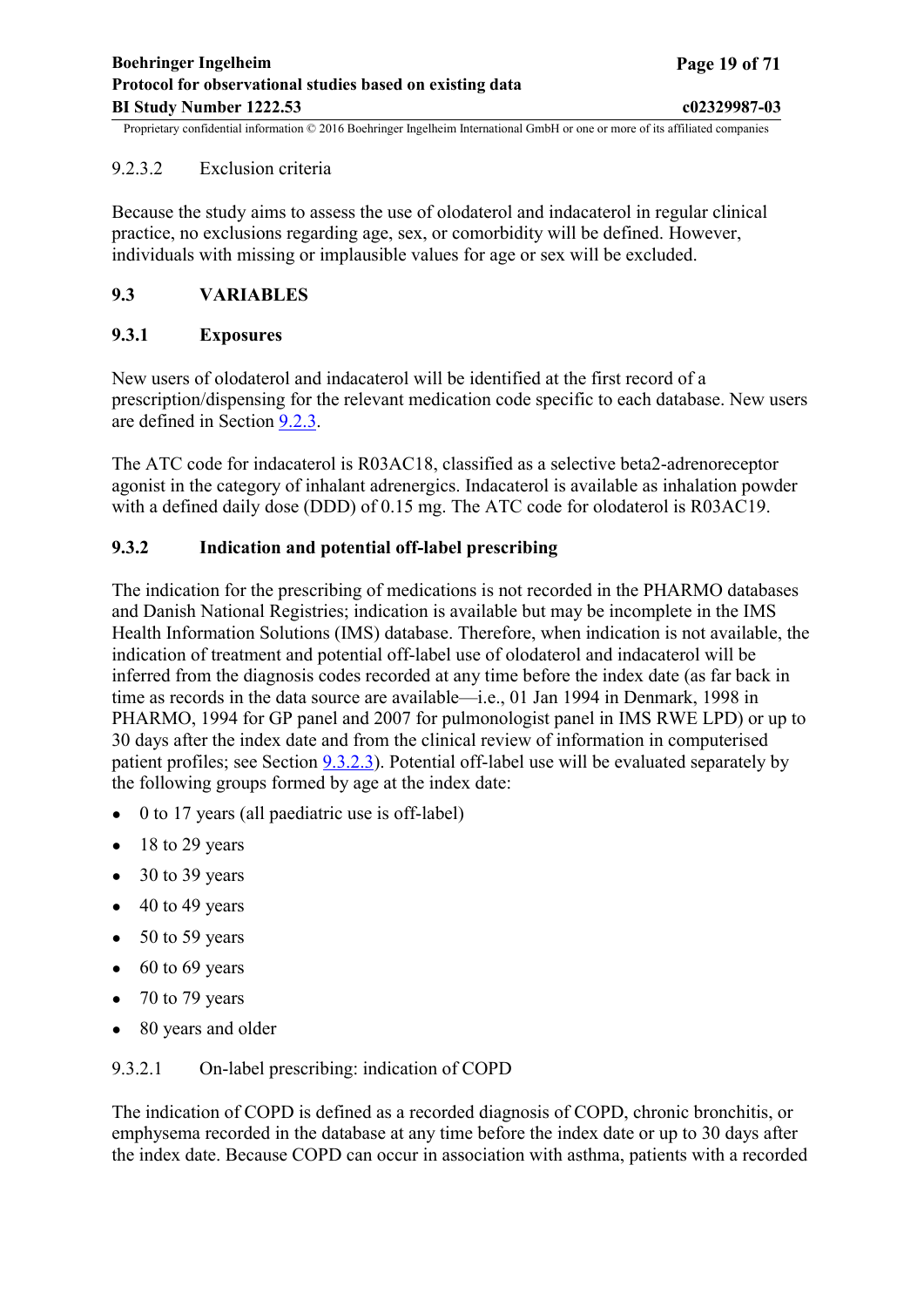<span id="page-19-0"></span>diagnosis for both COPD and asthma will be considered on-label. [\[R14-0350](#page-48-0)] [\[R07-2620](#page-46-0)] [[R08-1492](#page-46-0)]

For this study, classification of COPD status will be based on age, general practice diagnoses, pulmonologist diagnoses, drug prescriptions/dispensings, hospital outpatient clinic diagnoses, and inpatient discharge diagnoses, depending on data availability in each data source. No validation data are available for COPD diagnoses recorded in PHARMO and IMS RWE LPD. In Denmark, validation has been performed for COPD diagnoses ascertained via hospital (inpatient and outpatient) diagnoses. ICD diagnoses codes for COPD have shown a good positive predictive value (PPV). In the Danish National Registers, the PPV for the hospital discharge diagnosis of COPD (ICD-10 code J44) has been reported to be 92%. [[R14-0359](#page-49-0)]

The ICD-10 and ICPC codes to identify the diagnosis of COPD are detailed in [Table 4.](#page-19-0) Diagnosis codes include COPD, chronic bronchitis, and emphysema.

| <b>ICD-10 Code Description</b>                 | <b>ICD-10 Code</b> | <b>ICPC Code</b> |
|------------------------------------------------|--------------------|------------------|
| Chronic bronchitis                             | J41-J42            | R78, R91         |
| Emphysema                                      | J43                |                  |
| Other COPD                                     | J44                | R95 <sup>1</sup> |
| COPD with acute lower<br>respiratory infection | J44.0              |                  |
| COPD with acute exacerbation,<br>unspecified   | J44.1              |                  |
| Other specified COPD                           | J44.8              |                  |
| COPD, unspecified                              | J44.9              |                  |

Table 4 ICD-10 and ICPC diagnoses and codes to identify patients with COPD

COPD = Chronic Obstructive Pulmonary Disease; ICD-10 = *International Statistical Classification of Diseases and Related Health Problems, 10th Revision*; ICPC = *International Classification of Primary Care*.

1. Data sources use different coding systems with different degrees of granularity; thus, COPD diagnosis and subclassification will be adapted to each database.

## 9.3.2.2 Off-label prescribing

Patients without a recorded diagnosis of COPD at any time before or up to 30 days after the index date or patients with a recorded diagnosis of asthma in the absence of a diagnosis for COPD will be considered off-label users. Patients aged 17 years or younger will be considered off-label users. The off-label prescribing of olodaterol and indacaterol for the treatment of asthma is of special interest because this class of medication is often used in asthma but olodaterol and indacaterol have not been developed or approved for asthma or for patients aged less than 18 years.

Few studies have examined the validity of ICD codes for identifying patients with asthma. The PPV of asthma diagnoses recorded in the Danish National Patient Registry among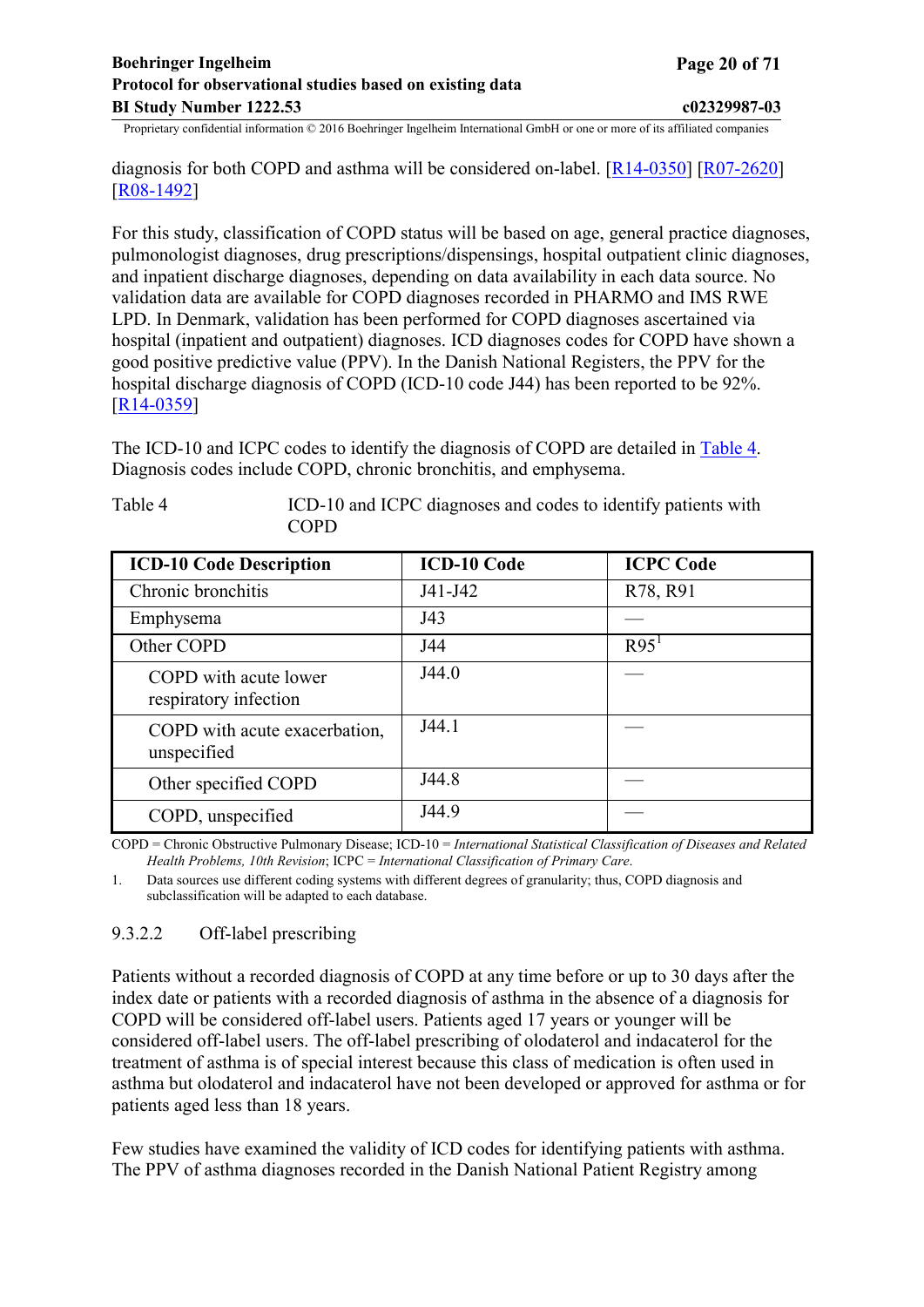<span id="page-20-0"></span>children aged 6-14 years was estimated at 85% (95% confidence interval, 80%-89%). [[R16-2628](#page-49-0)] [\[R16-2629](#page-49-0)] In a validation study conducted in Sweden, a country with a national health records system similar to that of Denmark, the PPV for the diagnosis of asthma (ICD-10 code J45) associated with visits to outpatient specialty clinics and inpatient stays and recorded in the National Patient Registry among patients 18 to 45 years of age treated with asthma medications was 89% (95% confidence interval, 83%-93%). [[R14-0349\]](#page-48-0) The proportion of subjects misclassified as COPD was 1.6%. In another study conducted in the RAMQ Medical Services database of the province of Quebec in Canada, the PPV for having one or more recorded diagnoses of asthma (ICD-9 493) over a 1-year period in patients aged 16 to 44 years was 75% when the diagnosis was recorded by respiratory physicians and 67% when it was recorded by family physicians. The PPV increased to 77% for respiratory physicians and to 78% for family physicians when two or more recorded diagnoses of asthma were required. [\[R14-0352](#page-48-0)] Another study conducted in children under 4 years of age using data from the Rochester Epidemiology Project database showed that the overall agreement of ICD-9 code 493 for asthma (corresponding to the ICD-10 code J45) and information from the medical chart was 81.6%. [[R14-0351\]](#page-48-0)

The ICD-10 and ICPC codes to identify patients with asthma are detailed in [Table 5](#page-20-0).

| <b>ICD-10 Code Description</b> | <b>ICD-10 Code</b> | <b>ICPC Code</b>      |
|--------------------------------|--------------------|-----------------------|
| Asthma                         | J45                | R <sub>96</sub>       |
| Predominantly allergic asthma  | J45.0              | $R96.02$ <sup>1</sup> |
| Non-allergic asthma            | J45.1              |                       |
| Mixed asthma                   | J45.8              |                       |
| Asthma, unspecified            | J45.9              |                       |
| Chronic obstructive asthma     |                    |                       |
| Other forms of asthma          |                    |                       |
| Status asthmaticus             | J46                |                       |

Table 5 ICD-10 and ICPC diagnoses and codes to identify patients with asthma

ICD-10 = *International Statistical Classification of Diseases and Related Health Problems, 10th Revision*; ICPC = *International Classification of Primary Care*.

1. Data sources use different coding systems with different degrees of granularity; thus, asthma diagnosis and subclassification will be adapted to each database.

9.3.2.3 Review of patient profiles and medical records

The prescribed indication for olodaterol and indacaterol and the potential for off-label prescribing of these medications will be further evaluated through the clinical review of patient profiles of a random sample of about 100 new users of each medication prior to and up to 30 days after the first exposure to the respective drug. Patient profiles are chronological listings of the routinely recorded codes that represent clinical events recorded in the study databases for individual patients. These listings include general practitioner diagnoses (if available, depending on the data source), outpatient and hospital discharge diagnoses and procedures, and dispensings of medications. The clinical review of patient profiles will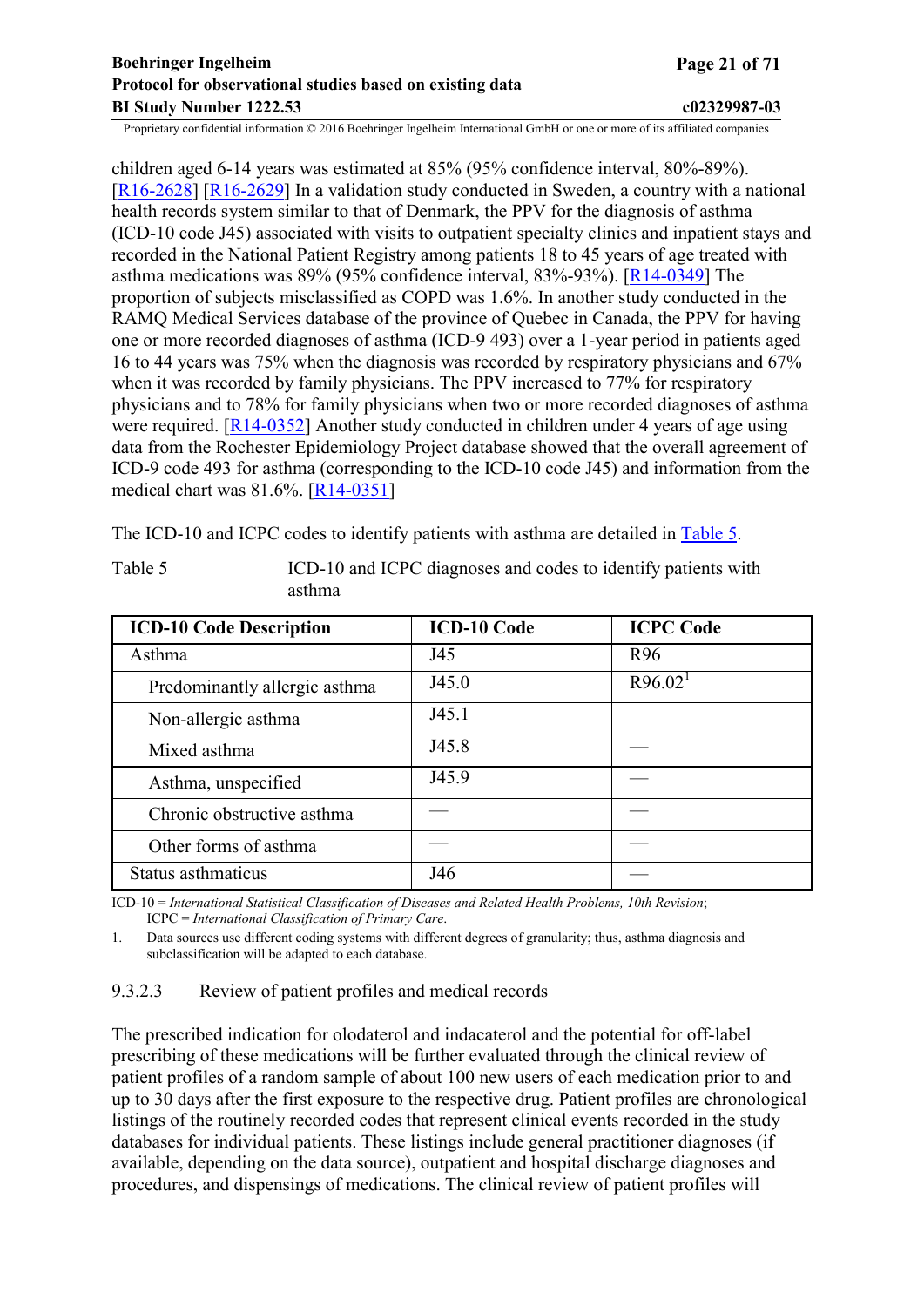<span id="page-21-0"></span>provide more accurate information for evaluation of the indication and potential off-label use of olodaterol and indacaterol than use of codes alone. This information will be useful for developing clinical algorithms that can be applied to the evaluation of all new users of olodaterol and indacaterol.

The random sampling of patient profiles for review will be stratified by age (18-39 years,  $\geq$  40 years) and sex because PPVs are expected to vary by prevalence of COPD, which in turn varies by age and sex.

## 9.3.2.4 Classification of patients

According to the presence of a recorded diagnosis of COPD and/or asthma, adult new users of olodaterol and new users of indacaterol will be classified into the following categories: (1) on-label prescribing (indication of COPD), (2) off-label prescribing for asthma, and (3) offlabel prescribing with no evidence of COPD or asthma [\(Table](#page-21-0) 6).

Table 6 Classification of patients according to indication or off-label prescribing of olodaterol and indacaterol

| Recorded diagnosis <sup>1</sup> | <b>On-Label</b><br><b>Prescribing:</b><br><b>Indication of</b><br><b>COPD</b> | <b>Off-Label</b><br><b>Prescribing for</b><br><b>Asthma</b> | <b>Potential Off-</b><br>Label<br>Prescribing<br><b>Other than</b><br><b>Asthma</b> |
|---------------------------------|-------------------------------------------------------------------------------|-------------------------------------------------------------|-------------------------------------------------------------------------------------|
| <b>COPD</b>                     | Yes                                                                           |                                                             |                                                                                     |
| COPD and asthma                 | Yes                                                                           |                                                             |                                                                                     |
| Asthma                          |                                                                               | Yes                                                         |                                                                                     |
| No COPD, no asthma              |                                                                               |                                                             | Yes                                                                                 |

COPD = Chronic Obstructive Pulmonary Disease.

1 Diagnosis recorded at any time before the index date or at the index date and up to 30 days after the index date.

#### **9.3.3 Characterisation of new users of olodaterol and indacaterol**

New users of olodaterol and new users of indacaterol will be characterised at the index date according to demographic variables, available data on lifestyle habits, comorbidity, and use of medications. Comorbidity will be ascertained through diagnosis codes and procedures recorded at any time before the index date. Use of medications will be ascertained for the 12 months before the index date.

In the following sections, we list the variables that will be used to characterise new users of olodaterol and new users of indacaterol. The variables will be assessed according to the availability of information in each study database (see [Table](#page-32-0) 9 in Section [9.4.4](#page-31-0) for availability of variables of interest). Some of the variables (e.g., lifestyle habits or socioeconomic indicators) may be partially or completely unavailable in the study databases. We provide ICD-10 and ICPC codes for diagnoses and procedures and ATC codes for medications.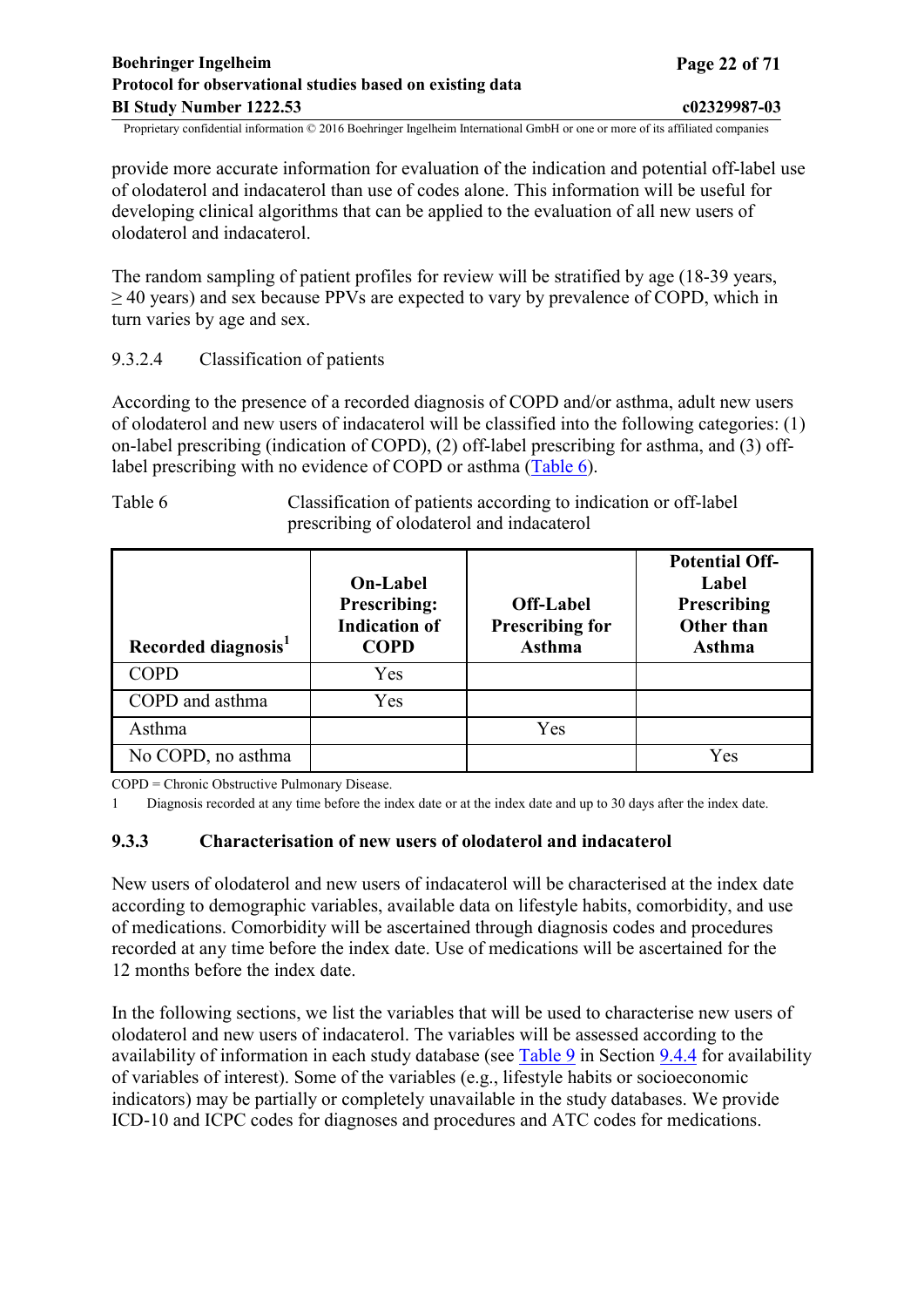## <span id="page-22-0"></span>9.3.3.1 Demographics and lifestyle habits at the index date, where available

- Age
- Sex
- Calendar year
- Body mass index
- Smoking status
- Alcohol consumption
- Socioeconomic indicators or proxies (e.g., deprivation index, education level, postal code)
- 9.3.3.2 Respiratory comorbidity and allergies
- Time since first diagnosis of COPD
- Respiratory conditions recorded at any time before the index date [\(Table 7](#page-22-0))

Time between the first recorded diagnosis of COPD in the database and the index date will be ascertained for new users of olodaterol and indacaterol.

Table 7 Respiratory comorbidity and allergies

| <b>Disease Description</b>              | $ICD-102$ | <b>ICPC</b>     |
|-----------------------------------------|-----------|-----------------|
| <b>COPD</b>                             | J41-J44   | <b>R95</b>      |
| Chronic bronchitis                      | J41-J42   | R78, R91        |
| Emphysema                               | J43       |                 |
| Other COPD                              | J44       |                 |
| Asthma                                  | J45, J46  | R <sub>96</sub> |
| Pneumonia                               | J09-J18   | R81             |
| Allergic rhinitis                       | J30       | R97             |
| <b>Bronchiectasis</b>                   | J47       |                 |
| Lung diseases due to<br>external agents | J60-J69   |                 |

COPD = Chronic Obstructive Pulmonary Disease; ICD-10 = *International Statistical Classification of Diseases and Related Health Problems, 10th Revision*; ICPC = *Internation Classification of Primary Care*.

<sup>1</sup> Other respiratory comorbidities of interest may be described depending on data availability.

<sup>2</sup> The use of ICD-10 code J40 "Bronchitis, not specified as acute or chronic" will be assessed in the data source–specific definitions.

## 9.3.3.3 Severity of COPD

While the Global Initiative for Chronic Obstructive Lung Disease (GOLD) guidelines published prior to 2011 classified COPD severity based only on percent predicted  $FEV<sub>1</sub>$ , current guidelines recommend that physicians evaluate the severity of COPD and its impact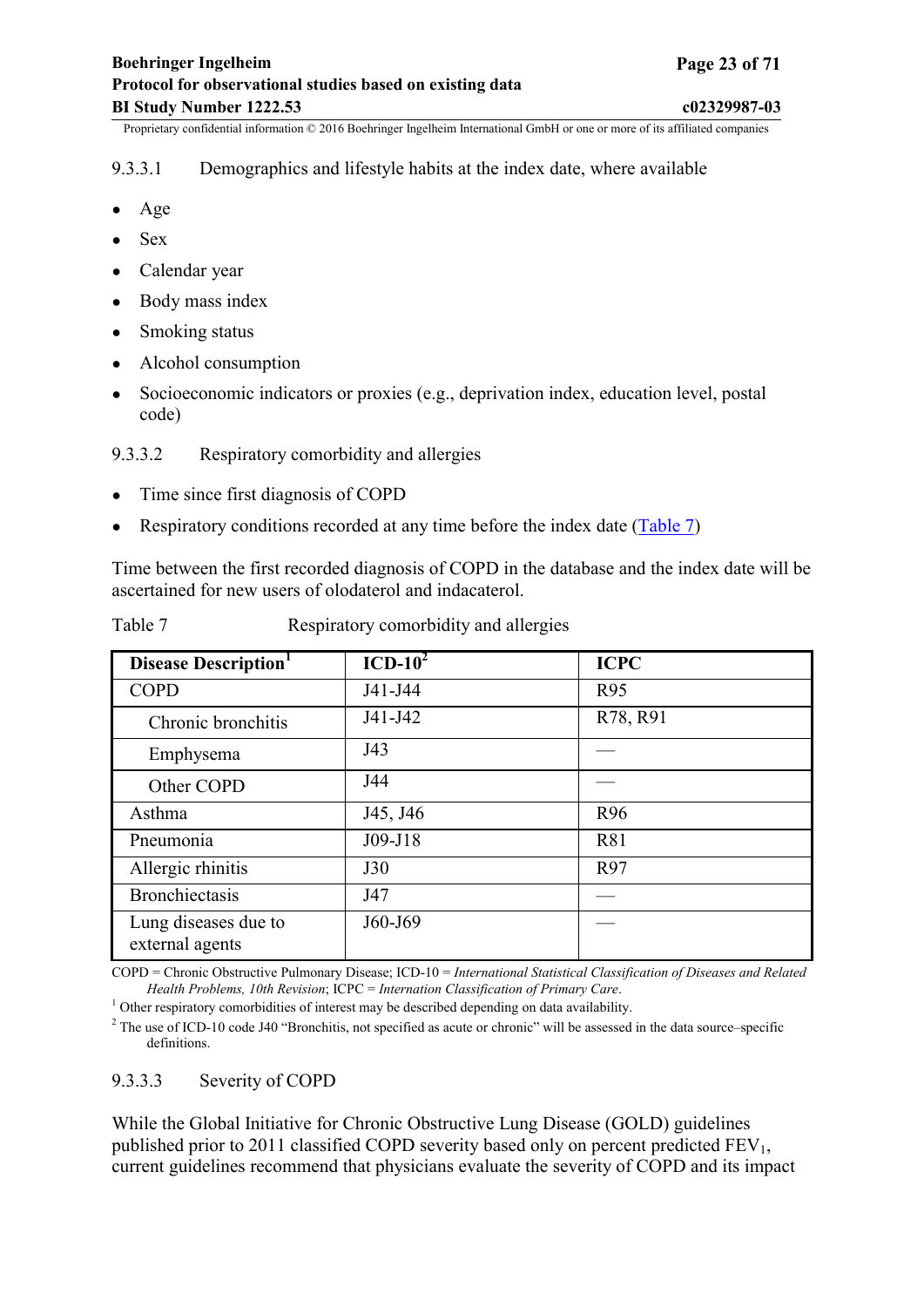## **Boehringer Ingelheim Page 24 of 71 Protocol for observational studies based on existing data BI Study Number 1222.53 c02329987-03**

Proprietary confidential information © 2016 Boehringer Ingelheim International GmbH or one or more of its affiliated companies

on the health of patients by the combination of (1) the current level of symptoms, (2) the severity of the spirometric abnormality, and (3) the risk of exacerbations. [\[P16-00121\]](#page-45-0) The presence of comorbidities also determines the severity of COPD and is a predictor of morbidity and mortality. According to these parameters, severity of COPD is classified in four severity groups as illustrated in [Figure](#page-24-0) 2.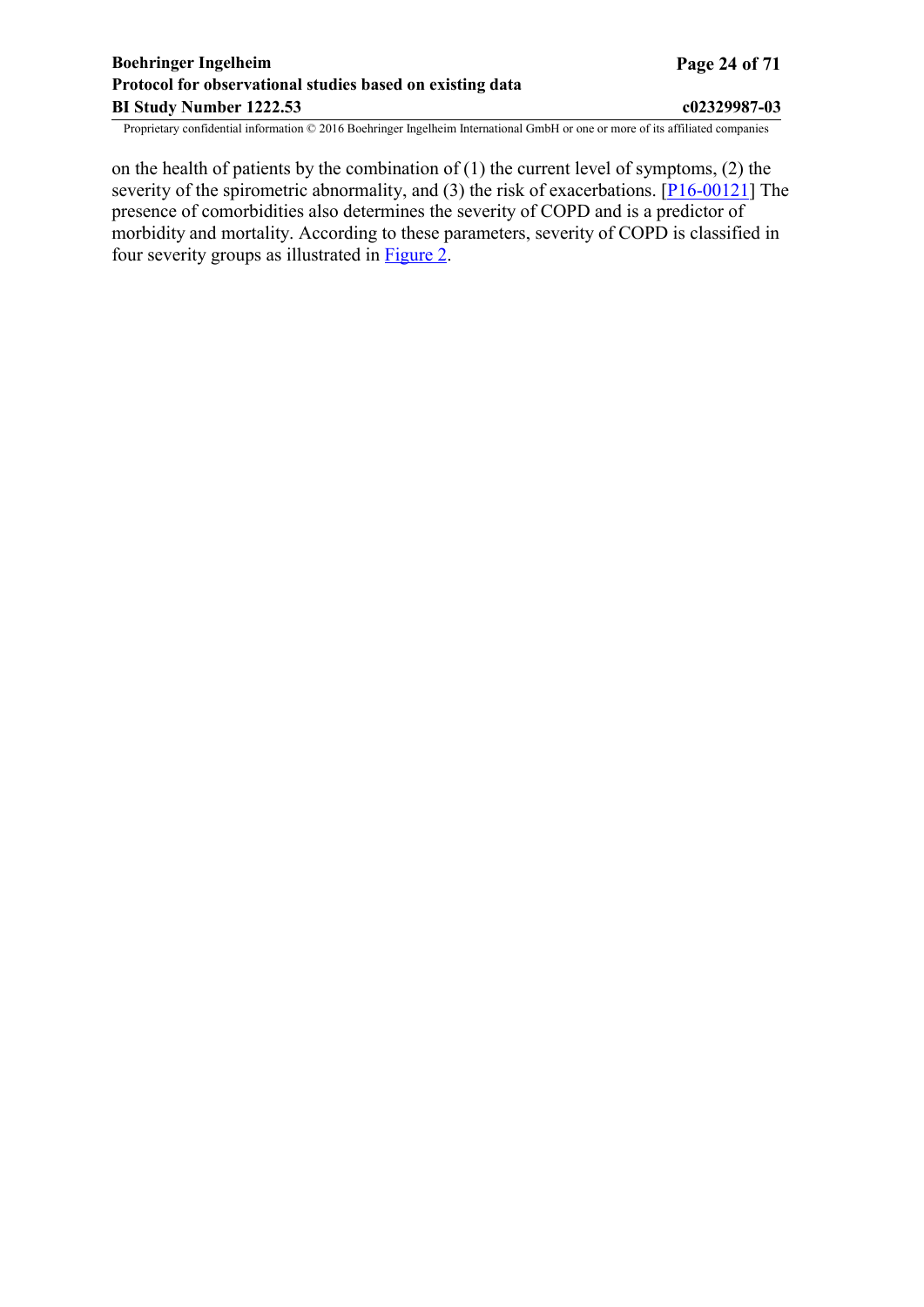#### <span id="page-24-0"></span>**Boehringer Ingelheim Page 25 of 71 Protocol for observational studies based on existing data BI Study Number 1222.53 c02329987-03**

Proprietary confidential information © 2016 Boehringer Ingelheim International GmbH or one or more of its affiliated companies

| Risk<br>GOLD classification<br>of airflow<br>limitation | $\boldsymbol{4}$<br>3 | C                           | D                              | $\geq$ 2 without<br>hospitali-<br>sation or $\geq 1$<br>hospitalisa-<br>tion    | <b>Risk</b><br>Exacerbation<br>history |
|---------------------------------------------------------|-----------------------|-----------------------------|--------------------------------|---------------------------------------------------------------------------------|----------------------------------------|
|                                                         | $\overline{2}$<br>1   | A                           | в                              | $\leq$ 1 without<br>hospitalisa-<br>tion and no<br>hospitali-<br><b>sations</b> |                                        |
|                                                         |                       | <b>mMRC 0-1</b><br>CAT < 10 | $mMRC \geq 2$<br>$CAT \geq 10$ |                                                                                 |                                        |

#### **COPD Severity Categories**

| <b>Severity</b><br>Category | <b>Characteristics</b>       | <b>Spirometric</b><br><b>Classification</b> | <b>Exacerbations</b><br>per Year    | <b>mMRC</b> | <b>CAT</b> |
|-----------------------------|------------------------------|---------------------------------------------|-------------------------------------|-------------|------------|
| A                           | Low risk, fewer<br>symptoms  | <b>GOLD 1-2</b><br>(mild-                   | $\leq$ 1 without<br>hospitalisation | $0 - 1$     | < 10       |
| B                           | Low risk, more<br>symptoms   | moderate)                                   | and no<br>hospitalisations          | $\geq$ 2    | $\geq 10$  |
| C                           | High risk, fewer<br>symptoms | GOLD 3-4<br>(severe-very                    | $\geq$ 2 without<br>hospitalisation | $0 - 1$     | ~10        |
| D                           | High risk, more<br>symptoms  | severe)                                     | or $\geq$ 1<br>hospitalisation      | $\geq$ 2    | $\geq 10$  |

CAT = COPD Assessment Test; COPD = Chronic Obstructive Pulmonary Disease; GOLD = Global Initiative for Chronic Obstructive Lung Disease; mMRC = Modified British Medical Research Council Questionnaire. Source: Adapted from GOLD, 2016. [\[P16-00121\]](#page-45-0)

Figure 2 Association between symptoms, spirometric classification, and future risk of exacerbations according to the Global Initiative for Obstructive Lung Disease

Some of the parameters to evaluate the severity of COPD are not available or are only partially recorded in automated health databases. These parameters include the level of symptoms of COPD and the results from spirometric tests. Therefore, severity of COPD in studies conducted in health databases is usually evaluated by other parameters that serve as proxies of severity. [\[R08-1492](#page-46-0)] [\[R09-0579](#page-46-0)] [\[R13-1392](#page-47-0)] [\[P09-04948](#page-45-0)] [[P11-13226\]](#page-45-0)

A summary of the evaluation of severity of COPD in health database studies is presented in [Annex](#page-61-0) 3. In a study conducted in the General Practice Research Database (now known as the Clinical Practice Research Datalink) from the United Kingdom, the definition of severity was based on the intensity of use of bronchodilators and the use of oxygen therapy or nebulised therapy. [[R08-1492\]](#page-46-0) A modification of this definition of severity was used in a recent study conducted in the Integrated Primary Care Information Project database in the Netherlands. [[P11-13226\]](#page-45-0) If spirometry was available (30% of patients), severity of COPD was determined according to the GOLD guidelines. In all other patients, the definition used in that study included hospitalisations for COPD, the use of antibiotics for the treatment of respiratory tract infections, and the use of systemic glucocorticosteroids for the treatment of COPD exacerbations. The classification of severity based on these factors had a PPV of 82%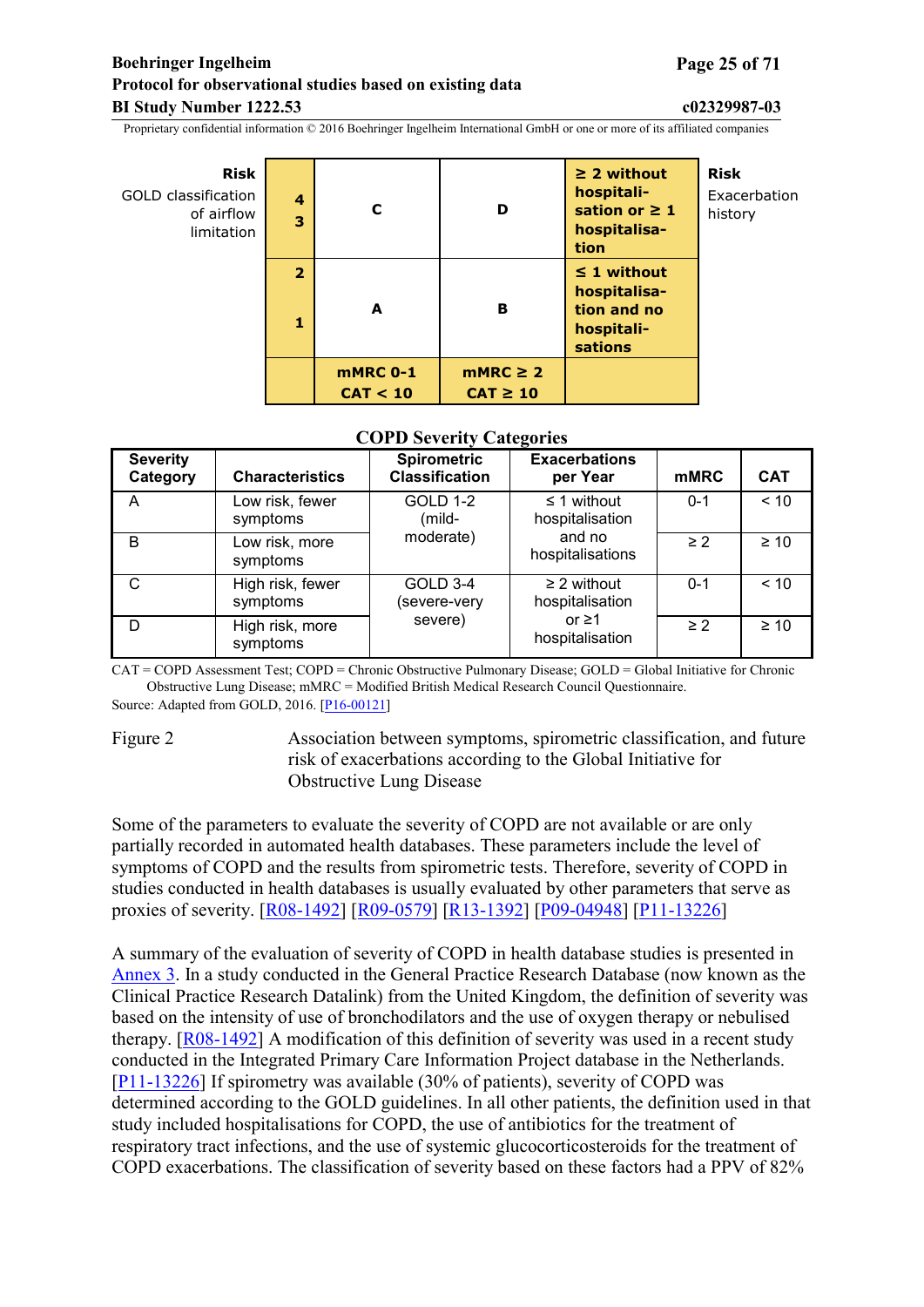<span id="page-25-0"></span>when compared with results from spirometry. In another study conducted in the Saskatchewan Health databases in Canada, determinants of COPD severity were the presence of emphysema, the use of nebuliser therapy, the use of oxygen therapy, the use of inhaled and/or systemic glucocorticosteroids, the intensity of bronchodilator use, pneumonia, and prior COPD exacerbation. [[R09-0579\]](#page-46-0) These factors were associated with increased cardiovascular morbidity and mortality.

## 9.3.3.4 Definition of COPD severity

Severity of COPD will be evaluated among new users of olodaterol and indacaterol that have a recorded diagnosis of COPD before the index date. In the current study, severity of COPD will be evaluated at the index date by a modified version of the algorithm developed by Verhamme and colleagues [\[P11-13226\]](#page-45-0) and taking into account the updated GOLD recommendations (see [Table](#page-25-0) 8). [[P16-00121\]](#page-45-0) Definitions shown in [Table](#page-25-0) 8 will be adapted to the characteristics and data availability in each data source. For example, hospitalisation data are not available in IMS RWE LPD, and information on the dispensing of oxygen therapy is not available in PHARMO. Details on the operational definitions will be provided in the statistical epidemiological analysis plan.

| <b>Severity of</b><br><b>COPD</b> | <b>Definition</b>                                                                                                                                                                                                  |
|-----------------------------------|--------------------------------------------------------------------------------------------------------------------------------------------------------------------------------------------------------------------|
| Mild                              | Less than two prescriptions/dispensings of the same COPD drug<br>class with a maximum interval of 6 months in the 12 months before<br>the index date                                                               |
| Moderate                          | Regular bronchodilator treatment, defined as having at least two<br>prescriptions/dispensings of the same COPD drug class with a<br>maximum interval of 6 months in the 12 months before the index<br>$date^{1,2}$ |
| Severe                            | Occurrence of at least one of the following events in the year before<br>the index date:                                                                                                                           |
|                                   | Hospitalisation for COPD <sup>2</sup>                                                                                                                                                                              |
|                                   | Recorded diagnosis of pneumonia <sup>2</sup>                                                                                                                                                                       |
|                                   | Second course of antibiotics for respiratory tract infections <sup>2</sup>                                                                                                                                         |
|                                   | Second course of systemic corticosteroids for the treatment of<br>COPD exacerbation <sup>2</sup>                                                                                                                   |
|                                   | Two diagnoses of COPD exacerbation without hospitalisation                                                                                                                                                         |
| Very severe                       | Occurrence of at least one of the following events in the year before<br>the index date unless other time period is specified:                                                                                     |
|                                   | Dispensed oxygen therapy <sup>1,2</sup>                                                                                                                                                                            |
|                                   | Dispensed nebuliser therapy <sup>1,2</sup>                                                                                                                                                                         |
|                                   | Diagnosis of emphysema at any time before the index date <sup>2</sup>                                                                                                                                              |

Table 8 Definition criteria of COPD severity (to be adapted to available data in each data source)

COPD = Chronic Obstructive Pulmonary Disease.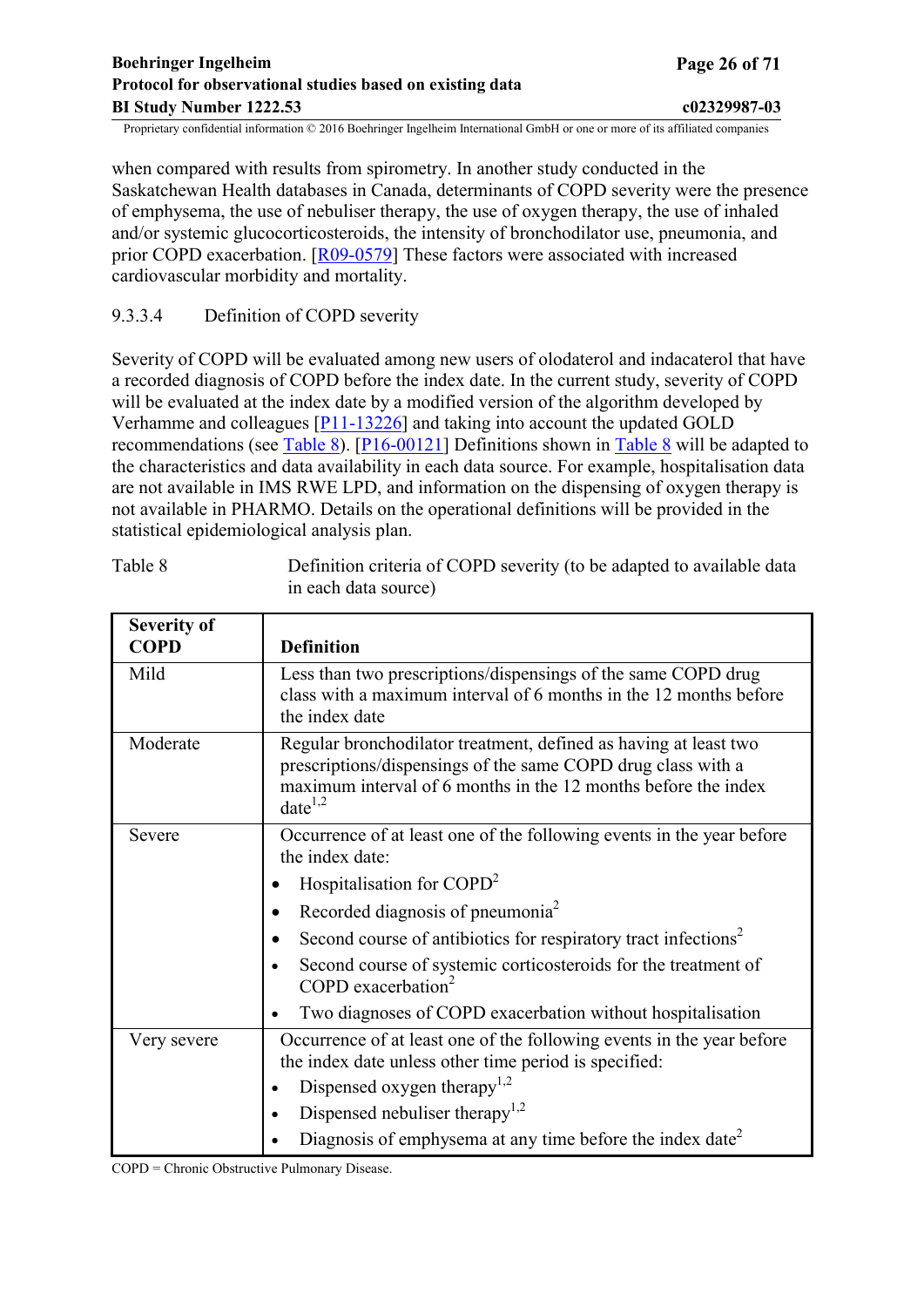Sources: modified from Verhamme et al., 2012 [\[P11-13226\]](#page-45-0); Soriano et al., 2001 [[R08-1492\]](#page-46-0); Curkendall et al., 2006 [[P07-09136](#page-45-0)]; and GOLD, 2016 [[P16-00121](#page-45-0)].

- 1 Severity criteria also included in definition from Soriano et al., 2001. [[R08-1492\]](#page-46-0)
- 2 Severity criteria also included in definition from Curkendall et al., 2006. [[P07-09136](#page-45-0)]

Prescription of antibiotics and oral corticosteroids and hospitalisations for COPD have been used by other authors as markers of severity of COPD exacerbations. [[P12-09396](#page-45-0)] [[P12-09395\]](#page-45-0) [[P12-14293](#page-45-0)]

Indicators of severity presented in [Table 8](#page-25-0) will be mutually exclusive, and patients that fulfil criteria for more than one category will be classified as being in the more severe category. The proposed operational definitions to be applied when assessing the severity of COPD are as follows:

- Same-class bronchodilators. The following bronchodilators classes will be considered (see [Annex](#page-67-0) Table 4:2):
	- 1. Bronchodilators: inhaled short-acting muscarinic antagonists (SAMAs), inhaled long-acting muscarinic antagonists (LAMAs), inhaled short-acting beta2-agonists (SABAs), inhaled LABAs, and fixed combinations of SABAs and SAMAs
	- 2. Inhaled glucocorticosteroids (ICSs): ICS alone, fixed combinations of SABAs and ICSs, and fixed combinations of LABAs and ICSs
	- 3. Systemic glucocorticosteroids
	- 4. Systemic beta2-agonists
	- 5. Xanthines
	- 6. Roflumilast
- Hospitalisation for COPD
	- Primary or secondary hospital discharge diagnosis for COPD
	- $\bullet$  ICD-10 codes: J41-J44
- Recorded diagnosis of pneumonia
	- Primary or secondary hospital discharge diagnosis for pneumonia or outpatient diagnosis for pneumonia
	- ICD-10 codes J09-J18; ICPC codes: R81
- Second course of antibiotics for respiratory tract infections
	- A course with antibiotic is defined as that involving consecutive prescriptions/dispensings of antibiotics with less than 7 days between the end of days of supply of one prescription/dispensing and the date of the next prescription/dispensing
	- ATC codes for antibiotics: J01 (antibacterials for systemic use)
- Second course of systemic glucocorticosteroids for the treatment of COPD exacerbation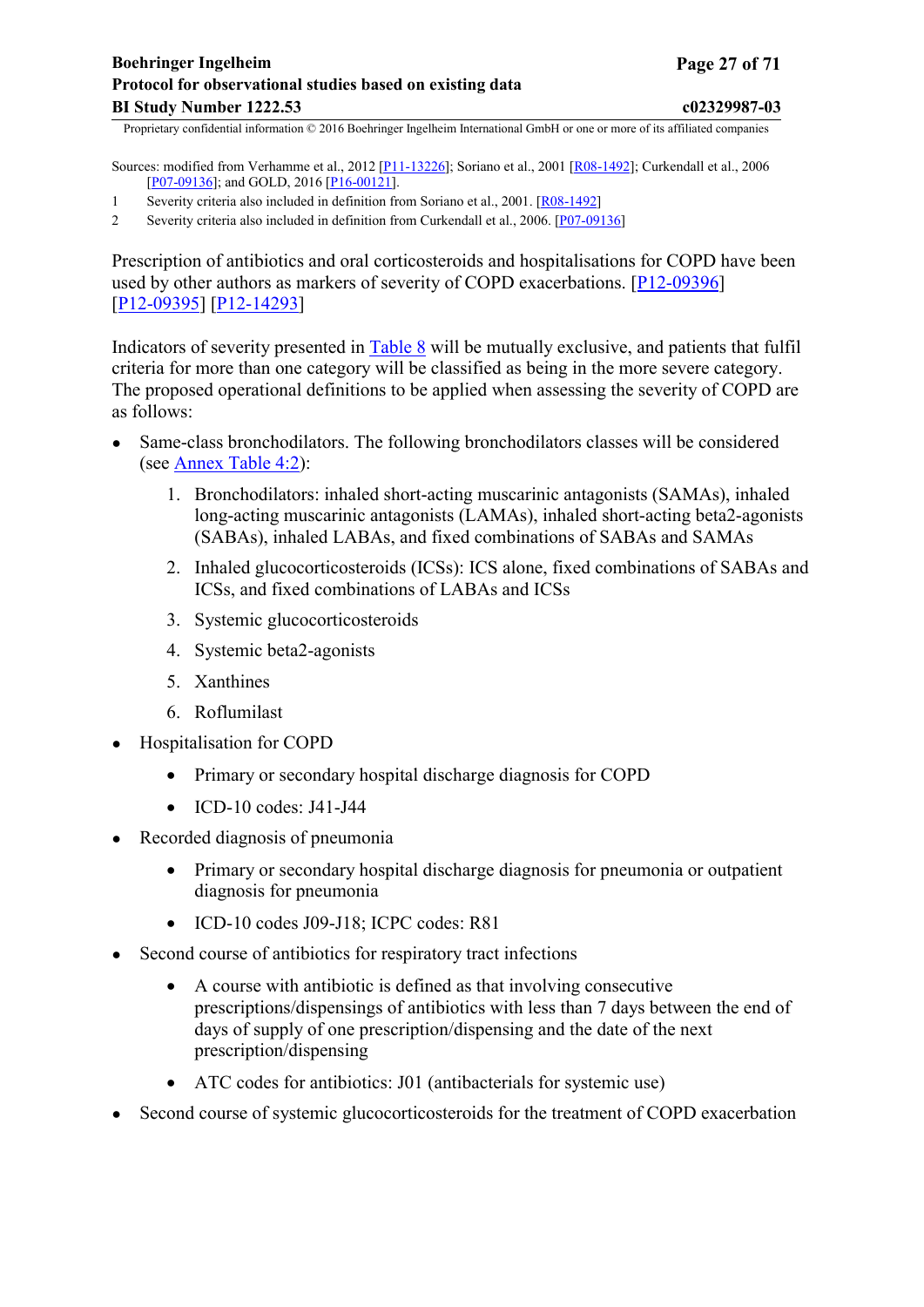- <span id="page-27-0"></span> A course with systemic corticosteroids is defined as that involving consecutive prescriptions/dispensings with less than 7 days between the end of days of supply of one prescription/dispensing and the date of the next prescription/dispensing
- ATC codes for systemic glucocorticosteroids: H02AB
- Two diagnoses of COPD exacerbation without hospitalisation
- Oxygen therapy, ATC code: V03AN01
- Nebuliser therapy (to be identified in each database using national drug codes)
- Emphysema
	- Primary or secondary hospital outpatient or inpatient discharge diagnosis of emphysema at any time before the index date
	- ICD-10 code: J43; ICPC code: not available

#### 9.3.3.5 Other comorbidity and conditions

The following comorbidities and conditions recorded at any time before the index date will be evaluated: cardiovascular diseases, hyperlipidaemia, diabetes mellitus, renal disease, anaemias, peptic ulcer disease, liver disease, osteoporosis, rheumatoid arthritis, systemic connective tissue diseases, malignancy, depressive disorders, and pregnancy. Specific diseases and conditions and ICD-10 and ICPC codes are provided in [Annex](#page-63-0) 4, [Annex](#page-63-0) Table 4:1.

#### 9.3.3.6 Comedications

The following comedications dispensed within 12 months before the index date will be evaluated: respiratory medications, cardiovascular medications, antithrombotic agents, systemic antibacterials, iron preparations, proton pump inhibitors, drugs used in diabetes, drugs for musculoskeletal system conditions, antidepressants, antineoplastic agents, immunosuppressants, antivirals for systemic use, hormone-replacement therapy, and drugs used in nicotine dependence.

Specific medication and ATC codes are provided in [Annex Table 4:2.](#page-67-0)

## 9.3.3.7 Health care resource utilisation

Health care resource utilisation will be evaluated for the **12 months before the index date**. Data on prescriptions will be used when no data on dispensings are available. Availability of hospitalisation data will vary by data source.

- Total number of dispensings; all medications included in [Annex](#page-67-0) Table 4:2
- Total number of dispensings for respiratory medications; all medications included in the section on respiratory medications in [Annex](#page-67-0) Table 4:2
- Total number of dispensings for systemic glucocorticosteroids; ATC code H02AB
- Total number of dispensings for LABAs; ATC codes R03AC012 (salmeterol) and R03AC013 (formoterol)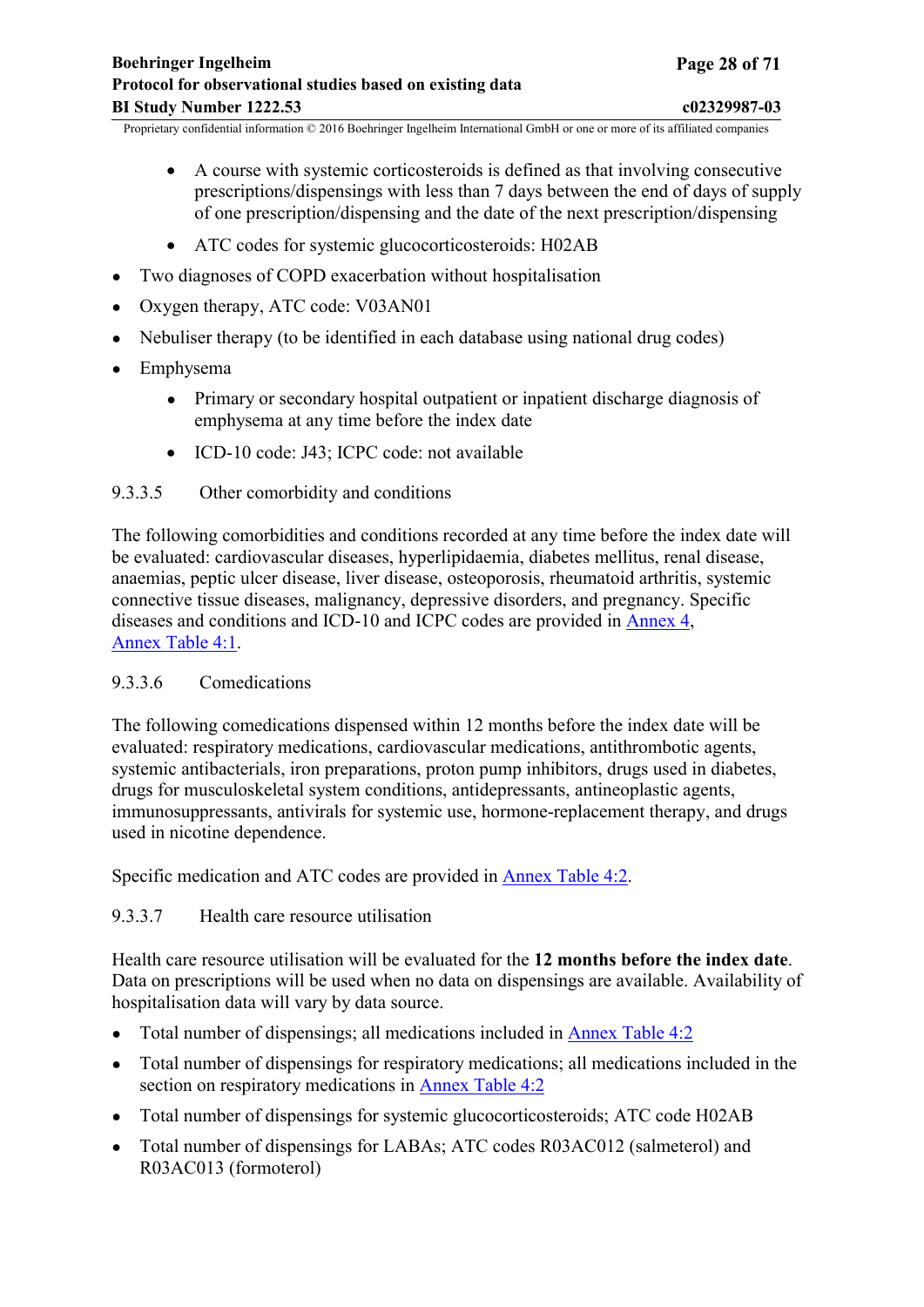- <span id="page-28-0"></span>• Total number of hospitalisations; number of hospitalisations for any cause
- Total number of hospitalisations for COPD; number of hospitalisations with a primary discharge code for COPD; ICD-10 codes J41-J44
- Total number of hospitalisations for asthma; number of hospitalisations with a primary discharge code for asthma; ICD-10 codes J45, J46

## **9.3.4 Outcomes**

9.3.4.1 Primary outcome

The primary outcome is the prevalence of off-label prescribing among new users of olodaterol.

9.3.4.2 Secondary outcomes

The secondary outcome is the prevalence of off-label prescribing among new users of indacaterol.

9.3.4.3 Further outcomes

Not applicable.

#### **9.3.5 Covariates**

Not applicable.

## **9.4 DATA SOURCES**

The study will be conducted in the following databases:

- PHARMO Database Network
- National Registers in Denmark
- IMS RWE LPD in France

A description of each database is provided in the following sections. The study will be conducted by using data on drug prescription/dispensings and disease occurrence routinely collected on an ongoing basis for large population-based automated health care databases in the Netherlands, Denmark, and France (see [Table](#page-15-0) 1 for characteristics of these databases). New users will be characterised in terms of past medical history and use of medications. An overview of the information on diagnosis and procedure codes by data source is shown in [Table](#page-16-0) 2.

## **9.4.1 PHARMO Database Network**

9.4.1.1 Database characteristics

The PHARMO Database Network in the Netherlands is a population-based network of health care databases that combines data from different health care settings, including general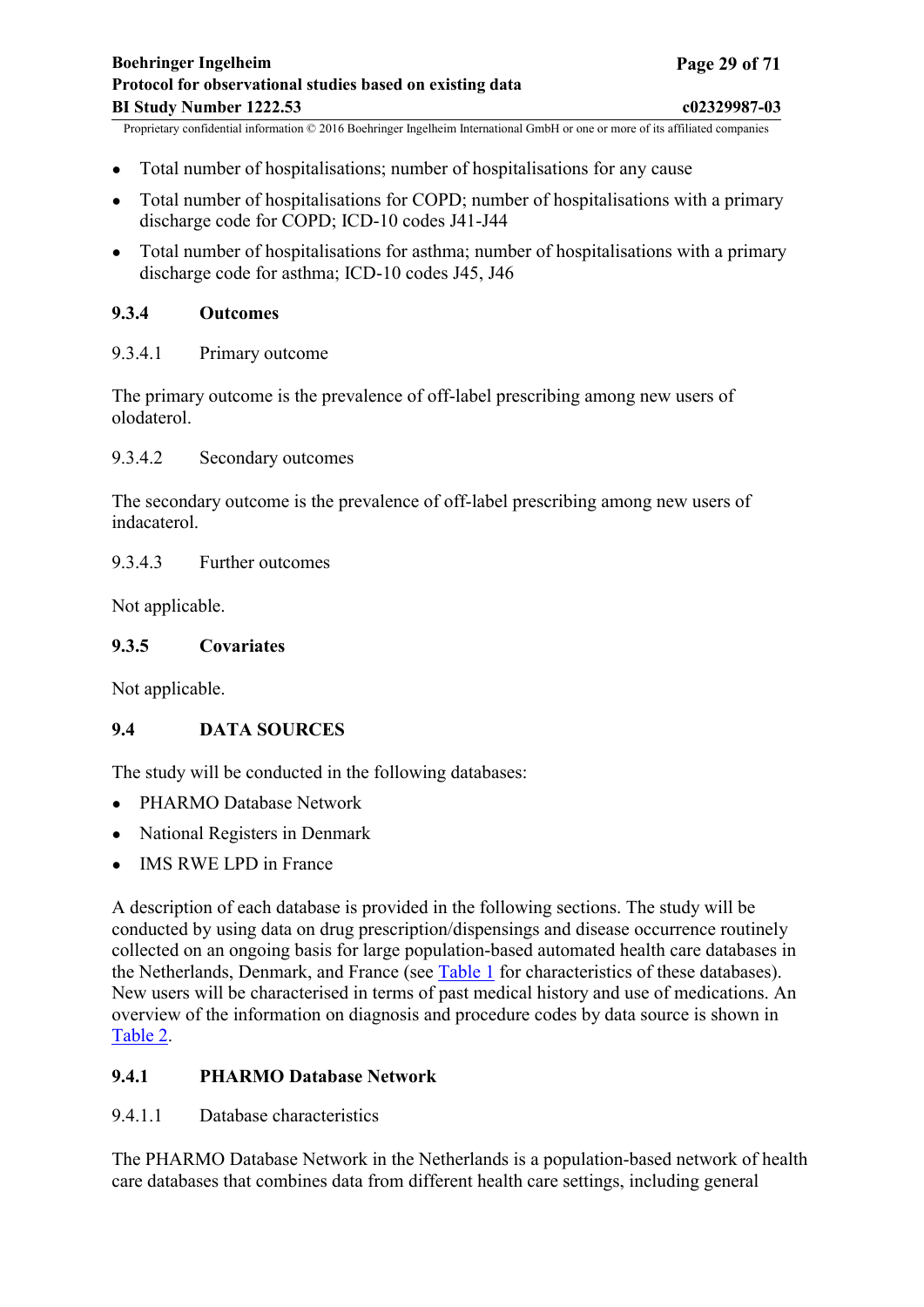<span id="page-29-0"></span>practice, in- and outpatient pharmacy, clinical laboratory, hospitals, cancer registry, pathology registry, and perinatal registry. Data sources are linked on a patient level through validated algorithms. Detailed information on the methodology and the validation of the record linkage method used can be found elsewhere. [[P14-01899\]](#page-45-0) [R16 [2062\]](#page-49-0)

The longitudinal nature of the PHARMO Database Network enables follow-up of more than 4 million residents of a well-defined population in the Netherlands (25% of that country's population) for an average of 10 years. Data collection period, catchment area, and overlap between data sources differ. All electronic patient records in the PHARMO Database Network include information on age, sex, socioeconomic status, and mortality. Other information available is dependent on the data source.

To address the objectives of the present study, the following PHARMO databases will be used:

- Out-patient Pharmacy Database
- General Practitioner (GP) Database
- Hospitalisation Database

The patients covered in each database are not necessarily included in all of the databases, as some of the geographical areas overlap partially, but if they are in more than one database. they can be linked to construct the medical history as shown in [Figure](#page-29-0) 3. Thus, high-quality research can be conducted with ascertainment of patient demographics, drug dispensings, hospital morbidity, clinical laboratory results, and date of death.

The Out-patient Pharmacy Database (dispensings), covering 3.8 million individuals, can use a validated algorithm to identify patients with COPD, asthma, or other respiratory conditions. All patients are linked with the Hospitalisation Database. Approximately 15% of patients can be linked to GP data for severity indicators as recorded by the GP.



 $GP = general$  practitioner.

Figure 3 Schematic overview of overlap example among databases included in the PHARMO Database Network

The GP Database, covering 2.5 million individuals, has information as recorded by the GP, including forced expiratory volume in 1 second  $(FEV_1)$  and spirometry data. Approximately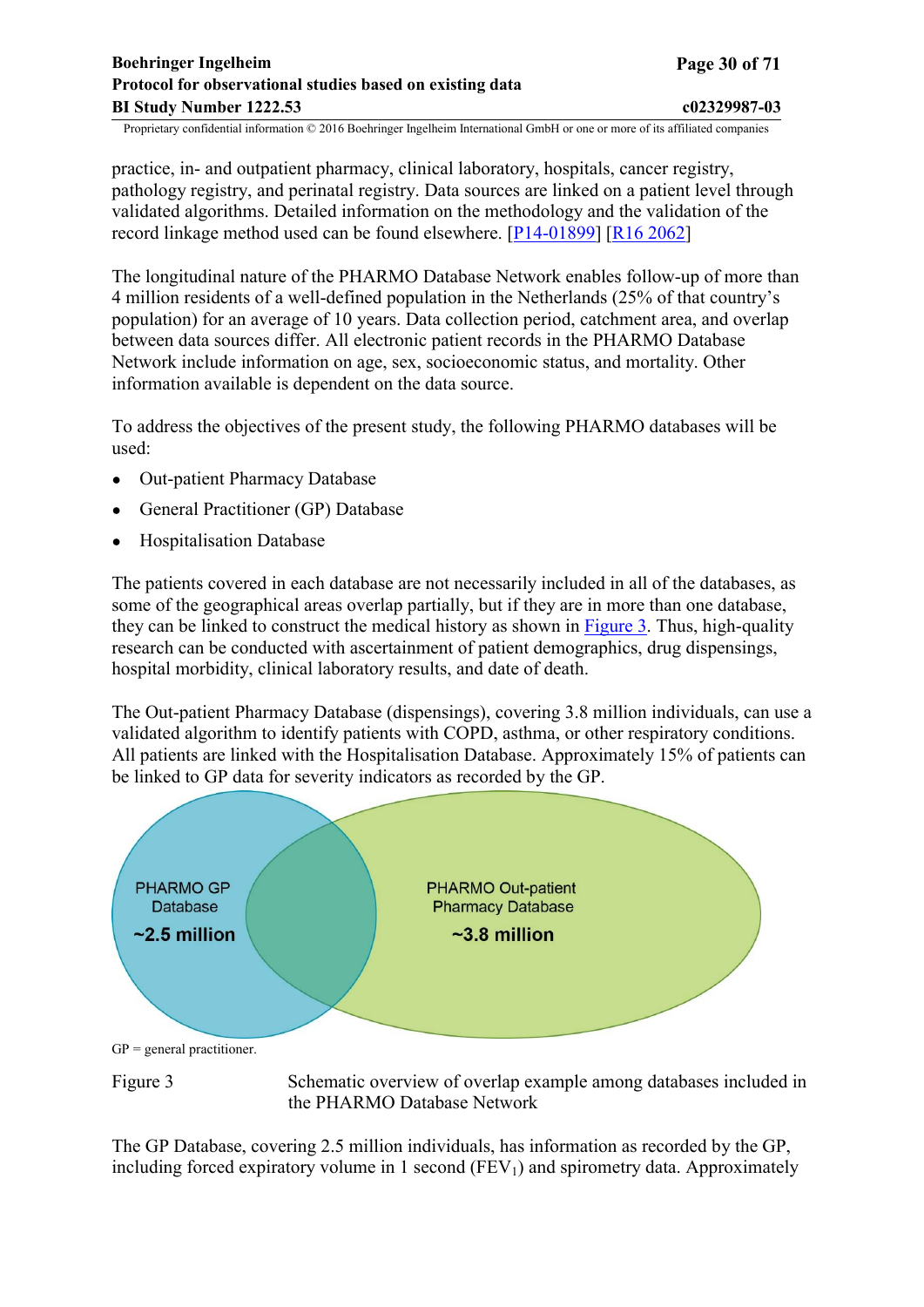<span id="page-30-0"></span>half of the population in the GP Database can be linked to both dispensing (outpatient pharmacy) and hospitalisation data.

## **9.4.2 Denmark**

The Danish health care system provides universal coverage to all Danish residents (5.6 million inhabitants). Health care coverage includes visits to GPs and specialists, hospital admissions, and outpatient visits. The costs of medicines are partially covered by the Danish health system. The centralised Civil Registration System in Denmark allows for personal identification of each person in the entire Danish population and for the possibility of linkage to all Danish registries, including the Danish National Patient Registry, Danish National Health Services Prescription Database, and the Danish Registry of Causes of Death. Data collected in these registries are available for research purposes.

For 1980-2008, the National Patient Registry counted 236,494 patients with a first hospital contact for COPD. [[R12-3324\]](#page-47-0) From the National Health Service, for persons aged 45 to 84 years, the prevalence of COPD was estimated at 12%, using a sample of 299,000 residents of two counties.  $[R12-3265]$  $[R12-3265]$  $[R12-3265]$ 

## **9.4.3 France**

The French IMS RWE LPD is an anonymised medical records database. The primary care panel was launched in 1994 and currently includes 1,200 primary care physicians covering 1.8 million patients. The database is representative of primary care physicians and the general population according to age and sex distribution. Furthermore, the primary care physicians are representative with regards to geographical location. The data contain events that physicians record during routine clinical practice, e.g., diagnoses, prescriptions, measurements, tests, and referrals. Medical diagnoses and symptoms are coded and mapped to ICD-10 codes, and the ATC coding system is used for therapies.

The database is not used for payment purposes, and the recorded prescriptions cover both reimbursed and unreimbursed medications. An associated diagnosis, but not necessarily the clinical indication, is always recorded with an issued prescription.

The Longitudinal Patient Database includes the following raw data:

- Demographic information (age, sex)
- Medical history (event dates, diagnoses, risk factors, referrals to specialists)
- Therapeutic history (generic and brand name, date and duration of prescription, dosage)
- Additional information (test results, immunisations, height, weight, blood pressure)

The IMS RWE panel of participating medical doctors is selected from a large number of French physicians who use the Cegedim management software for their daily practice. These office-based, active physicians have agreed to upload to Cegedim servers anonymous and coded excerpts from medical files of patients who have come to see them. The data collected are gathered for each patient within the same doctor's office, thus providing longitudinal data on the same patients. The representativeness of the panel of physicians is checked using three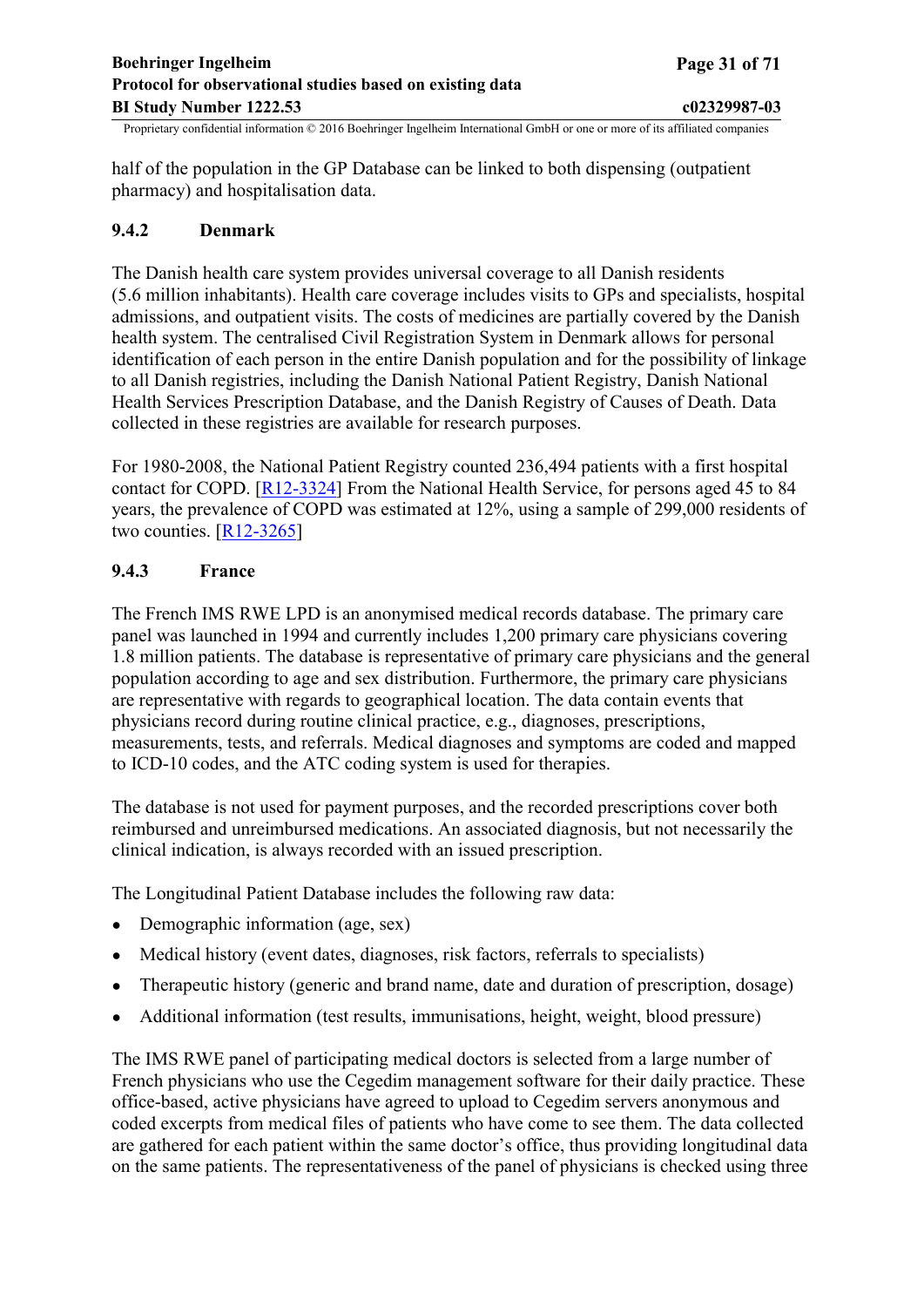<span id="page-31-0"></span>criteria known to influence prescribing: age, sex, and geographic area of coverage. However, there are limitations in this database, such as no availability of information on hospitalisations, deaths, or date transferred out of the system.

## **9.4.4 Summary of study databases**

[Table](#page-32-0) 9 shows and compares the characteristics of the study databases.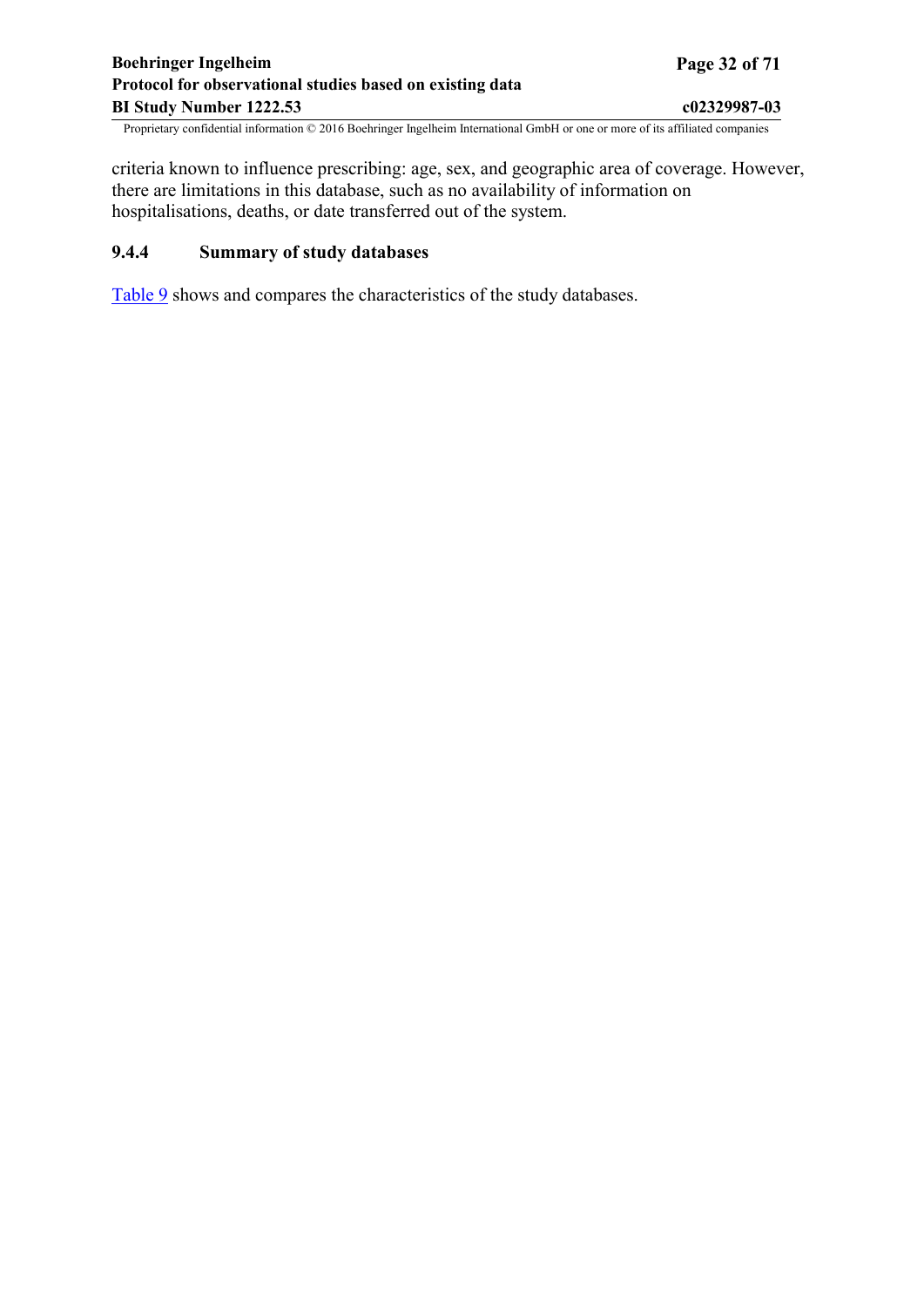|                                                                                           | PHARMO, the                                                                                                                          | <b>National Registers,</b>                                                                                                       | <b>IMS RWE LPD,</b>                                                                                                                                    |
|-------------------------------------------------------------------------------------------|--------------------------------------------------------------------------------------------------------------------------------------|----------------------------------------------------------------------------------------------------------------------------------|--------------------------------------------------------------------------------------------------------------------------------------------------------|
| <b>Data Element</b>                                                                       | <b>Netherlands</b>                                                                                                                   | <b>Denmark</b>                                                                                                                   | <b>France</b>                                                                                                                                          |
| Database type                                                                             | Patient-centric data<br>obtained from<br>community<br>pharmacies and with<br>variable linkage rates<br>to other health care<br>files | National health<br>record and<br>prescription<br>databases linked<br>through the unique<br>civil personal<br>registration number | Primary health care<br>electronic medical<br>record database                                                                                           |
| Database<br>population                                                                    | 3.8 million                                                                                                                          | Denmark                                                                                                                          | 1.8 million for GP<br>panel<br>50,000 for<br>pulmonologist panel                                                                                       |
| Country<br>population <sup>1</sup>                                                        | 16,900,726                                                                                                                           | 5,659,715                                                                                                                        | 66,352,469                                                                                                                                             |
| Approximate<br>proportion of the<br>country's<br>population<br>covered by the<br>database | 25%                                                                                                                                  | $100\%$                                                                                                                          | 4%                                                                                                                                                     |
| Representative-<br>ness of patients<br>and practices                                      | Known to be<br>representative<br>$[P93 - 73309]$<br>$[P14-01899]$                                                                    | Complete, given that<br>the total population<br>of the country is<br>included                                                    | GPs of the panel are<br>representative<br>according to sex, age,<br>and geographic<br>location<br>Patients are<br>representative of<br>those who visit |
| Data on<br>medications                                                                    | Outpatient<br>pharmacy-dispensed<br>prescriptions and GP<br>prescriptions                                                            | Outpatient<br>pharmacy-dispensed<br>prescriptions                                                                                | office-based GPs<br>Physician<br>prescriptions                                                                                                         |
| Dose                                                                                      | Yes                                                                                                                                  | Formulation strength                                                                                                             | Prescribed dose                                                                                                                                        |
| Duration                                                                                  | Yes                                                                                                                                  | Based on<br>prescriptions                                                                                                        | Based on<br>prescriptions                                                                                                                              |
| Drug dictionary<br>codes/therapeutic<br>classification                                    | <b>ATC</b>                                                                                                                           | <b>ATC</b>                                                                                                                       | <b>ATC</b>                                                                                                                                             |

## <span id="page-32-0"></span>Table 9 Overview of the study databases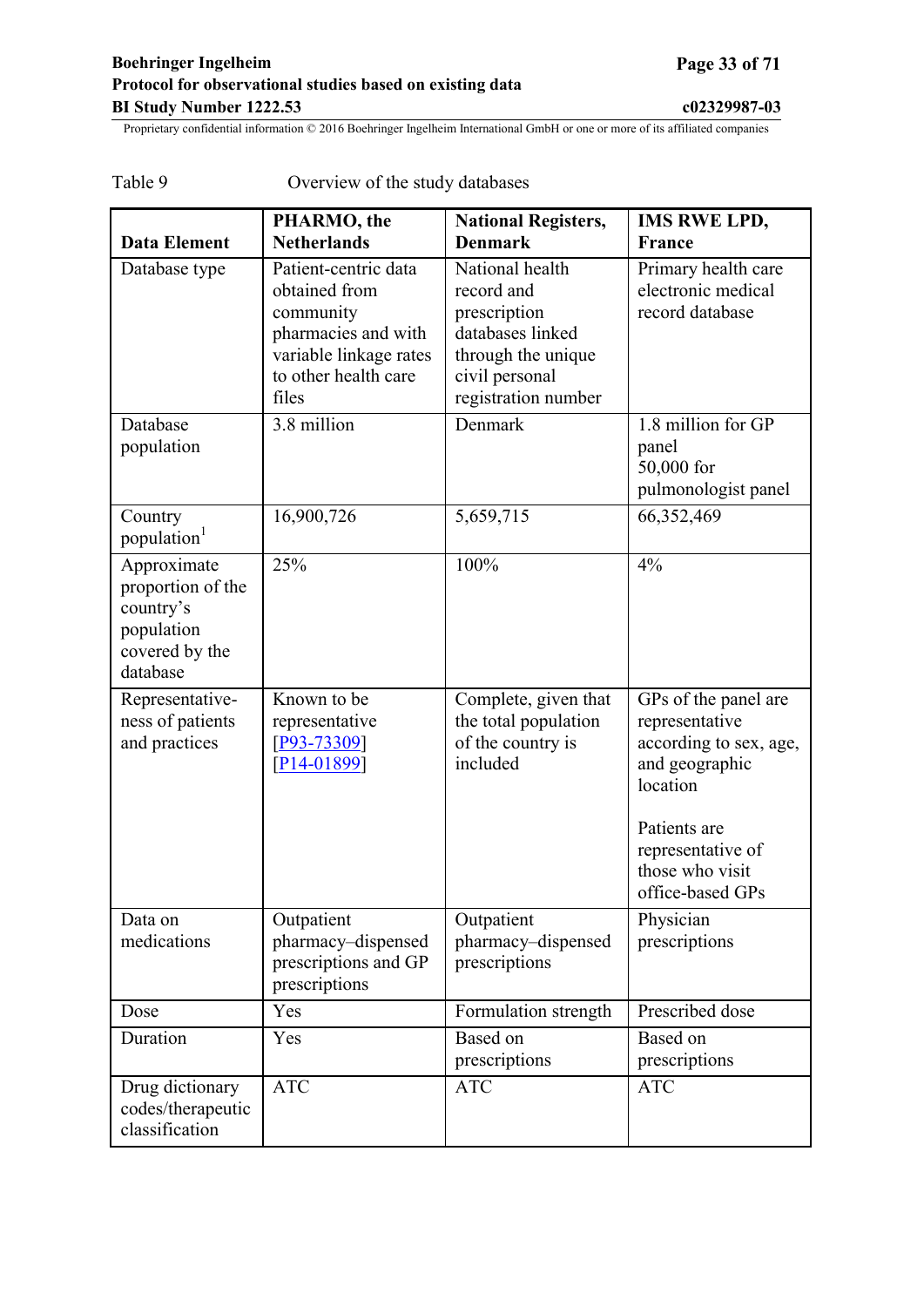## Table 9 (cont'd) Overview of the study databases

| <b>Data Element</b>                            | PHARMO, the<br><b>Netherlands</b>                                                                                                                                                                                                                                                                                         | <b>National Registers,</b><br><b>Denmark</b>                                                                                               | <b>IMS RWE LPD,</b><br><b>France</b>                                                 |
|------------------------------------------------|---------------------------------------------------------------------------------------------------------------------------------------------------------------------------------------------------------------------------------------------------------------------------------------------------------------------------|--------------------------------------------------------------------------------------------------------------------------------------------|--------------------------------------------------------------------------------------|
| Indacaterol<br>prescriptions or<br>dispensings | 12,867 (2014-2015)                                                                                                                                                                                                                                                                                                        | 7,165 DDD (2014-<br>2015                                                                                                                   | GP panel 2015: 9,493<br>Pulmonologist panel<br>2015: 1,437                           |
| Number of users<br>of indacaterol              | 2,044 (1,518 new<br>users) (2014-2015)                                                                                                                                                                                                                                                                                    | 22,487 (2014-2015)                                                                                                                         | GP panel 2015: 3,654<br>Pulmonologist panel<br>2015: 1,073                           |
| Clinical<br>indication                         | For approximately<br>15% of the 3.8<br>million PHARMO<br>patients (included in<br>outpatient database),<br>via linkage to GP<br>files and proximity of<br>clinical diagnoses; for<br>all patients in GP<br>Database                                                                                                       | Not recorded but may<br>be surmised based on<br>proxies (i.e.,<br>prescribed medication<br>and hospital<br>discharge diagnosis<br>history) | Associated with new<br>courses of<br>medications, but<br>completeness is<br>variable |
| Prescriber<br>characteristics                  | GP vs. specialist                                                                                                                                                                                                                                                                                                         | GP vs. specialist                                                                                                                          | GP vs. specialist                                                                    |
| Outpatient<br>diagnosis                        | For all PHARMO<br>patients (included in<br>outpatient databases):<br>main diagnoses in<br>ICPC codes for all<br>admissions for<br>$>$ 24 hours and<br>admissions for<br>$\leq$ 24 hours for which<br>a bed is required; for<br>subcohort of GP<br>Database patients<br>with linkage to<br>outpatient pharmacy<br>database | Hospital specialist<br>clinic outpatient<br>diagnoses                                                                                      | General practitioner<br>diagnoses                                                    |
| Hospital<br>diagnosis                          | Main hospital<br>diagnostic/surgical<br>procedures                                                                                                                                                                                                                                                                        | Yes                                                                                                                                        | N <sub>o</sub>                                                                       |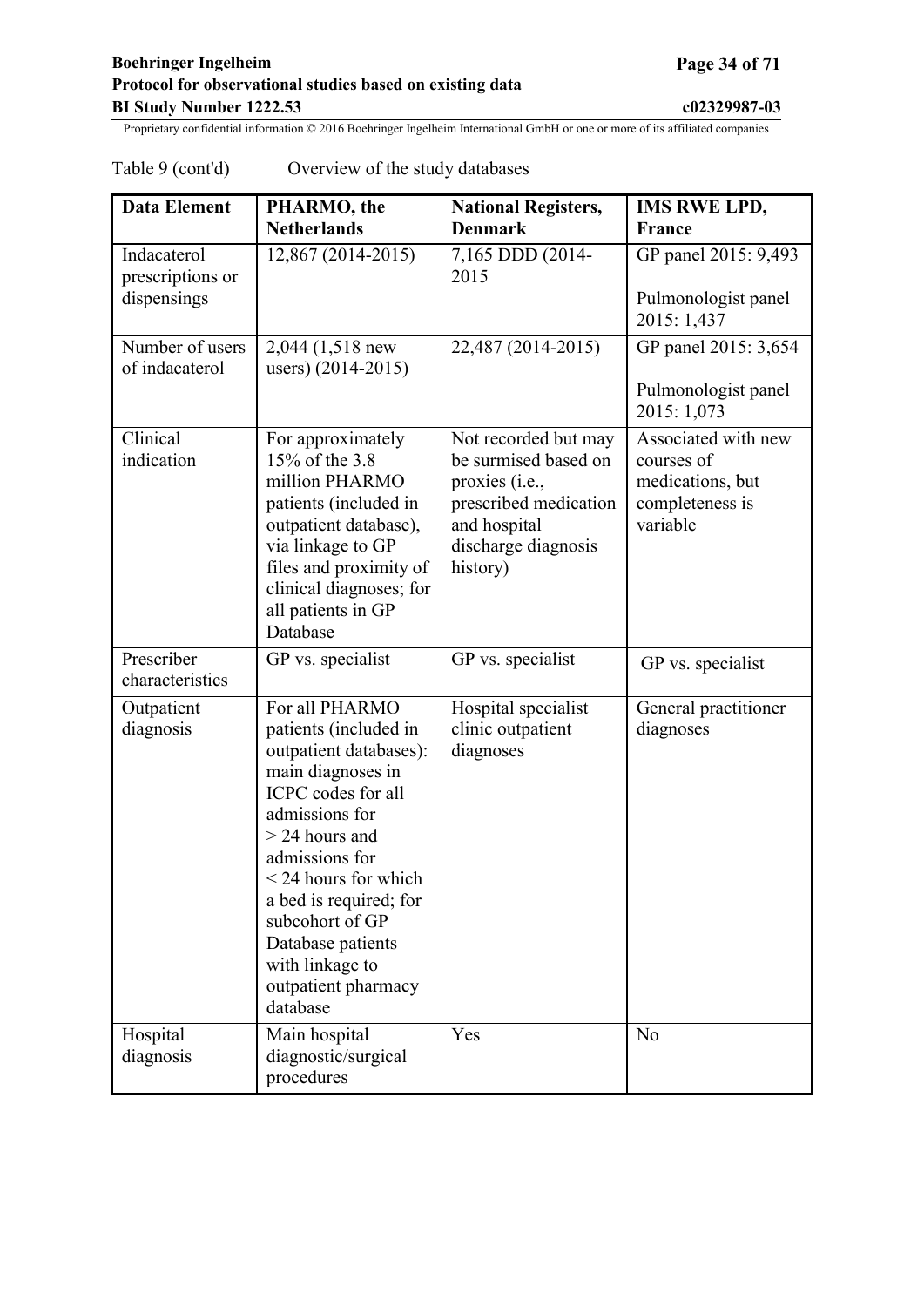|  | Table 9 (cont'd) | Overview of the study databases |
|--|------------------|---------------------------------|
|--|------------------|---------------------------------|

| <b>Data Element</b>                                                    | PHARMO, the<br><b>Netherlands</b>                                                                                                         | <b>National Registers,</b><br><b>Denmark</b>                                                                                                                                                      | <b>IMS RWE LPD,</b><br><b>France</b>                                 |
|------------------------------------------------------------------------|-------------------------------------------------------------------------------------------------------------------------------------------|---------------------------------------------------------------------------------------------------------------------------------------------------------------------------------------------------|----------------------------------------------------------------------|
| Procedure codes                                                        | Available for<br>approximately<br>1 million of<br>pharmacy file<br>patients; GP<br>laboratory tests for<br>all patients in GP<br>Database | Yes, NCSP version<br>1.16:2012                                                                                                                                                                    | Yes, ICD-10                                                          |
| Pulmonary<br>function testing                                          | Yes, if recorded                                                                                                                          | From hospital clinics                                                                                                                                                                             | From pulmonologist<br>and also from<br>primary care when<br>recorded |
| Information on<br>death                                                | Fact and date of<br>death, Mortality<br>Register                                                                                          | Date of death: the<br>Civil Registration<br>System<br>Cause of death:<br>Danish Registry of<br>Causes of Death                                                                                    | N <sub>o</sub>                                                       |
| Access to<br>medical records                                           | Variable                                                                                                                                  | Possible, additional<br>approval required                                                                                                                                                         | No                                                                   |
| Lifestyle risk<br>factors (smoking)<br>status, BMI,<br>alcohol intake) | Yes, if recorded by<br><b>GPs</b>                                                                                                         | In general, no; only<br>some risk factors are<br>available if recorded<br>for inpatients (BMI<br>and alcohol only<br>from diagnosis codes,<br>smoking not<br>available, SES<br>proxies available) | Yes, if recorded by<br><b>GPs</b>                                    |
| Data availability                                                      | 1998                                                                                                                                      | Since 1994 (ICD-10)                                                                                                                                                                               | $\overline{GP}$ s since 1994<br>Pulmonologists since<br>2007         |
| Updates                                                                | Pharmacy data:<br>2 months<br>All other data and<br>linked database,<br>annual; available<br>following Q4                                 | Biannual                                                                                                                                                                                          | Monthly                                                              |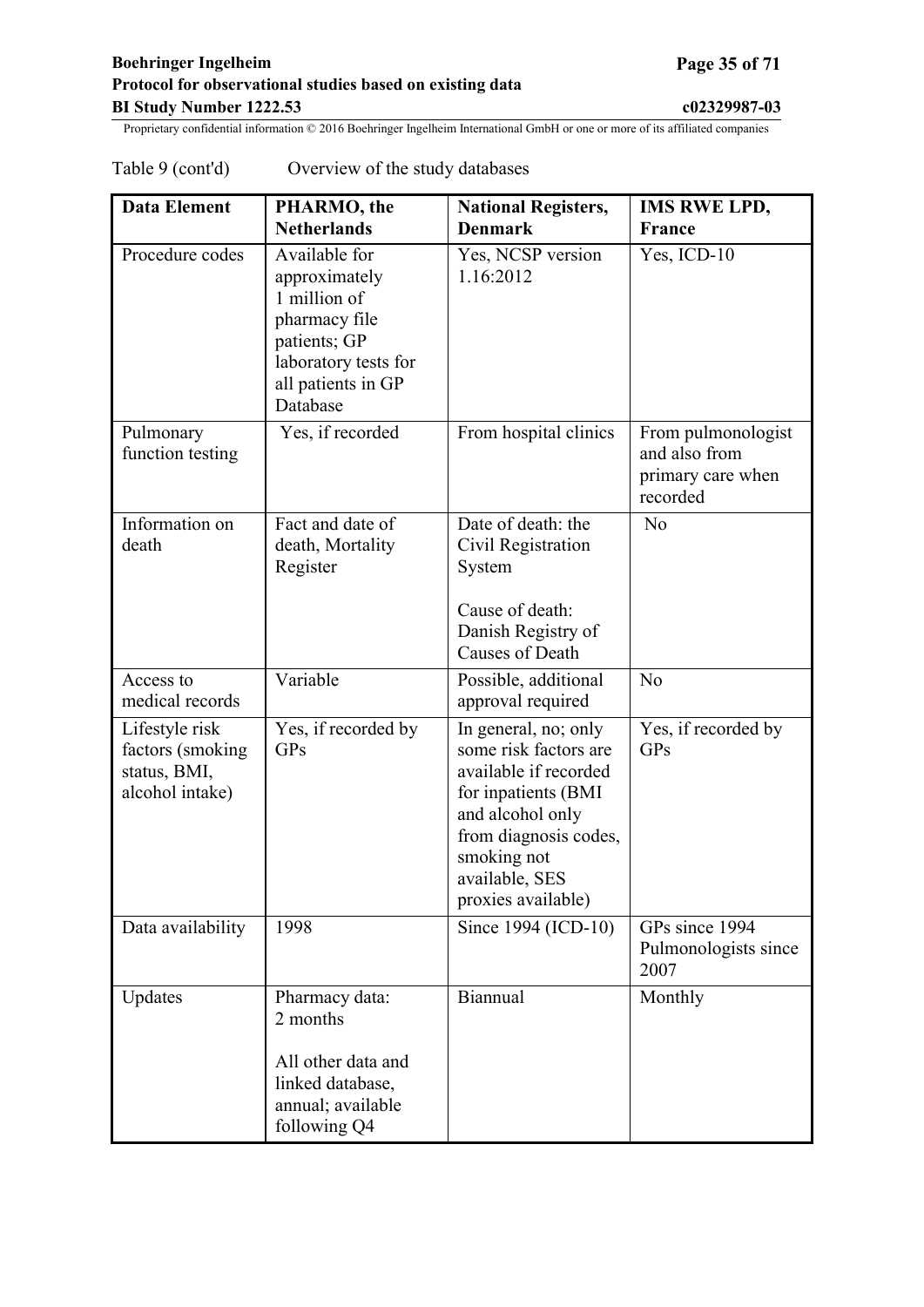| <b>Data Element</b>     | PHARMO, the<br><b>Netherlands</b>                                                                                                                                                                                              | <b>National Registers,</b><br><b>Denmark</b>                                                                                                                               | <b>IMS RWE LPD,</b><br>France                                                                                                                                                                                                                                                                                                                                                  |
|-------------------------|--------------------------------------------------------------------------------------------------------------------------------------------------------------------------------------------------------------------------------|----------------------------------------------------------------------------------------------------------------------------------------------------------------------------|--------------------------------------------------------------------------------------------------------------------------------------------------------------------------------------------------------------------------------------------------------------------------------------------------------------------------------------------------------------------------------|
| Approximate<br>time lag | 6-18 months                                                                                                                                                                                                                    | 6-12 months                                                                                                                                                                | 2-7 months                                                                                                                                                                                                                                                                                                                                                                     |
| Data transfer           | Review by the<br>independent<br>compliance<br>committee STIZON/<br><b>PHARMO</b> Institute<br>This committee<br>consists of<br>representatives of the<br>individual data<br>suppliers and is<br>chaired by a privacy<br>expert | No, requires<br>collaboration with<br>local investigator                                                                                                                   | No, requires<br>collaboration with<br>local investigator                                                                                                                                                                                                                                                                                                                       |
| Approval process        | Data application and<br>ethics committee<br>approval required                                                                                                                                                                  | Data application<br>approval by the<br>Danish Data<br>Protection Agency<br>required. Ethics<br>committee approval<br>required if access to<br>medical records is<br>needed | No data application<br>or ethics committee<br>approval required<br>The Longitudinal<br><b>Patient Database</b><br>global process<br>(formerly BKL)<br>Consultant, Thalès)<br>was authorised by the<br>CNIL in December<br>1993 (Receipt<br>271.306) and<br>renewed on 20 June<br>2002 (Receipt<br>271.306 version 2)<br>and 25 January 2011<br>(Receipt 271.306)<br>version 3) |

<span id="page-35-0"></span>Table 9 (cont'd) Overview of the study databases

ATC = Anatomical Therapeutic Chemical; BMI = Body Mass Index; CNIL = French data protection authority; DDD = Defined Daily Dose; GP = General Practitioner; ICD-10 = *International Statistical Classification of Diseases and Related Health Problems, 10th Revision*; ICPC = International Classification of Primary Care; IMS = IMS Health Information Solutions; NCSP = *Nordic Medico-Statistical Committee's Classification of Surgical Procedures*; PHARMO = PHARMO Database Network; Q4 = fourth quarter of calendar year; RWE LPD = Real-World Evidence Longitudinal Patient Database; SES = socioeconomic status.

1 Eurostat. 2015 Available at: website: epp.eurostat.ec.europa.eu/tgm/table.do?tab=table&init=1&language=en&pcode=tps00001&plugin=1. Accessed February 9, 2016.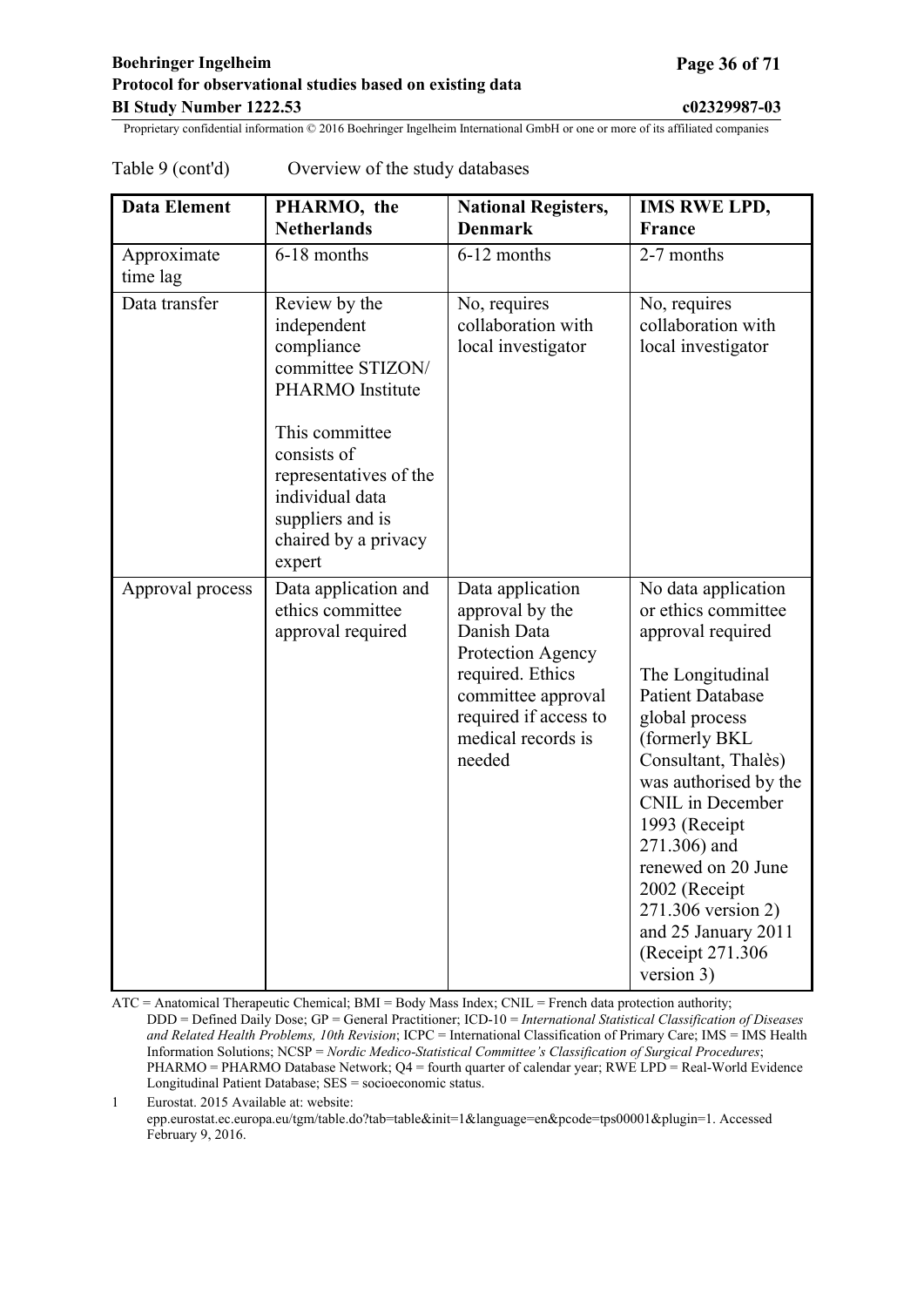#### <span id="page-36-0"></span>**9.5 STUDY SIZE**

No formal sample size calculations have been done given that there will be no hypothesis testing. [Table](#page-36-0) 10 shows the confidence intervals around estimated prevalence of comorbidity and comedications under various exposure group size scenarios.

Table 10 Confidence intervals around selected estimated prevalences for varying numbers of patients

| Number of       | 95% Confidence Intervals for Various Prevalences of Diseases (%) |             |             |              |              |  |
|-----------------|------------------------------------------------------------------|-------------|-------------|--------------|--------------|--|
| <b>Patients</b> | $1\%$                                                            | $2\%$       | 5%          | $7\%$        | 10%          |  |
| 300             | $0.2 - 2.9$                                                      | $0.7 - 4.3$ | $2.8 - 8.1$ | $4.4 - 10.5$ | $6.8 - 14.0$ |  |
| 800             | $0.4 - 2.0$                                                      | $1.1 - 3.2$ | $3.6 - 6.7$ | $5.3 - 9.0$  | $8.0 - 12.3$ |  |
| 2,000           | $0.6 - 1.5$                                                      | $1.4 - 2.7$ | $4.1 - 6.0$ | $5.9 - 8.2$  | $8.7 - 11.4$ |  |
| 5,000           | $0.7 - 1.3$                                                      | $1.6 - 2.4$ | $4.4 - 5.6$ | $6.3 - 7.7$  | $9.2 - 10.9$ |  |

Note: This table was prepared with the use of Episheet—spreadsheets for the analysis of epidemiologic data. [[R13-1396\]](#page-47-0)

Olodaterol was launched in the Netherlands in February 2014, in Denmark in March 2014, and in France in November 2015. The number of users of olodaterol was obtained by searching for ATC code R03AC19 in publicly available resources or directly from the data source custodians.

[Table 11](#page-36-0) presents a summary of the available number of users of olodaterol during 2014 and 2015 in the data sources of interest.

#### **Table 11** Summary table of olodaterol users in the Netherlands, Denmark, and France; 2014-2015

|                                                                   | <b>Number of Unique Users</b> |                                                        |                                                              |  |  |
|-------------------------------------------------------------------|-------------------------------|--------------------------------------------------------|--------------------------------------------------------------|--|--|
| <b>Country and Database</b>                                       | 2014                          | 2015                                                   | <b>Total Available in</b><br>Database as of<br>December 2015 |  |  |
| The Netherlands (PHARMO)                                          | 326                           | 394                                                    | 720                                                          |  |  |
| Demark (National Database of<br><b>Reimbursed Prescriptions</b> ) | 643                           | 1,102                                                  | > 1,102                                                      |  |  |
| France (IMS RWE LPD)                                              | 0                             | 95 in the GP panel<br>69 in the pulmonologist<br>panel | 164                                                          |  |  |

GP = General Practitioner; IMS = IMS Health Information Solutions; PHARMO = PHARMO Database Network; RWE LPD = Real-World Evidence Longitudinal Patient Database;

#### **9.6 DATA MANAGEMENT**

Routine procedures include checking electronic files, maintaining security and data confidentiality, following analysis plans, and performing quality-control checks of all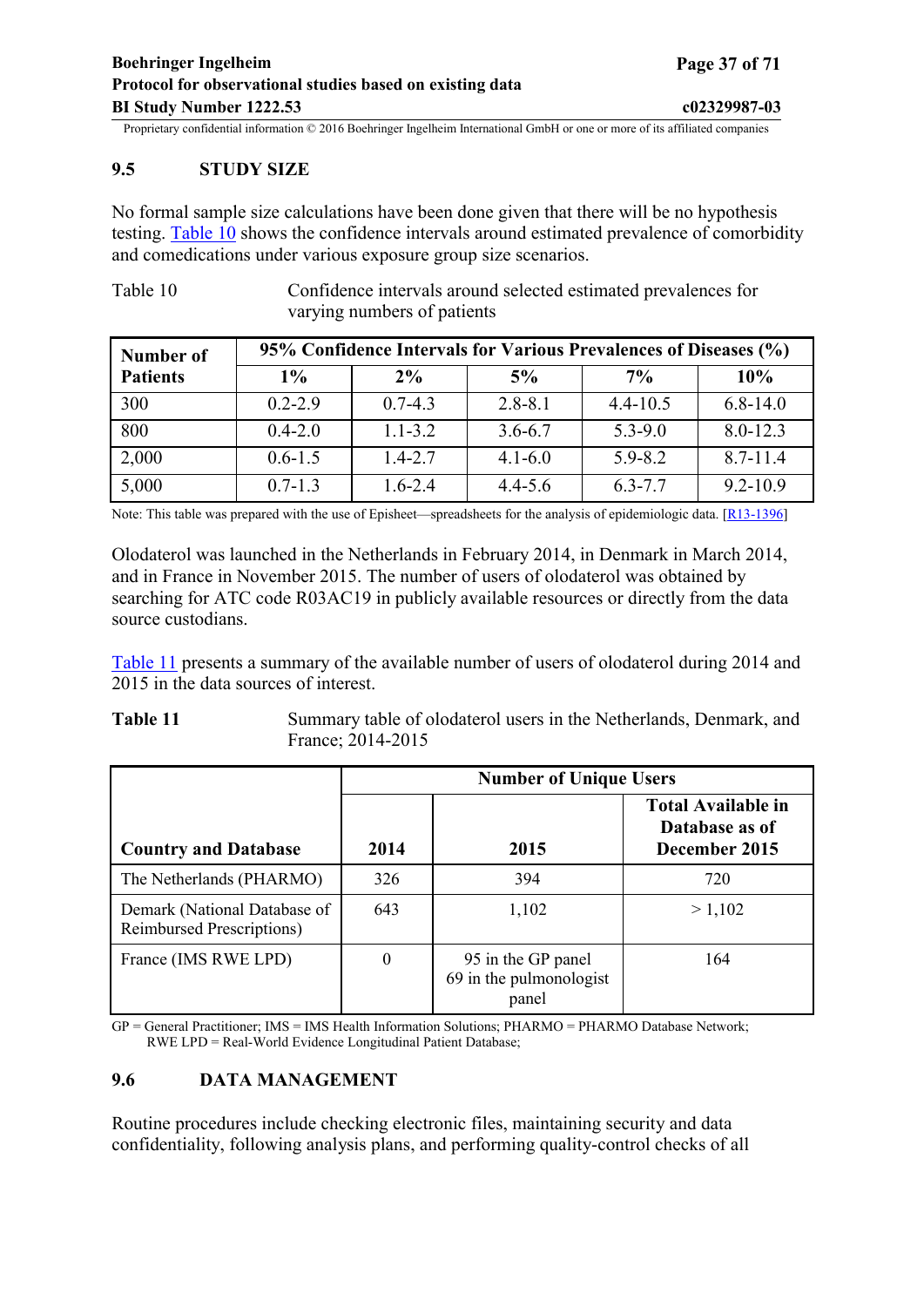<span id="page-37-0"></span>programs. Each database research partner will maintain any patient-identifying information securely onsite according to internal standard operating procedures.

Each collaborating data source has been reviewed and qualified by the RTI Health Solutions Office of Quality Assurance. Each research team will follow its own established procedures and generate appropriate result tables. All summary tables of results, and no individual patient identifiers, will be provided to RTI Health Solutions, which will compile the results and develop the report. RTI Health Solutions will follow quality-control procedures regarding transfer of data.

Security processes will be in place to ensure the safety of all systems and data. Every effort will be made to ensure that data are kept secure so that they cannot be accessed by anyone except select study staff.

Appropriate data storage and archiving procedures will be followed. Standard procedures will be in place at each location handling the data to restore files in the event of a hardware or software failure.

The extent of missing data will be evaluated and described. Due to the nature of this study, no imputation of missing data is planned.

For requests to access to data for audit purposes, only aggregated data from all research centres will be available at the coordinating centre. The audit trail will consist of a detailed description of the methods to extract and process the electronic health records or claims data, as applicable. Access to raw data at each database research centre will require the data requestor to obtain a licence or apply for approval at a research committee and to fulfil the conditions required under the governance rules of each database research centre.

## **9.7 DATA ANALYSIS**

All analyses will be conducted separately in each study database and will be further analysed separately by new users of olodaterol and by new users of indacaterol, further stratified by treatment-naïve subjects and switchers. In the French IMS RWE LPD, data will be analysed separately for the panel of general practitioners and for the panel of pulmonologists. Analysis for each report (i.e., interim and final) will include data on all patients starting treatment with olodaterol or indacaterol from the start of such treatment up to the latest available data. Statistical analyses will be descriptive in nature. Descriptive statistics will include the absolute and relative number of subjects, mean, median, standard deviation, and range for continuous variables. Statistical inference will not be performed (e.g., no *P* values will be generated). Where appropriate, two-sided 95% confidence intervals will be presented.

## **9.7.1 Main analysis**

## **9.7.2 Indication and potential off-label prescribing**

The main analysis will be to estimate (with 95% confidence intervals) the prevalence proportion of off-label use among new users of olodaterol and new users of indacaterol during the study period. This analysis will generate the number and proportion of new users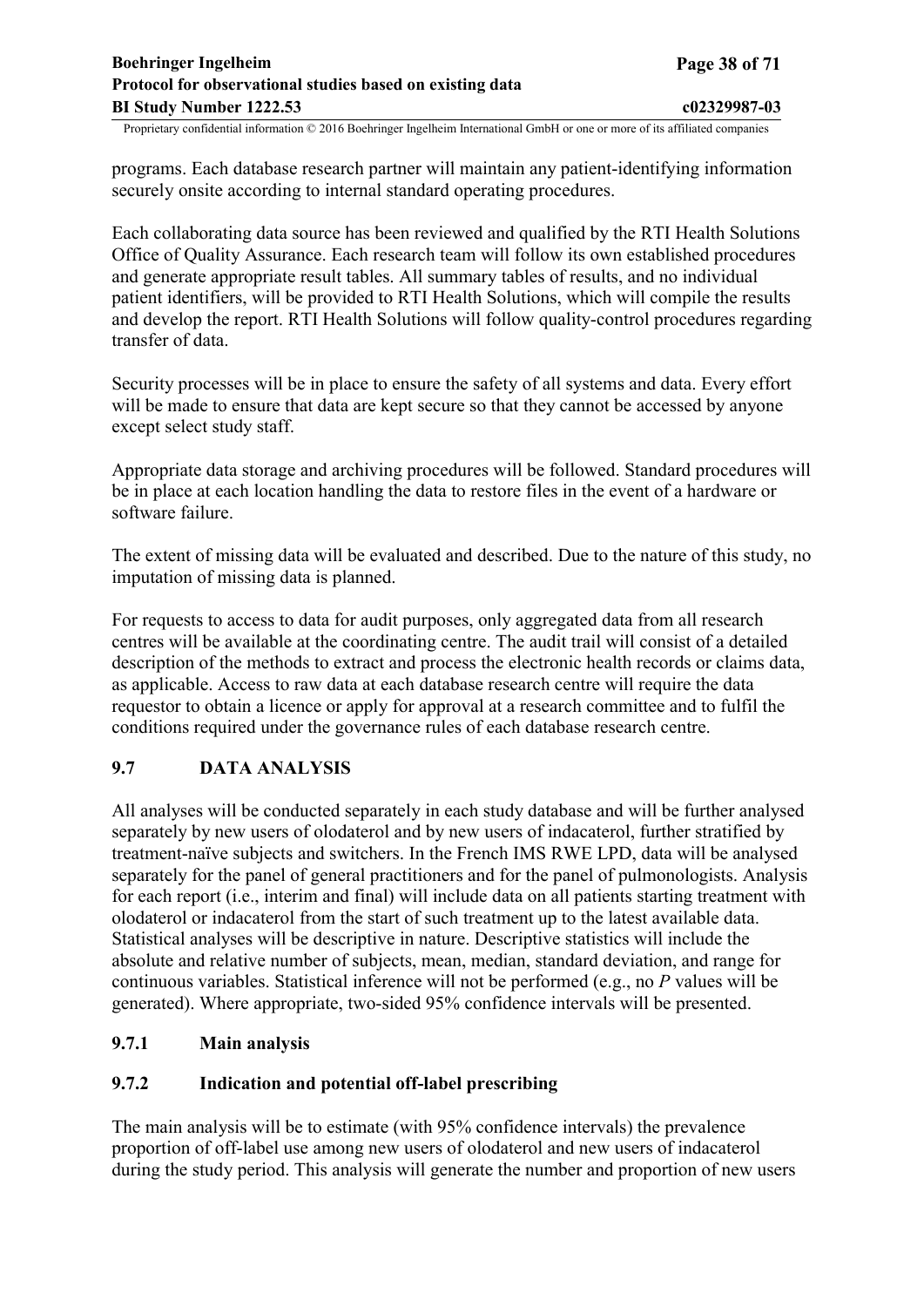<span id="page-38-0"></span>for each indication associated with the initiation of treatment (COPD only, COPD and asthma, asthma only, and no COPD or asthma). This analysis will be conducted using data linked to diagnoses recorded by general practitioners (primary care information) or inpatient and prescription data in the following databases:

- PHARMO: GP and hospital data
- The Danish National Registries
- IMS RWE LPD in France: GP panel and pulmonologist panel

## **9.7.3 Number of users and patterns of use**

The following analyses will be conducted:

- **Dose at the start date**: Dose at the start date will be the dose prescribed by the physician, when available, or ascertained by the dispensed DDD and the estimation of the daily dose. The estimated daily dose dispensed at the index date will be calculated using the recorded information on strength and quantity dispensed and the days of supply of the first prescription for olodaterol and indacaterol. The mean (SD) number of packages and daily dose will be calculated.
- **Age and sex distribution of users at the index date**: Number and percentage of users of olodaterol and indacaterol at the index date by sex and the following groups of age (in years): 0-17, 18 to 29, 30 to 39, 40 to 49, 50 to 59, 60 to 69, 70 to 79, 80 or older.

## **9.7.4 Characterisation of new users at the index date**

The number and percentage of each variable of interest (as specified in Section [9.3](#page-18-0)) at the index date will be estimated separately among new users of olodaterol and among new users of indacaterol. All analyses will be stratified by the following variables:

- Age in years, categorised as 0 to 17 years, 18 to 39 years, and 40 years or older
- Sex
- Switchers at the index date (as defined in Section  $9.2.3$ ) and treatment-naïve subjects
- Indication
	- COPD only
	- COPD and asthma
	- Asthma only
	- Neither COPD nor asthma
- Calendar year of index date: 2014, 2015, 2016, 2017

The following analyses will be performed:

**Time since first recorded diagnosis of COPD**: Mean (SD), median, 25th percentile, and 75th percentile.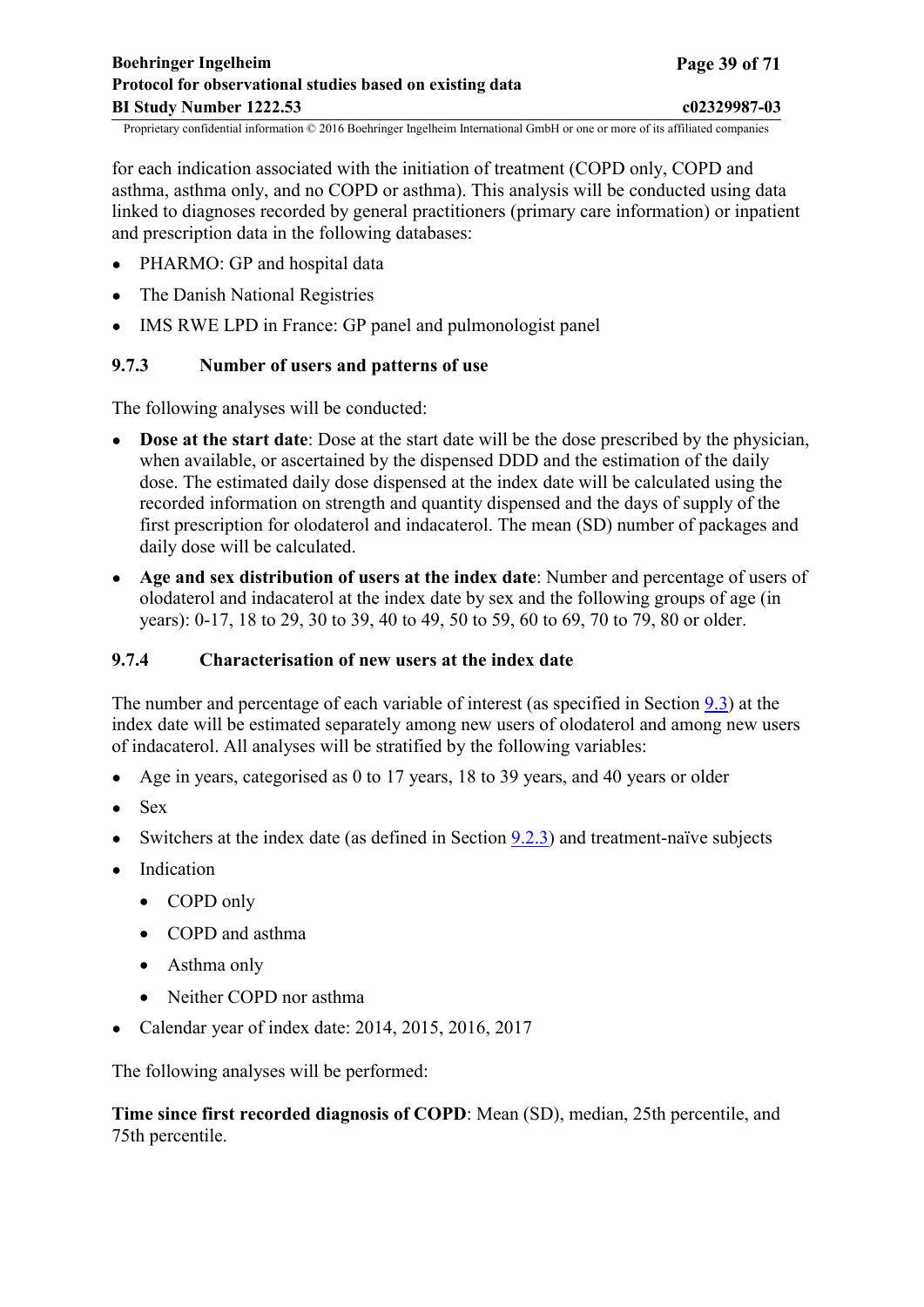<span id="page-39-0"></span>**Lifestyle habits**: Distribution of new users by categories of body mass index, smoking status, alcohol consumption, and socioeconomic status at the index date, according to the type of information available in each database.

**Respiratory comorbidity and allergies**: Number and proportion of new users with at least one diagnosis for each respiratory condition listed in [Table](#page-22-0) 7 that was recorded at any time before the index date.

**Severity of COPD** (see definitions in [Table 8](#page-25-0)): Number and proportion of new users for each category of severity of COPD: mild, moderate, severe, and very severe.

**Other comorbidity**: Number and proportion of patients with at least one diagnosis for each of the comorbidity conditions listed in [Annex](#page-63-0) Table 4:1 and recorded at any time before the index date.

**Comedications**. Number and proportion of patients with at least one dispensing for each of the medications listed in [Annex](#page-67-0) Table 4:2 taking place in the 12 months before the index date.

**Health care resources utilisation**: Distribution of new users as defined by the following categories of variables evaluated within the 12 months before the index date:

- Total number of prescriptions/dispensings: 0, 1 to 4, 5 to 9, 10 or more
- Total number of prescriptions/dispensings for respiratory medications [\(Annex](#page-67-0) Table 4:2): 0, 1 to 4, 5 to 9, 10 or more
- Total number of prescriptions/dispensings for systemic glucocorticosteroids: 0, 1 to 4, 5 to 9, 10 or more
- Total number of prescriptions/dispensings for LABAs: 0, 1 to 4, 5 to 9, 10 or more
- Total number of hospitalisations:  $0, 1, 2, 3$  to  $4, 5$  or more
- Total number of hospitalisations for COPD:  $0, 1, 2, 3$  to  $4, 5$  or more
- Total number of hospitalisations for asthma:  $0, 1, 2, 3$  to  $4, 5$  or more

## **9.8 QUALITY CONTROL**

At the coordinating centre, an independent Office of Quality Assurance performs audits and assessments that involve various aspects of its projects, including but not limited to documentation of education and training, data entry, data transfer, and approval of the institutional review board at RTI International, of which RTI Health Solutions is a research unit. Such audits at RTI Health Solutions will be conducted by the Office of Quality Assurance according to established criteria in standard operating procedures and other applicable procedures. Each of the database research centres will follow its own quality and audit trail procedures. The quality and audit trails at each centre may be different.

Data management and analysis will be conducted in each database. Standard operating procedures at each database will be used to guide the conduct of the study. These procedures include internal quality audits and the opportunity for external audits, rules for secure and confidential data storage, methods to maintain and archive project documents, quality-control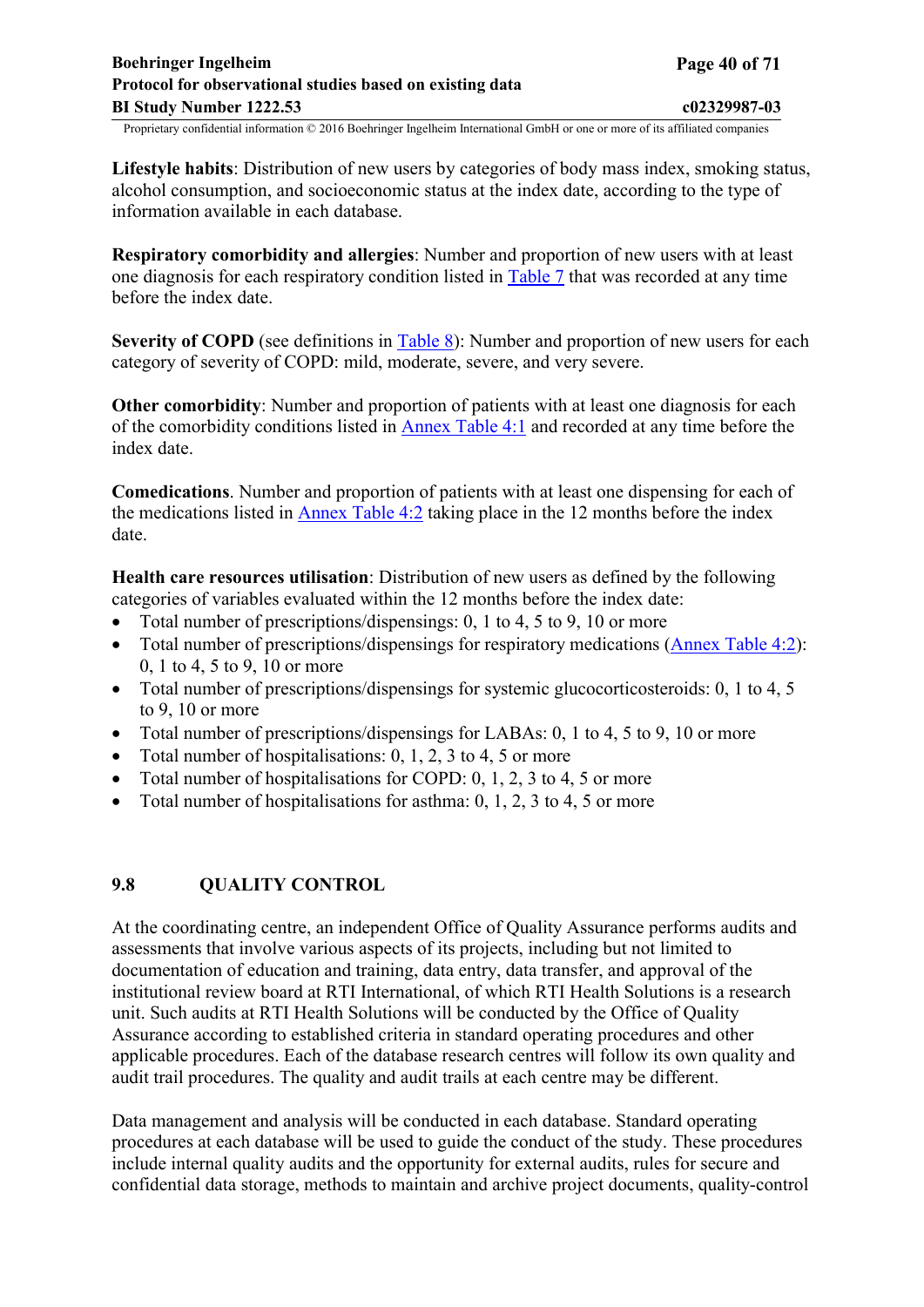<span id="page-40-0"></span>procedures for programming, standards for writing analysis plans, and requirements for senior scientific review. RTI Health Solutions will follow quality-control procedures for report generation, including senior review by an expert other than the author.

## **9.9 LIMITATIONS OF THE RESEARCH METHODS**

Existing population-based data are very useful for evaluating research questions about realworld clinical practice because of the diversity of patients and medical practices represented therein. However, the results must be interpreted with caution because such data sources are known to misclassify information of interest, in the following ways:

- The length of medical history in some databases will be limited, and earlier medical events or drug exposures may be unknown. Therefore, the prevalence of some conditions may be underestimated.
- Information on prescriber characteristics is likely to be limited in some of the available databases.
- Clinical differential diagnosis between COPD and asthma might be difficult, and it is even more challenging to differentiate these conditions in database studies.
- For severity of COPD, ideally  $FEV_1$  and measures of symptoms (mMRC or CAT scale) would be useful to classify all individuals by application of standard criteria; however, it is anticipated that this information is not recorded systematically in the study databases. Therefore, classification of severity of COPD in database studies uses proxies, such as use of COPD medications and use of health care services.
- Data from the French IMS RWE LPD will be available from the panel of general practitioners and from the panel of pulmonologists. These two panels are not linkable, and some patients may be duplicated. However, data will be described stratified by each type of panel.
- In the French IMS RWE LPD, an associated diagnosis, but not necessarily the clinical indication, is always recorded with an issued prescription; for this reason, prior history of COPD and asthma will also be used to define the indication of use.
- In the French IMS RWE LPD, no hospital data are available, and this will limit the capacity to identify prior hospitalisations for COPD if these are not recorded by the physician.
- Study size depends upon the uptake of olodaterol.

## **9.10 OTHER ASPECTS**

## **9.10.1 Bias**

The use of hospital outpatient and/or inpatient discharge diagnoses can overestimate potential off-label prescribing. For this reason, to maximise the sensitivity and specificity of the algorithms, the algorithms to identify these patients will be adapted to each data source (e.g., using inpatient records only or outpatient and inpatient, ICD-10 or thesaurus coding) and based on available data and prior experience in designing studies evaluating COPD and other diseases. Other respiratory conditions will be characterised in order to identify potential off-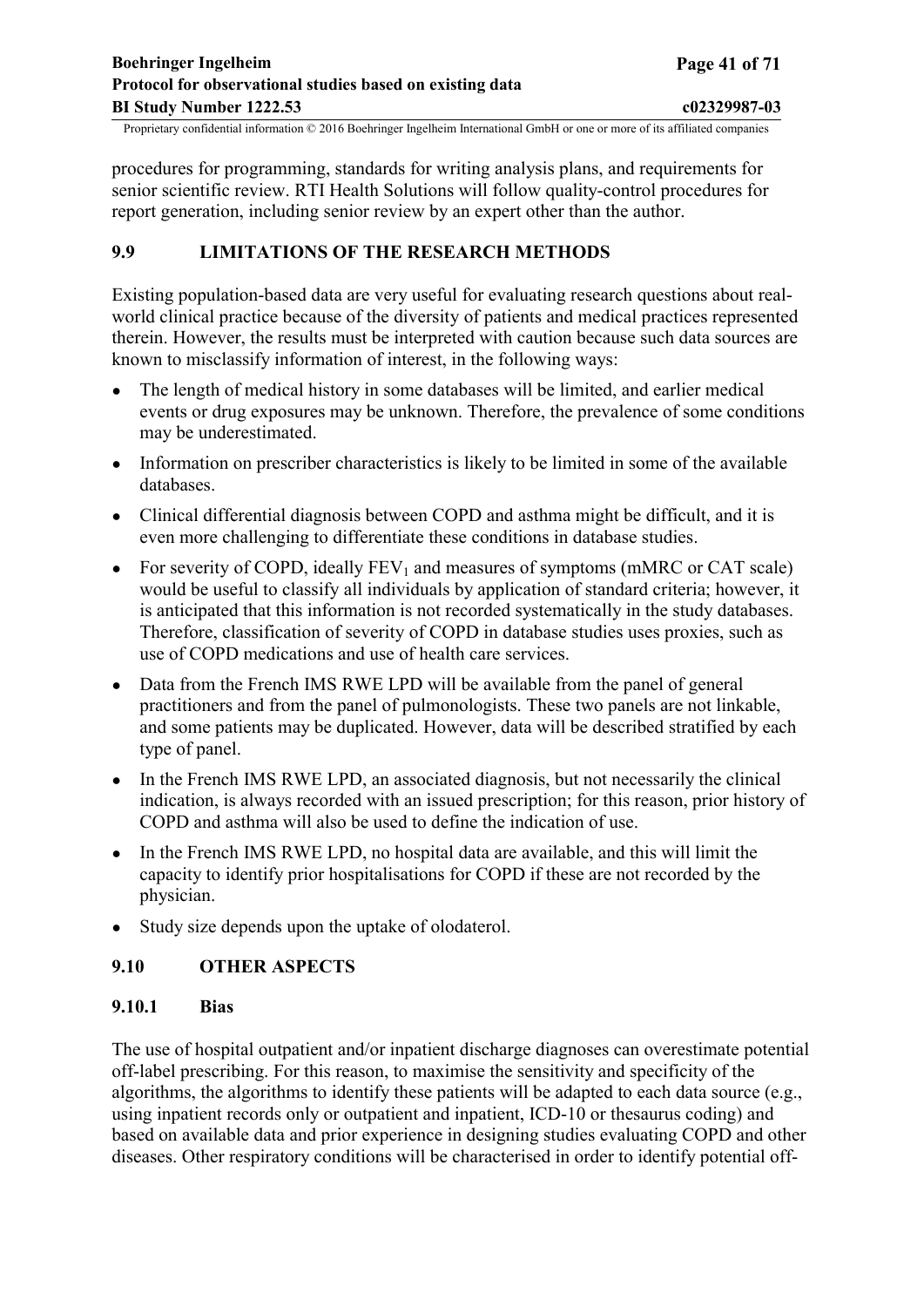## <span id="page-41-0"></span>**Boehringer Ingelheim Page 42 of 71 Protocol for observational studies based on existing data BI Study Number 1222.53 c02329987-03**

Proprietary confidential information © 2016 Boehringer Ingelheim International GmbH or one or more of its affiliated companies

label prescribing, although it is acknowledged that indication will be unknown for a certain portion of patients.

In PHARMO, the indication will be ascertained using hospital data for all patients; in addition, for a subset of patients, primary care data, which will help elucidate the degree of potential underestimation of COPD diagnoses, will be obtained.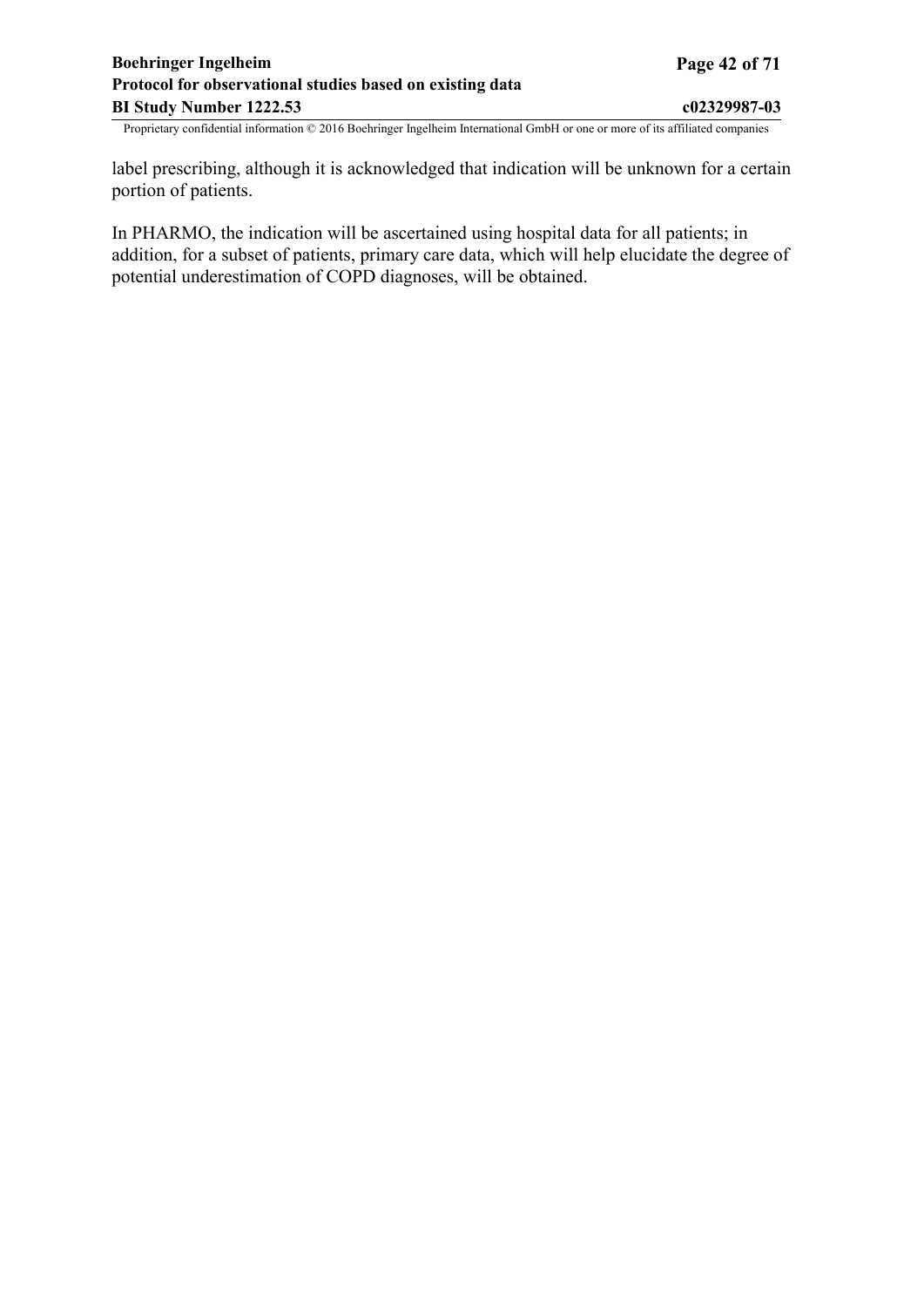## <span id="page-42-0"></span>**10. PROTECTION OF HUMAN SUBJECTS**

The study will be conducted in accordance with the International Society for Pharmacoepidemiology's *Guidelines for Good Pharmacoepidemiology Practices* [\[R11-4318](#page-46-0)] and in accordance with the European Network of Centres for Pharmacoepidemiology and Pharmacovigilance (ENCePP) *Guide on Methodological Standards in Pharmacoepidemiology*. [[R13-5419\]](#page-48-0) The ENCePP *Checklist for Study Protocols* [[R13-1395](#page-47-0)] is completed (see [Annex](#page-52-0) 2), and the study will be registered in the EU PAS Register. [[R14-0354](#page-48-0)]

The study is a drug utilisation study and will comply with the definition of the noninterventional (observational) study provided in the 2012 *Guideline on Good Pharmacovigilance Practice: Module VIII—Post-Authorisation Safety Studies*. [[R13-5420\]](#page-48-0). The study will comply with the nature of non-interventional (observational) studies referred to in the International Conference on Harmonisation's harmonised tripartite guideline *Pharmacovigilance Planning E2E*. [[R11-2259\]](#page-46-0)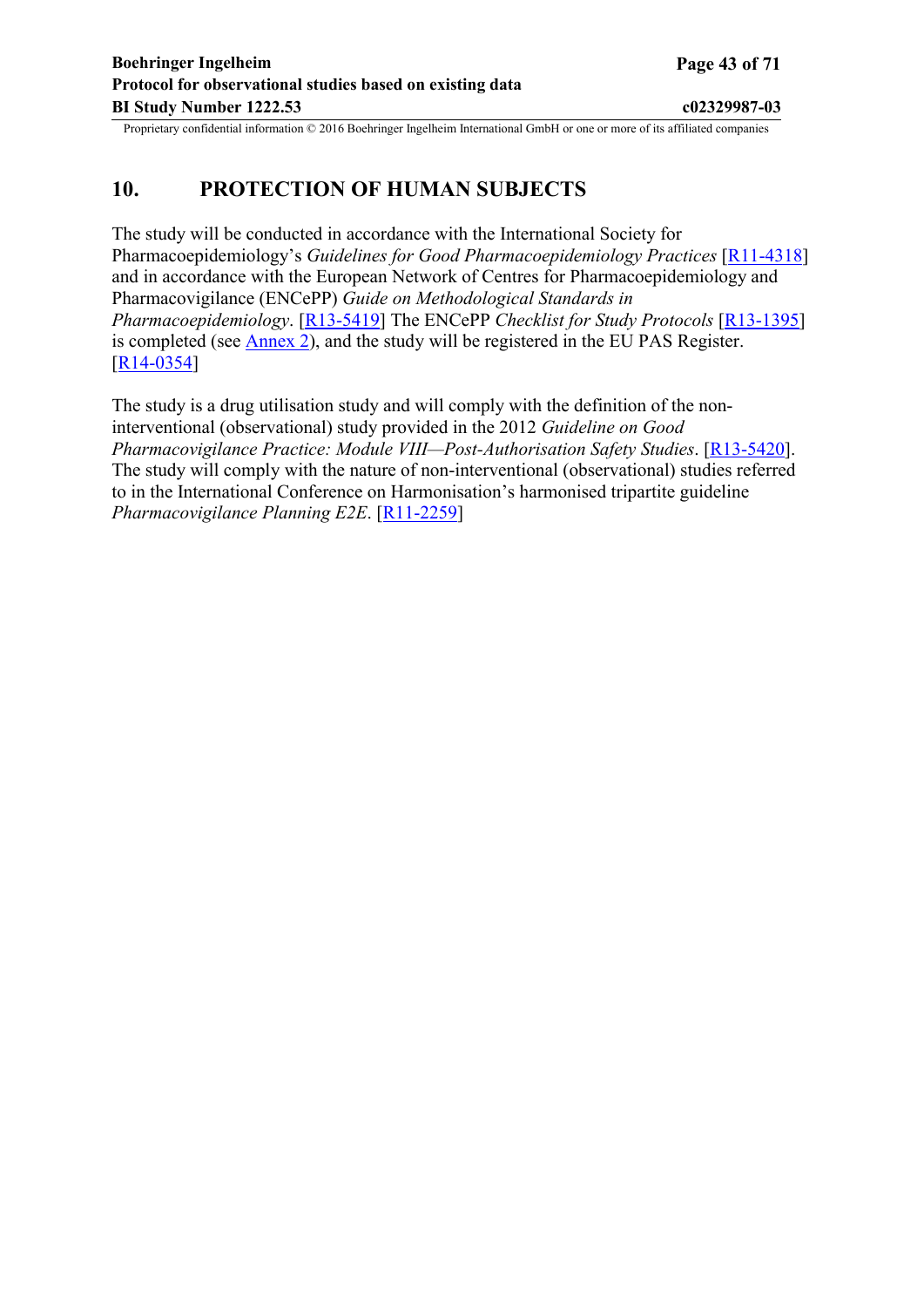# <span id="page-43-0"></span>**11. MANAGEMENT AND REPORTING OF ADVERSE EVENTS/ADVERSE REACTIONS**

Based on current guidelines from the International Society for Pharmacoepidemiology [[R11-4318](#page-46-0)] and the European Medicines Agency (EMA) *Guideline on Good Pharmacovigilance Practices (GVP) Module VI - Management and Reporting of Adverse Reactions to Medicinal Products*, [[R13-1970\]](#page-47-0) non-interventional studies such as the one described in this protocol conducted using aggregated patient data from electronic health care records do not require expedited reporting of suspected adverse events/reactions. Based on the data planned for this study, no suspected adverse events/reactions are expected.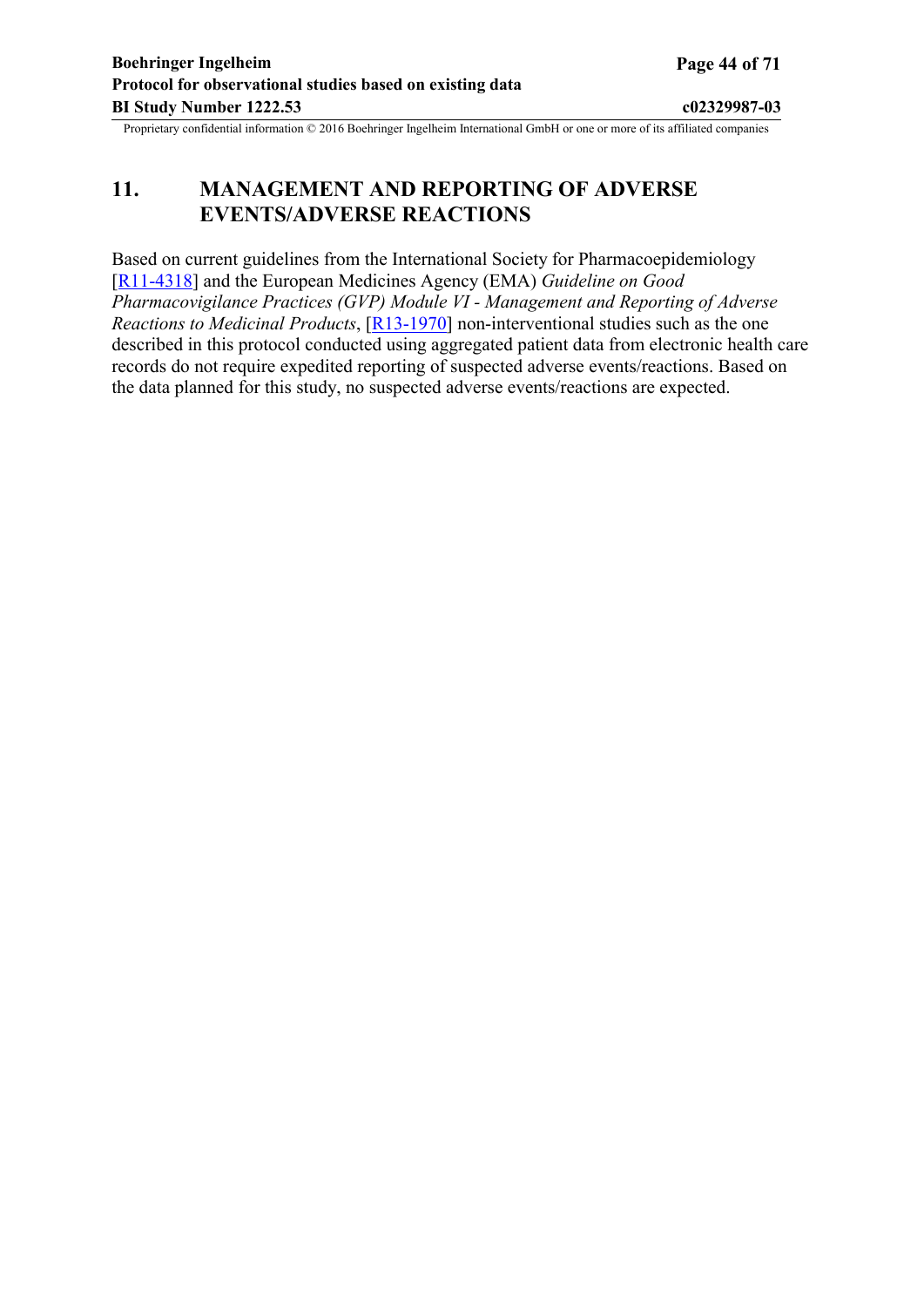# <span id="page-44-0"></span>**12. PLANS FOR DISSEMINATING AND COMMUNICATING STUDY RESULTS**

The study protocol synopsis, study status, and report(s) will be included in regulatory communications in line with the risk management plan, Benefit-Risk Evaluation Report, and other regulatory milestones and requirements.

Study results will be published following the International Committee of Medical Journal Editors recommendations, [[R13-5418](#page-47-0)] and communication in appropriate scientific venues (e.g., the International Society for Pharmacoepidemiology) will be considered.

When reporting results of this study, the appropriate Strengthening the Reporting of Observational Studies in Epidemiology checklist [[R11-4902\]](#page-46-0) will be followed.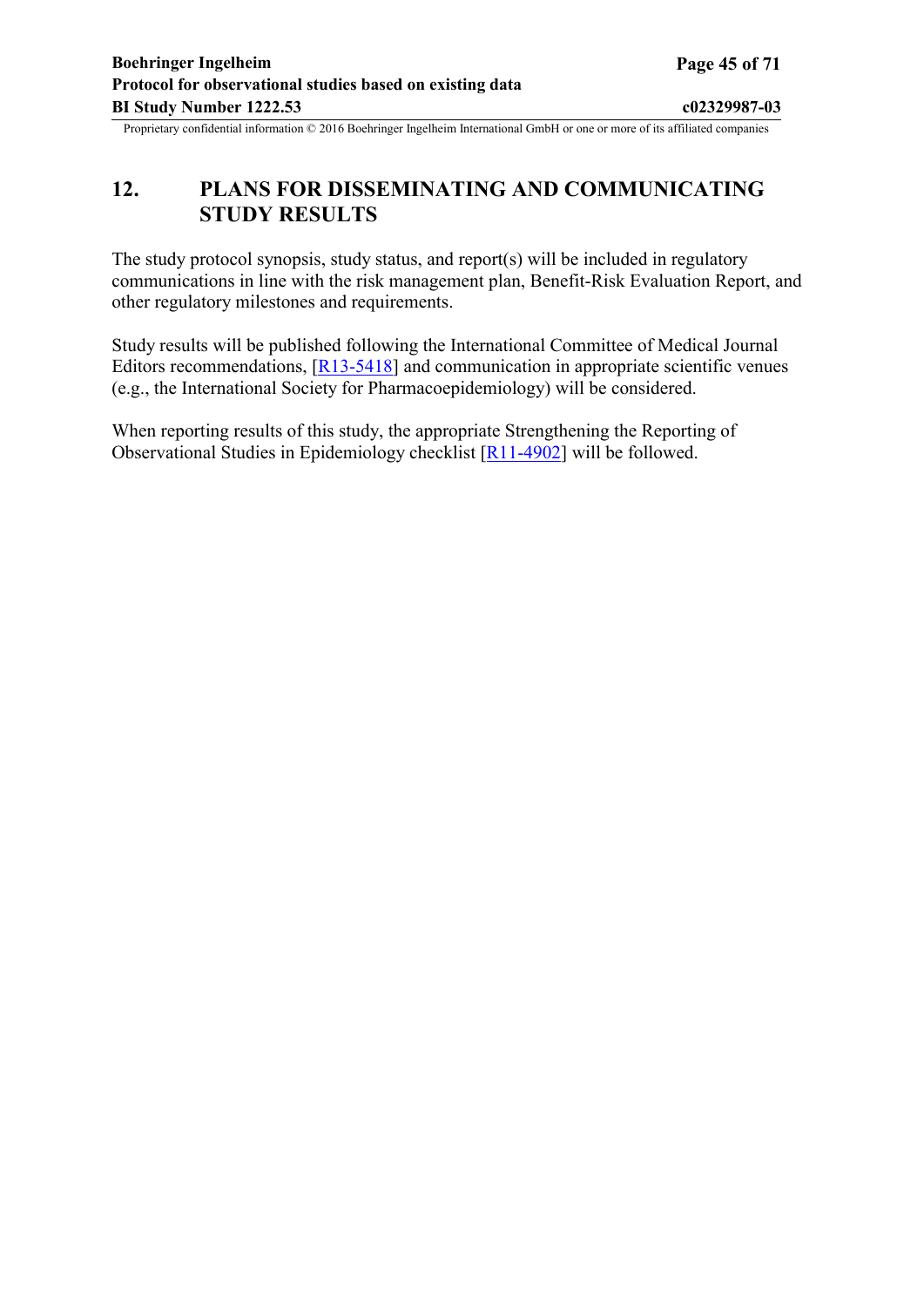# <span id="page-45-0"></span>**13. REFERENCES**

## **13.1 PUBLISHED REFERENCES**

| P07-09136 | Curkendall SM, Lanes S, de Luise C, Stang MR, Jones JK, She D, et al.<br>Chronic obstructive pulmonary disease severity and cardiovascular<br>outcomes. Eur J Epidemiol. 2006;21(11):803-13.                                                                                                                                  |
|-----------|-------------------------------------------------------------------------------------------------------------------------------------------------------------------------------------------------------------------------------------------------------------------------------------------------------------------------------|
| P09-04948 | Ogale SS, Lee TA, Au DH, Boudreau DM, Sullivan SD. Cardiovascular<br>events associated with ipratropium bromide in COPD. Chest. 2010<br>$Jan; 137(1): 13-9.$                                                                                                                                                                  |
| P11-13226 | Verhamme KM, Afonso AS, van Noord C, Haag MD, Koudstaal PJ,<br>Brusselle GG, et al. Tiotropium Handihaler and the risk of cardio- or<br>cerebrovascular events and mortality in patients with COPD. Pulm<br>Pharmacol Ther. 2012 Feb; 25(1): 19-26.                                                                           |
| P12-09395 | Wilchesky M, Ernst P, Brophy JM, Platt RW, Suissa S. Bronchodilator use<br>and the risk of arrhythmia in COPD: part 1: Saskatchewan cohort study.<br>Chest. 2012 Aug; 142(2): 298-304.                                                                                                                                        |
| P12-09396 | Wilchesky M, Ernst P, Brophy JM, Platt RW, Suissa S. Bronchodilator use<br>and the risk of arrhythmia in COPD: part 2: reassessment in the larger<br>Quebec cohort. Chest. 2012 Aug;142(2):305-11.                                                                                                                            |
| P12-14293 | Suissa S, Dell'Aniello S, Ernst P. Long-term natural history of chronic<br>obstructive pulmonary disease: severe exacerbations and mortality. Thorax.<br>2012 Nov; 67(11): 957-63.                                                                                                                                            |
| P13-02399 | GOLD. Global strategy for the diagnosis, management, and prevention of<br>chronic obstructive pulmonary disease. Updated 2013. Global Initiative for<br>Chronic Obstructive Lung Disease; 2013. Available at: website:<br>goldcopd.org/guidelines-global-strategy-for-diagnosis-management.html.<br>Accessed 17 October 2013. |
| P14-01899 | Herings RMC, Pedersen L. Pharmacy-based medical record linkage<br>systems. In: Strom BL KS, Hennessy S, editor. Pharmacoepidemiology, 5th<br>edition. 5th ed: John Wiley & Sons, Ltd.; 2012. p. 270-86.                                                                                                                       |
| P16-00121 | Global Initiative for Chronic Obstructive Lung Disease (GOLD). Global<br>strategy for the diagnosis, management, and prevention of chronic<br>obstructive pulmonary disease. 2016. Available at:<br>http://goldcopd.org/global-strategy-diagnosis-management-prevention-<br>copd-2016/. Accessed 10 June 2016.                |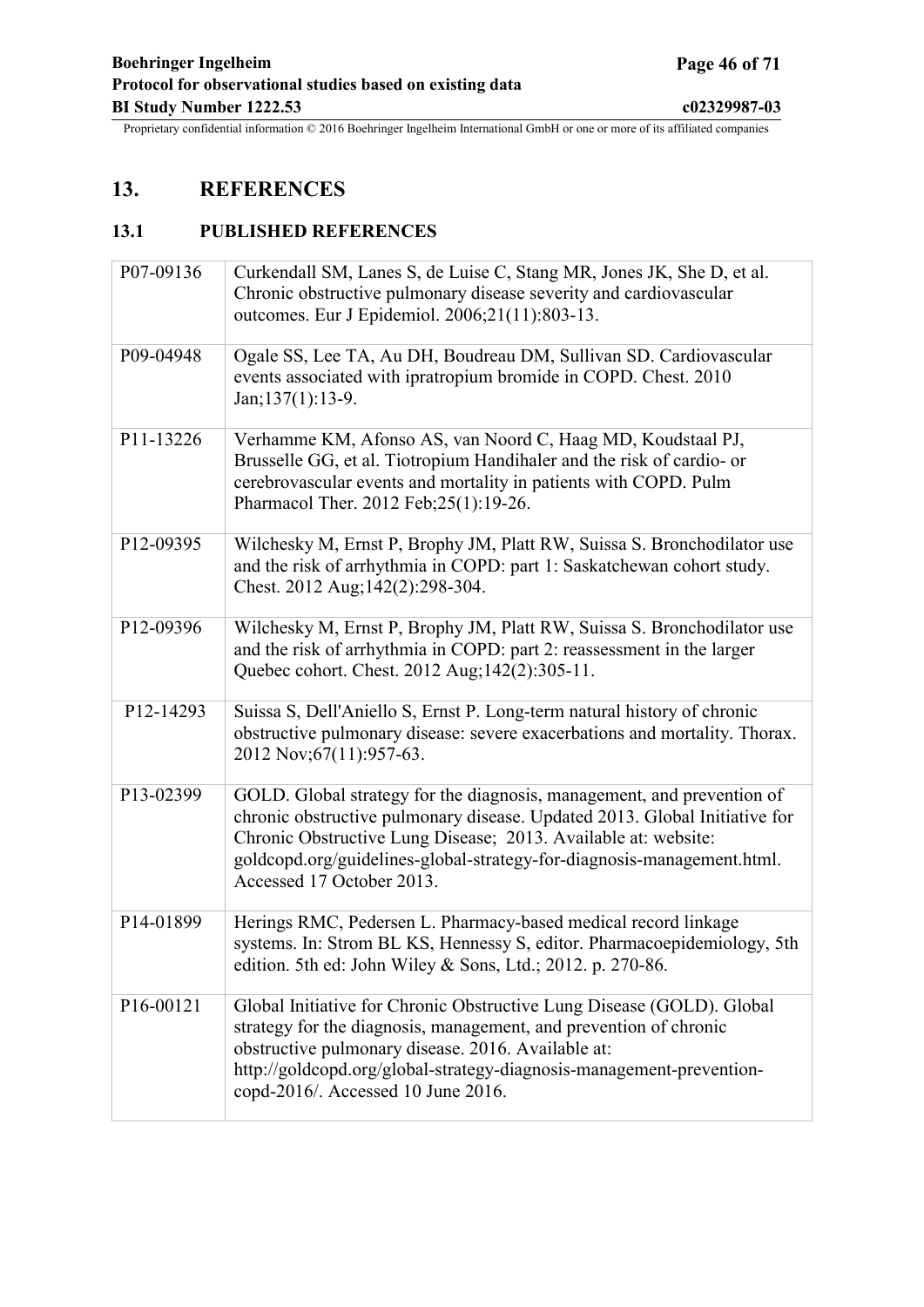<span id="page-46-0"></span>

| P93-73309 | Herings RM, Bakker A, Stricker BH, Nap G. Pharmaco-morbidity linkage:<br>a feasibility study comparing morbidity in two pharmacy based exposure<br>cohorts. J Epidemiol Community Health. 1992 Apr;46(2):136-40.                                                                                                                        |
|-----------|-----------------------------------------------------------------------------------------------------------------------------------------------------------------------------------------------------------------------------------------------------------------------------------------------------------------------------------------|
| R06-4117  | Halbert RJ, Natoli JL, Gano A, Badamgarav E, Buist AS, Mannino DM.<br>Global burden of COPD: systematic review and meta-analysis. Eur Respir<br>J. 2006 Sep; 28(3): 523-32.                                                                                                                                                             |
| R07-2620  | Soriano JB, Visick GT, Muellerova H, Payvandi N, Hansell AL. Patterns of<br>comorbidities in newly diagnosed COPD and asthma in primary care.<br>Chest. 2005 Oct; 128(4): 2099-107.                                                                                                                                                     |
| R08-1492  | Soriano JB, Maier WC, Visick G, Pride NB. Validation of general<br>practitioner-diagnosed COPD in the UK General Practice Research<br>Database. Eur J Epidemiol. 2001;17(12):1075-80.                                                                                                                                                   |
| R09-0579  | Curkendall SM, DeLuise C, Jones JK, Lanes S, Stang MR, Goehring E, Jr.,<br>et al. Cardiovascular disease in patients with chronic obstructive pulmonary<br>disease, Saskatchewan Canada cardiovascular disease in COPD patients.<br>Ann Epidemiol. 2006 Jan; 16(1):63-70.                                                               |
| R09-2531  | WHO. The global burden of disease: 2004 update. Table 7. Geneva: World<br>Health Organization, Department of Health Statistics and Informatics;<br>2008. Available at: website:<br>who.int/healthinfo/global burden disease/GBD report 2004update full.pd<br>f. Accessed 14 November 2013.                                              |
| R11-2259  | ICH. Technical requirements for registration of pharmaceuticals for human<br>use. Pharmacovigilance planning. E2E. International Conference on<br>Harmonisation; November 2004 2004. Available at: website:<br>ich.org/products/guidelines/efficacy/efficacy-<br>single/article/pharmacovigilance-planning.html. Accessed 26 July 2012. |
| R11-4003  | Bouee S, Charlemagne A, Fagnani F, Jeunne P le, Sermet C, Naudin F,<br>Lancry PJ Changes in osteoarthritis management by general practitioners in<br>the COX2-inhibitor era-concomitant gastroprotective therapy. Joint Bone<br>Spine 71, 214 - 220 (2004)                                                                              |
| R11-4318  | ISPE. Guidelines for good pharmacoepidemiology practices (GPP).<br>International Society for Pharmacoepidemiology; April 2007 2007.<br>Available at: website: pharmacoepi.org/resources.guidelines_08027.cfm.<br>Accessed 01 March 2013.                                                                                                |
| R11-4902  | STROBE. STROBE checklist. Strengthening the Reporting of<br>Observational Studies in Epidemiology; 2007. Available at: website:<br>strobe-statement.org/index.php?id=available-checklists. Accessed 01 March<br>2013.                                                                                                                   |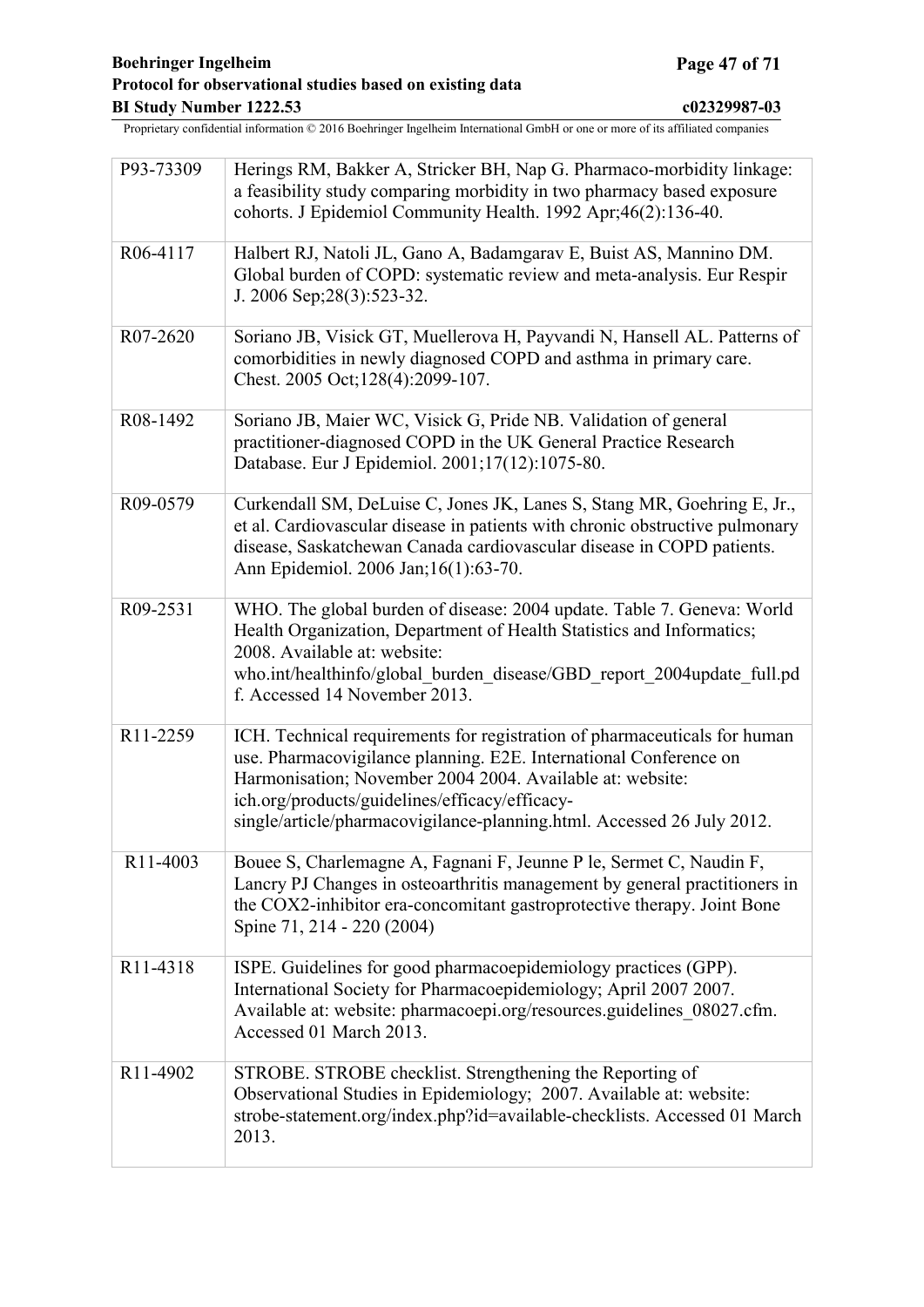<span id="page-47-0"></span>

| R12-3265 | Hansen JG, Pedersen L, Overvad K, Omland O, Jensen HK, Sorensen HT.<br>The Prevalence of chronic obstructive pulmonary disease among Danes<br>aged 45-84 years: population-based study. COPD. 2008 Dec;5(6):347-52.                                                                                                                       |
|----------|-------------------------------------------------------------------------------------------------------------------------------------------------------------------------------------------------------------------------------------------------------------------------------------------------------------------------------------------|
| R12-3324 | Kornum JB, Svaerke C, Thomsen RW, Lange P, Sorensen HT. Chronic<br>obstructive pulmonary disease and cancer risk: a Danish nationwide cohort<br>study. Respir Med. 2012 Jun; 106(6):845-52.                                                                                                                                               |
| R13-1392 | Eisner MD, Omachi TA, Katz PP, Yelin EH, Iribarren C, Blanc PD.<br>Measurement of COPD severity using a survey-based score: validation in a<br>clinically and physiologically characterized cohort. Chest. 2010<br>Apr; 137(4): 846-51.                                                                                                   |
| R13-1395 | ENCePP. ENCePP checklist for study protocols (revision 2). European<br>Network of Centres for Pharmacoepidemiology and Pharmacovigilance; 14<br>January 2013. Available at: website:<br>encepp.eu/standards_and_guidances/checkListProtocols.shtml. Accessed 8<br>January 2014.                                                           |
| R13-1396 | Rothman KJ. Episheet--spreadsheets for the analysis of epidemiologic data.<br>October 25, 2011, version. 2011. Available at: website:<br>epidemiolog.net/studymat/. Accessed 14 February 2013.                                                                                                                                            |
| R13-1576 | Lindberg A, Bjerg A, Ronmark E, Larsson LG, Lundback B. Prevalence<br>and underdiagnosis of COPD by disease severity and the attributable<br>fraction of smoking Report from the Obstructive Lung Disease in Northern<br>Sweden Studies. Respir Med. 2006 Feb;100(2):264-72.                                                              |
| R13-1970 | EMA. Guideline on good pharmacovigilance practices (GVP). Module VI –<br>Management and reporting of adverse reactions to medicinal products.<br>European Medicines Agency; 22 June 2012. Available at: website:<br>emea.europa.eu/docs/en GB/document library/Scientific guideline/2012/0<br>6/WC500129135.pdf. Accessed 8 January 2014. |
| R13-5415 | Danish Quality Unit of General Practice. Danish General Practice Database<br>(DAMD). 2014. Available at: website: dak-<br>e.dk/flx/english/dak e it/danish general practice database damd/.<br>Accessed 31 January.                                                                                                                       |
| R13-5418 | ICMJE. Recommendations for the conduct, reporting, editing, and<br>publication of scholarly work in medical journals. International Committee<br>of Medical Journal Editors; August 2013. Available at: website:<br>icmje.org/urm_main.html. Accessed 28 October 2013.                                                                    |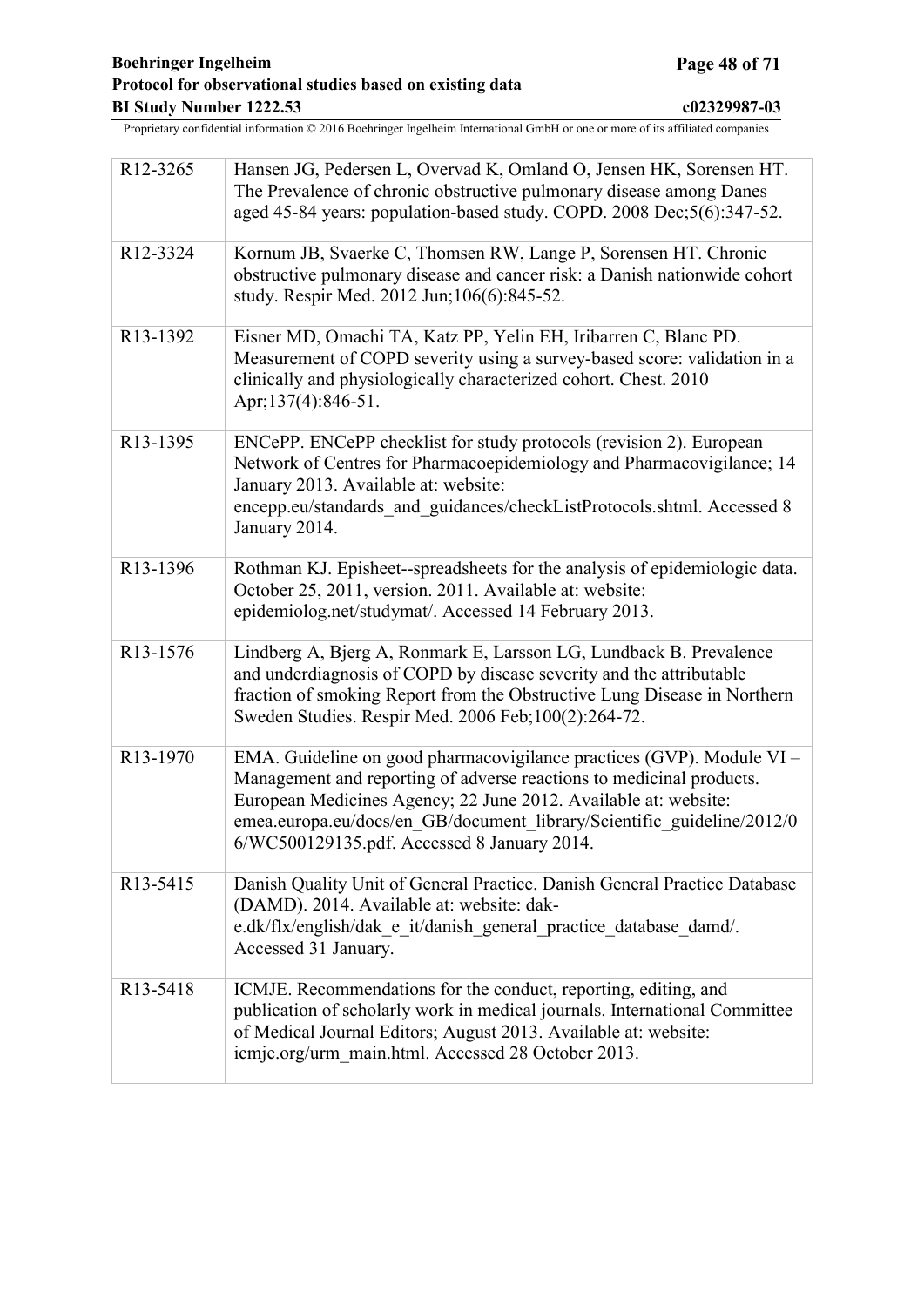<span id="page-48-0"></span>

| R13-5419              | ENCePP. Guide on methodological standards in pharmacoepidemiology<br>(revision 2). EMA/95098/2010 Rev.2. European Network of Centres for<br>Pharmacoepidemiology and Pharmacovigilance; 18 June 2013. Available<br>at: website:<br>encepp.eu/standards and guidances/methodologicalGuide.shtml. Accessed<br>8 January 2014.        |
|-----------------------|------------------------------------------------------------------------------------------------------------------------------------------------------------------------------------------------------------------------------------------------------------------------------------------------------------------------------------|
| R <sub>13</sub> -5420 | EMA. Guideline on good pharmacovigilance practices (GVP). Module VIII<br>- Post-authorisation safety studies (EMA/813938/2011 Rev 1). European<br>Medicines Agency; 19 April 2013. Available at: website:<br>emea.europa.eu/docs/en_GB/document_library/Scientific_guideline/2012/0<br>6/WC500129137.pdf. Accessed 8 January 2014. |
| R14-0349              | Örtqvist AK, Lundholm C, Wettermark B, Ludvigsson JF, Ye W, Almqvist<br>C. Validation of asthma and eczema in population-based Swedish drug and<br>patient registers. Pharmacoepidemiol Drug Saf. 2013 Aug;22(8):850-60.                                                                                                           |
| R <sub>14</sub> -0350 | Marsh SE, Travers J, Weatherall M, Williams MV, Aldington S, Shirtcliffe<br>PM, et al. Proportional classifications of COPD phenotypes. Thorax. 2008<br>Sep;63(9):761-7.                                                                                                                                                           |
| R14-0351              | Juhn Y, Kung A, Voigt R, Johnson S. Characterisation of children's asthma<br>status by ICD-9 code and criteria-based medical record review. Prim Care<br>Respir J. 2011 Mar; 20(1): 79-83.                                                                                                                                         |
| R14-0352              | Blais L, Lemiere C, Menzies D, Berbiche D. Validity of asthma diagnoses<br>recorded in the Medical Services database of Quebec. Pharmacoepidemiol<br>Drug Saf. 2006 Apr; 15(4): 245-52.                                                                                                                                            |
| R14-0353              | Ekström MP, Jogréus C, Ström KE. Comorbidity and sex-related<br>differences in mortality in oxygen-dependent chronic obstructive pulmonary<br>disease. PLoS One. 2012;7(4):e35806.                                                                                                                                                 |
| R14-0354              | ENCePP. EU PAS Register. European Network of Centres for<br>Pharmacoepidemiology and Pharmacovigilance; 7 January 2014. Available<br>at: website: encepp.eu/encepp_studies/indexRegister.shtml. Accessed 8<br>January 2014.                                                                                                        |
| R14-0356              | Köster M, Asplund K, Johansson A, Stegmayr B. Refinement of Swedish<br>administrative registers to monitor stroke events on the national level.<br>Neuroepidemiology. 2013;40(4):240-6.                                                                                                                                            |
| R14-0357              | Ludvigsson JF, Andersson E, Ekbom A, Feychting M, Kim JL, Reuterwall<br>C, et al. External review and validation of the Swedish national inpatient<br>register. BMC Public Health. 2011;11:450.                                                                                                                                    |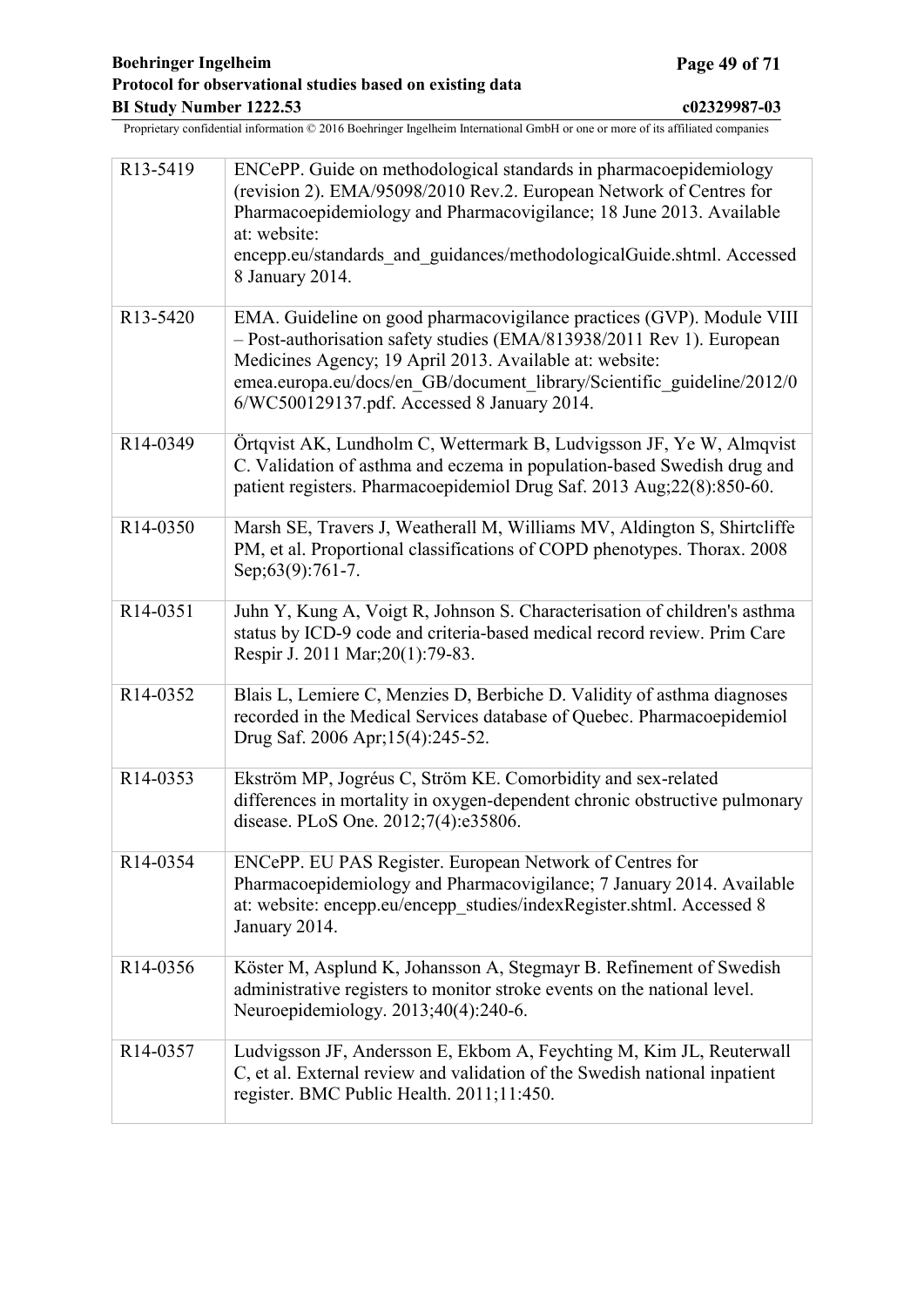<span id="page-49-0"></span>

| R14-0359              | Thomsen RW, Lange P, Hellquist B, Frausing E, Bartels PD, Krog BR, et<br>al. Validity and underrecording of diagnosis of COPD in the Danish<br>National Patient Registry. Respir Med. 2011 Jul;105(7):1063-8.                                                                                                                         |
|-----------------------|---------------------------------------------------------------------------------------------------------------------------------------------------------------------------------------------------------------------------------------------------------------------------------------------------------------------------------------|
| R14-0443              | NOMESCO. NOMESCO classification of surgical procedures, version<br>1.16:2012. Copenhagen: Nordic Medico-Statistical Committee; 2011.                                                                                                                                                                                                  |
| R14-0444              | Socialstyrelsen. The National Patient Register. Swedish National Board of<br>Health and Welfare; 2013. Available at: website:<br>socialstyrelsen.se/register/halsodataregister/patientregistret/inenglish.<br>Accessed 13 February 2013.                                                                                              |
| R14-0456              | Inghammar M, Engstrom G, Lofdahl CG, Egesten A. Validation of a COPD<br>diagnosis from the Swedish Inpatient Registry. Scand J Public Health. 2012<br>$Dec; 40(8): 773-6.$                                                                                                                                                            |
| R15-3140              | Johannesdottir SA, Horváth-Puhó E, Ehrenstein V, Schmidt M, Pedersen L,<br>Sørensen HT. Existing data sources for clinical epidemiology: The Danish<br>National Database of Reimbursed Prescriptions. Clin Epidemiol.<br>2012;4:303-13.                                                                                               |
| R16-2062              | van Herk-Sukel MP, van de Poll-Franse LV, Lemmens VE, et al. New<br>opportunities for drug outcomes research in cancer patients: the linkage of<br>the Eindhoven Cancer Registry and the PHARMO Record Linkage System.<br>Eur J Cancer 2010; 46(2): 395-404.                                                                          |
| R <sub>16</sub> -2627 | Johannessen A, Nilsen RM, Storebø M, Gulsvik A, Eagan T, Bakke P.<br>Comparison of 2011 and 2007 Global Initiative for Chronic Obstructive<br>Lung Disease guidelines for predicting mortality and hospitalization. Am J<br>Respir Crit Care Med. 2013 Jul 1;188(1):51-9. doi: 10.1164/rccm.201212-<br>2276OC. PubMed PMID: 23590268. |
| R <sub>16</sub> -2628 | Moth G, Vedsted P, Schiøtz PO. National registry diagnoses agree with<br>medical records on hospitalized asthmatic children. Acta Paediatr. 2007<br>Oct;96(10):1470-3. Epub 2007 Aug 28. PubMed PMID: 17727688.<br>http://www.ncbi.nlm.nih.gov/pubmed/17727688                                                                        |
| R <sub>16</sub> -2629 | Moth G, Vedsted P, Schiøtz P. Identification of asthmatic children using<br>prescription data and diagnosis. Eur J Clin Pharmacol. 2007 Jun;63(6):605-<br>11. Epub 2007 Mar 27. PubMed PMID: 17387463.<br>http://www.ncbi.nlm.nih.gov/pubmed/17387463                                                                                 |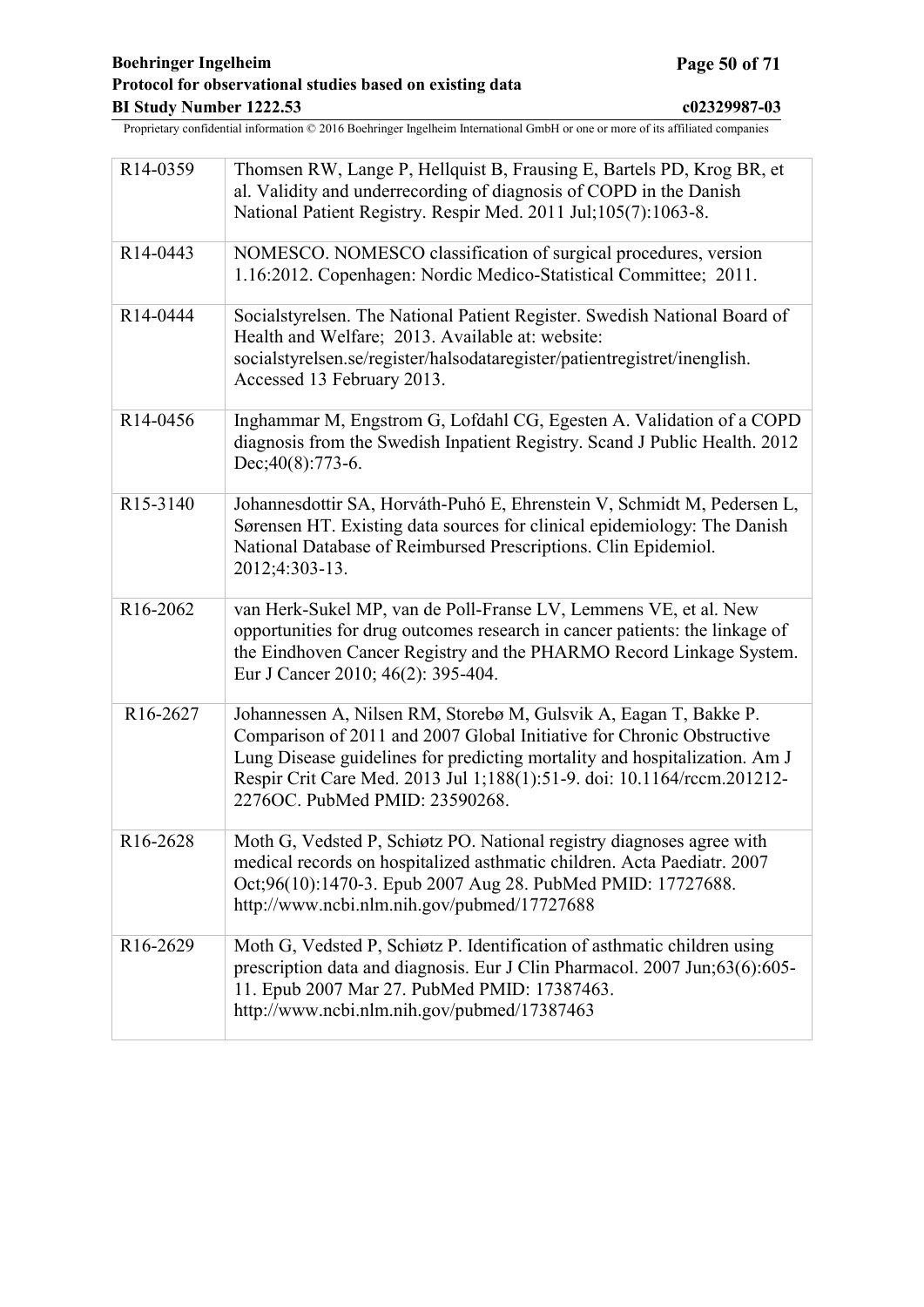<span id="page-50-0"></span>

| R <sub>16</sub> -2633 | Medicines and Healthcare Products Regulatory Agency. Medicines<br>information: product details for Striverdi Respimat 2.5 microgram solution<br>for inhalation. 2015. Available at: http://www.mhra.gov.uk/spc-<br>pil/?prodName=STRIVERDI%20RESPIMAT%202.5%20MICROGRAM%<br>20%20SOLUTION%20FOR%20INHALATION&subsName=OLODATER<br>OL%20HYDROCHLORIDE&pageID=SecondLevel. Accessed 10 June<br>2016. |
|-----------------------|----------------------------------------------------------------------------------------------------------------------------------------------------------------------------------------------------------------------------------------------------------------------------------------------------------------------------------------------------------------------------------------------------|
| R <sub>16</sub> -2634 | European Medicines Agency. Annex 1: Summary of Product Characteristics<br>for Onbrez Breezhaler. Last updated 2014. Available at:<br>http://www.ema.europa.eu/ema/index.jsp?curl=pages/medicines/human/me<br>dicines/001114/human med 001219.jsp∣=WC0b01ac058001d124.<br>Accessed 10 June 2016.                                                                                                    |

## **13.2 UNPUBLISHED REFERENCES**

Not applicable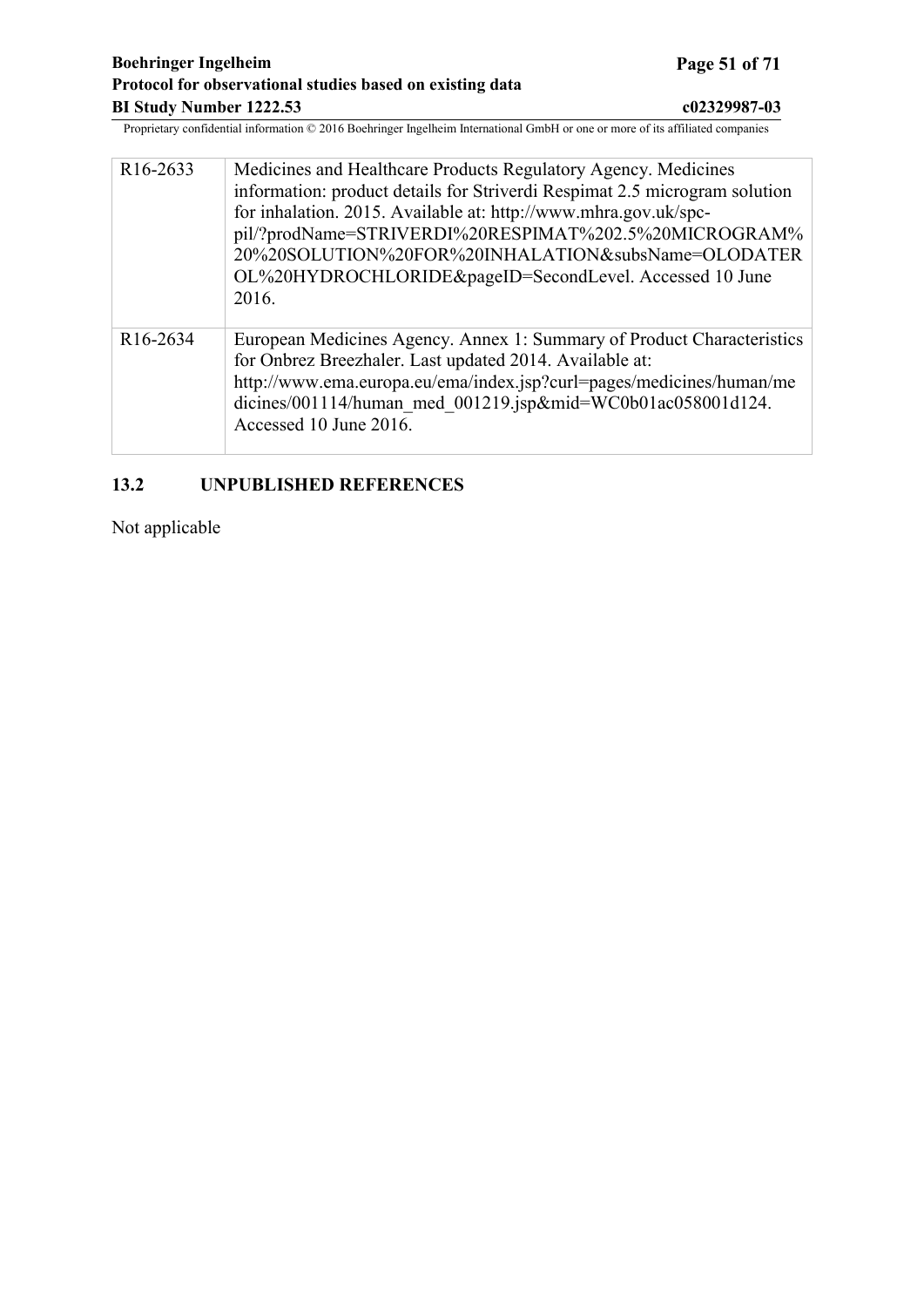# <span id="page-51-0"></span>**ANNEX 1. LIST OF STAND-ALONE DOCUMENTS**

None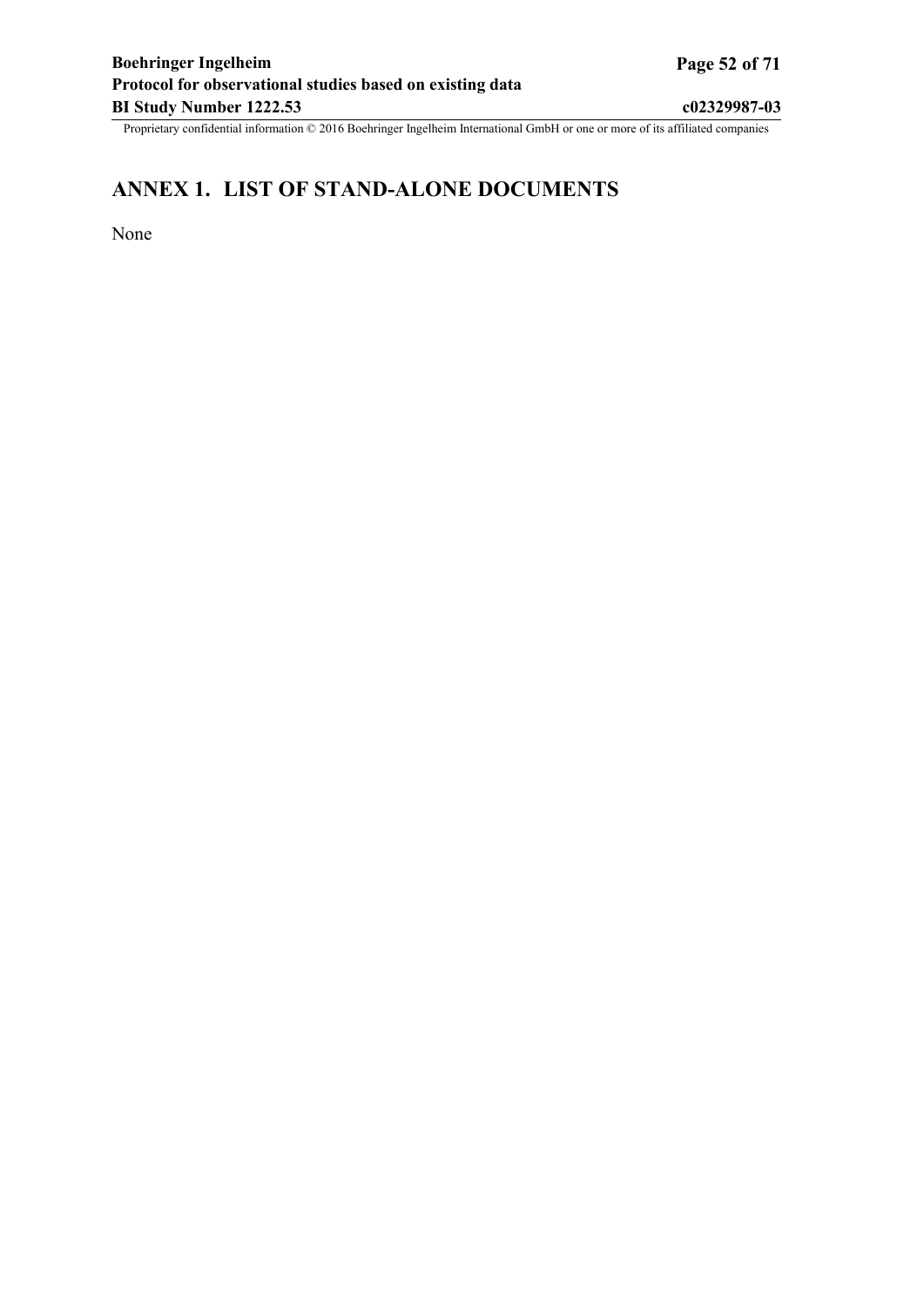# <span id="page-52-0"></span>**ANNEX 2. ENCEPP CHECKLIST FOR STUDY PROTOCOLS**





European Network of Centres for Pharmacoepidemiology and Pharmacovigilance

Doc.Ref. EMA/540136/2009

#### **ENCePP Checklist for Study Protocols (Revision 2, amended)**

Adopted by the ENCePP Steering Group on 14/01/2013

The European Network of Centres for Pharmacoepidemiology and Pharmacovigilance (ENCePP) welcomes innovative designs and new methods of research. This Checklist has been developed by ENCePP to stimulate consideration of important principles when designing and writing a pharmacoepidemiological or pharmacovigilance study protocol. The Checklist is intended to promote the quality of such studies, not their uniformity. The user is also referred to the ENCePP Guide on Methodological Standards in Pharmacoepidemiology which reviews and gives direct electronic access to guidance for research in pharmacoepidemiology and pharmacovigilance.

For each question of the Checklist, the investigator should indicate whether or not it has been addressed in the study protocol. If the answer is "Yes", the page number(s) of the protocol where this issue has been discussed should be specified. It is possible that some questions do not apply to a particular study (for example in the case of an innovative study design). In this case, the answer 'N/A' (Not Applicable) can be checked and the "Comments" field included for each section should be used to explain why. The "Comments" field can also be used to elaborate on a "No" answer.

This Checklist should be included as an Annex by marketing authorisation holders when submitting the protocol of a non-interventional post-authorisation safety study (PASS) to a regulatory authority (see the Guidance on the format and content of the protocol of non-interventional post-authorisation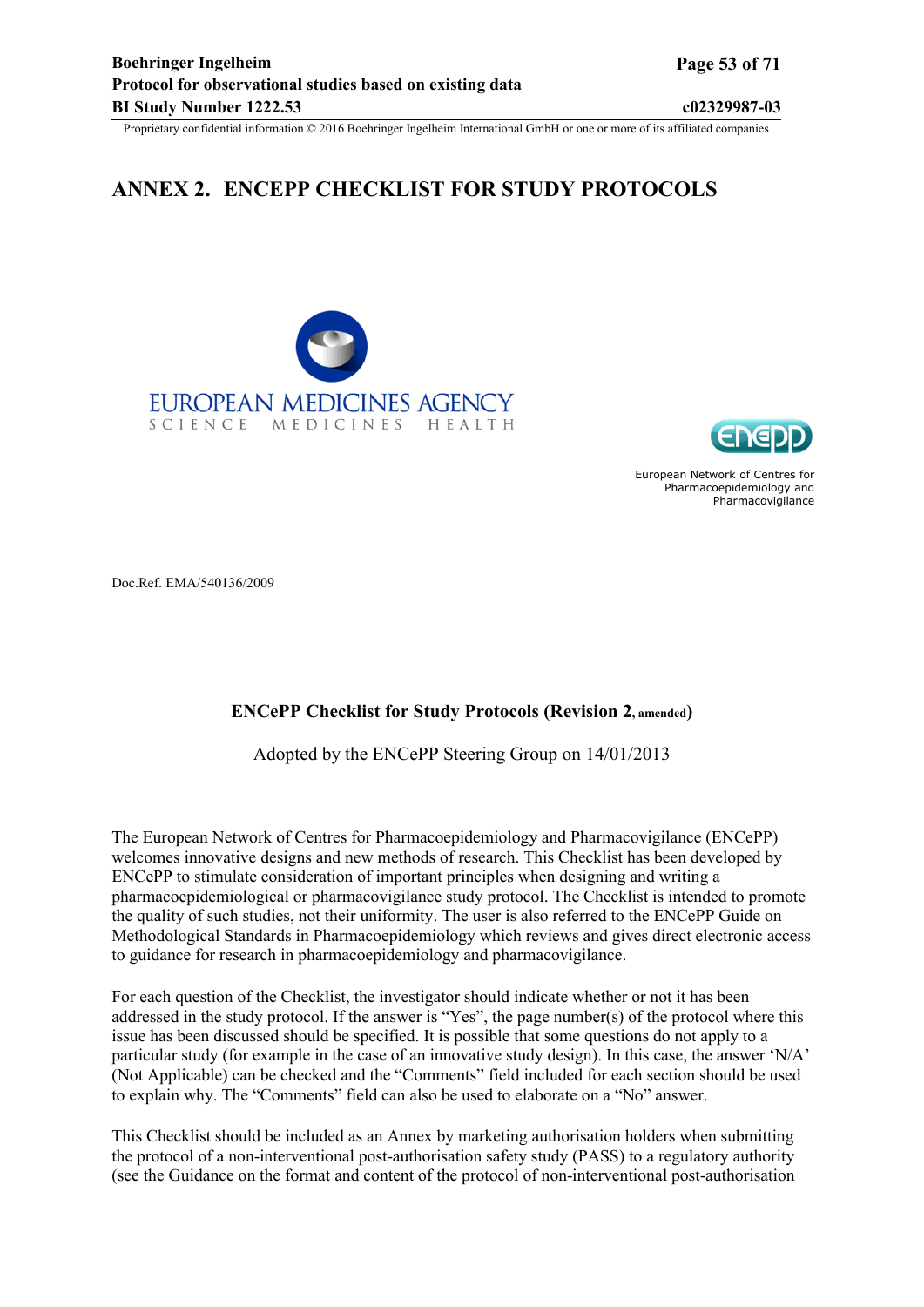## **Boehringer Ingelheim Page 54 of 71 Protocol for observational studies based on existing data BI Study Number 1222.53 c02329987-03**

Proprietary confidential information © 2016 Boehringer Ingelheim International GmbH or one or more of its affiliated companies

safety studies). Note, the Checklist is a supporting document and does not replace the format of the protocol for PASS as recommended in the Guidance and Module VIII of the Good pharmacovigilance practices (GVP).

## **Study title:**

Drug Utilisation Study for Olodaterol

#### **Study reference number:**

1222.53

| <b>Section 1: Milestones</b>                | Yes         | N <sub>0</sub> | N/A | Page<br>Number(s) |
|---------------------------------------------|-------------|----------------|-----|-------------------|
| 1.1 Does the protocol specify timelines for |             |                |     |                   |
| 1.1.1 Start of data collection <sup>1</sup> | $\boxtimes$ |                |     | 12                |
| 1.1.2 End of data collection <sup>2</sup>   | $\boxtimes$ |                |     | <u>12</u>         |
| 1.1.3 Study progress report(s)              |             |                | IX  | 12                |
| $1.1.4$ Interim progress report(s)          | $\boxtimes$ |                |     | <u>12</u>         |
| 1.1.5 Registration in the EU PAS Register   |             |                |     | <u>12</u>         |
| 1.1.6 Final report of study results.        | $\boxtimes$ |                |     | <u>12</u>         |

#### Comments:

Timing of registration in the EU PAS Register has not yet been determined.

| <b>Section 2: Research question</b>                                                                                                                                   | Yes                   | N <sub>0</sub> | N/A | Page<br>Number(s) |
|-----------------------------------------------------------------------------------------------------------------------------------------------------------------------|-----------------------|----------------|-----|-------------------|
| 2.1 Does the formulation of the research question and<br>objectives clearly explain:                                                                                  |                       |                |     |                   |
| 2.1.1 Why the study is conducted? (e.g. to address an<br>important public health concern, a risk identified in the<br>risk management plan, an emerging safety issue) | $\boldsymbol{\times}$ |                |     |                   |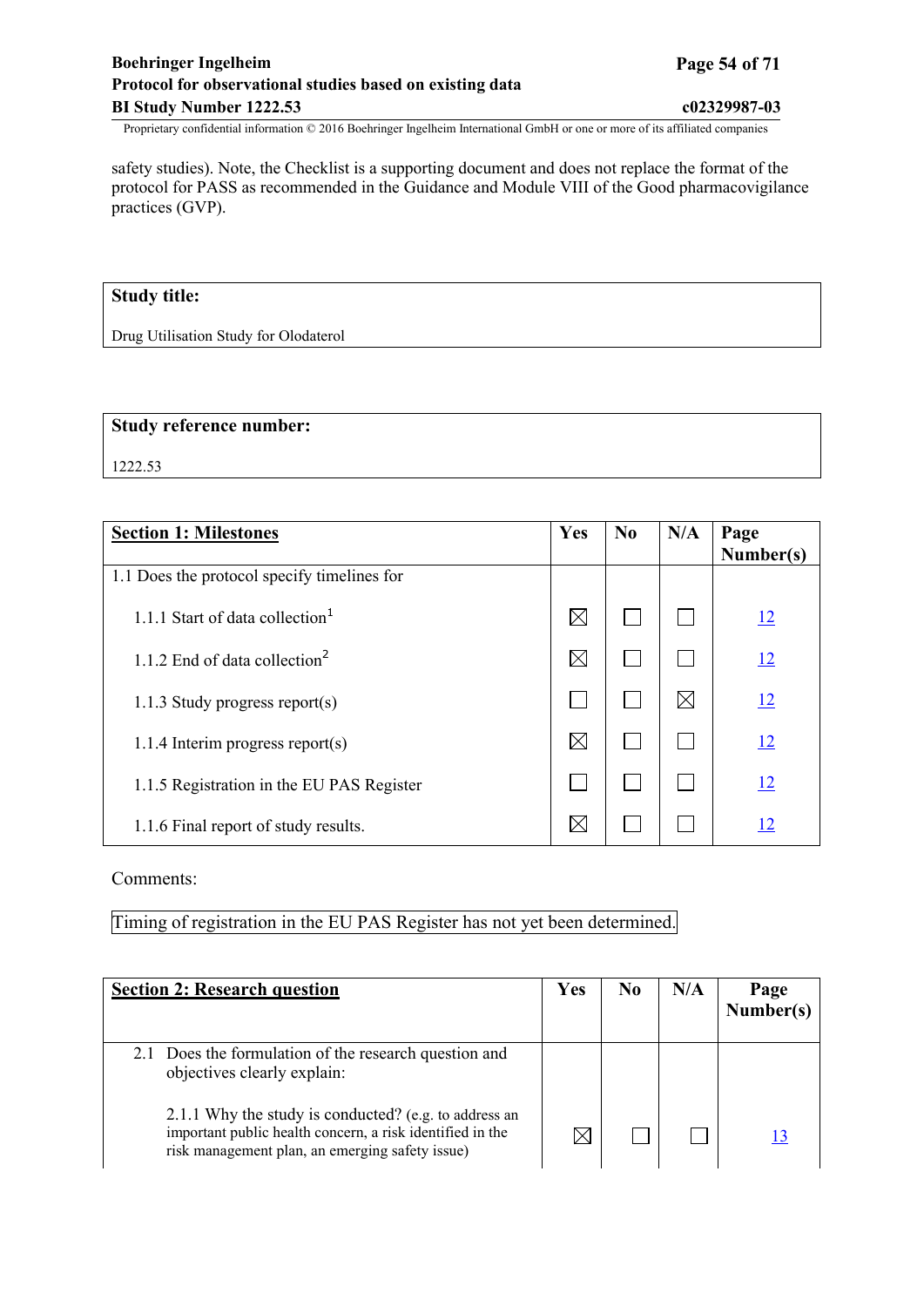## **Boehringer Ingelheim Page 55 of 71 Protocol for observational studies based on existing data BI Study Number 1222.53 c02329987-03**

Proprietary confidential information © 2016 Boehringer Ingelheim International GmbH or one or more of its affiliated companies

| <b>Section 2: Research question</b>                                                                                           | Yes         | N <sub>0</sub> | N/A         | Page<br>Number(s) |
|-------------------------------------------------------------------------------------------------------------------------------|-------------|----------------|-------------|-------------------|
| 2.1.2 The objective(s) of the study?                                                                                          |             |                |             |                   |
|                                                                                                                               | $\boxtimes$ |                |             | <u>14</u>         |
| 2.1.3 The target population? (i.e. population or<br>subgroup to whom the study results are intended to be<br>generalised)     | $\boxtimes$ |                |             | 19-21             |
| 2.1.4 Which formal hypothesis(-es) is (are) to be<br>tested?<br>2.1.5 If applicable, that there is no a priori<br>hypothesis? |             |                | $\boxtimes$ |                   |
|                                                                                                                               |             | $\boxtimes$    |             |                   |

#### Comments:

There is no a priori hypothesis, and the objective is to measure the relative frequency of offlabel use among olodaterol and comparator.

|     | <b>Section 3: Study design</b>                                                                                                                                                                                                     | Yes | No. | N/A | Page<br>Number(s) |
|-----|------------------------------------------------------------------------------------------------------------------------------------------------------------------------------------------------------------------------------------|-----|-----|-----|-------------------|
| 3.1 | Is the study design described? (e.g. cohort, case-control,<br>randomised controlled trial, new or alternative design)                                                                                                              |     |     |     |                   |
| 3.2 | Does the protocol specify the primary and secondary<br>(if applicable) endpoint(s) to be investigated?                                                                                                                             |     |     |     | 29                |
| 3.3 | Does the protocol describe the measure(s) of effect?<br>(e.g. relative risk, odds ratio, deaths per 1000 person-years,<br>absolute risk, excess risk, incidence rate ratio, hazard ratio,<br>number needed to harm (NNH) per year) |     |     |     |                   |

#### Comments:

<sup>&</sup>lt;sup>1</sup> Date from which information on the first study is first recorded in the study data set or, in the case of secondary use of data, the date from which data extraction starts.

<sup>2</sup> Date from which the analytical data set is completely available.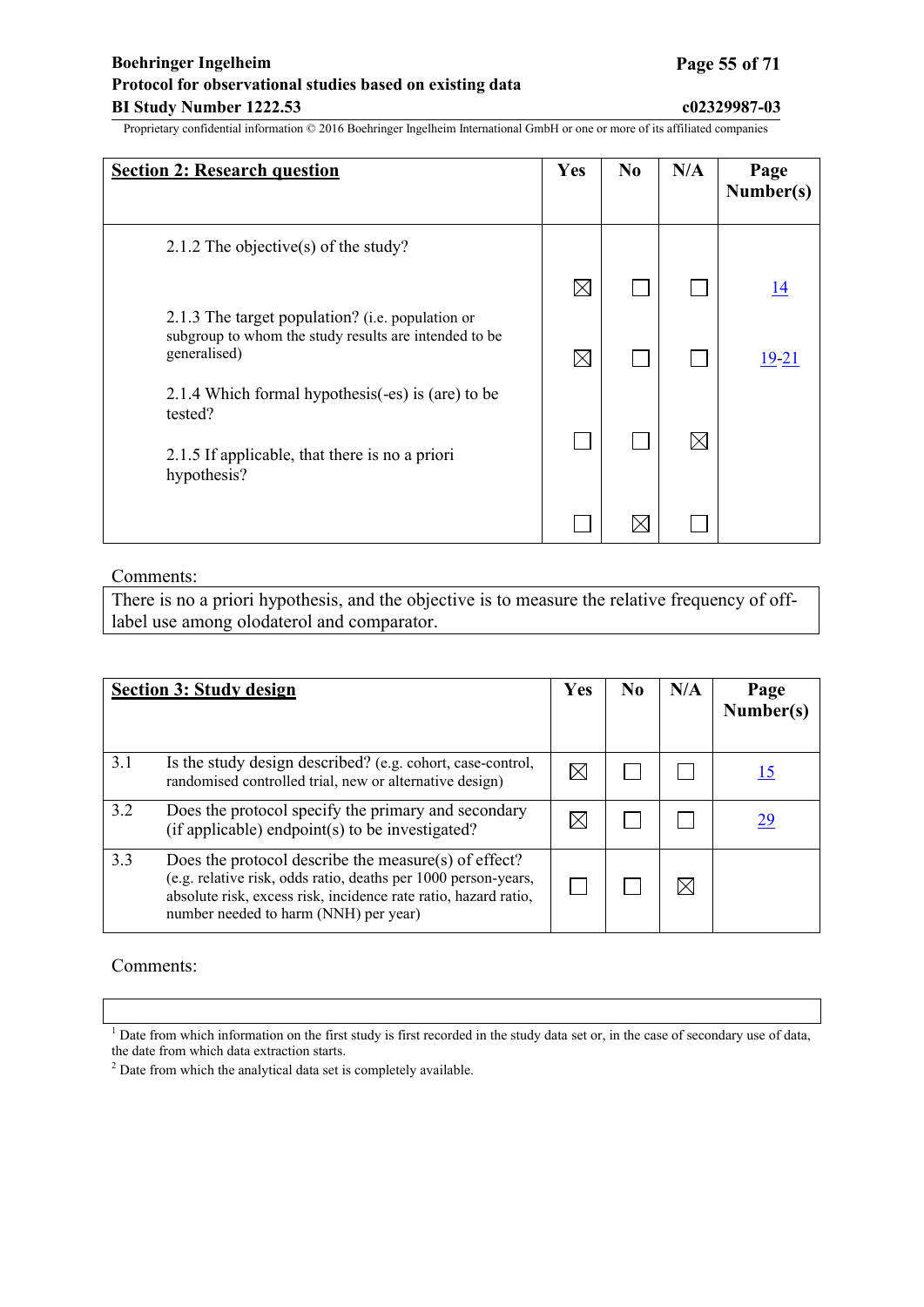|     | <b>Section 4: Source and study populations</b>                                                                                                   | <b>Yes</b>  | N <sub>0</sub> | N/A         | Page<br>Number(s) |
|-----|--------------------------------------------------------------------------------------------------------------------------------------------------|-------------|----------------|-------------|-------------------|
|     |                                                                                                                                                  |             |                |             |                   |
| 4.1 | Is the source population described?                                                                                                              | $\boxtimes$ |                |             | 17, 19-20         |
| 4.2 | Is the planned study population defined in terms of:                                                                                             |             |                |             |                   |
|     | 4.2.1 Study time period?                                                                                                                         |             |                |             |                   |
|     |                                                                                                                                                  | $\boxtimes$ |                |             | $17 - 18$         |
|     | 4.2.2 Age and sex?                                                                                                                               | $\boxtimes$ |                |             | $19 - 20$         |
|     | 4.2.3 Country of origin?                                                                                                                         | $\boxtimes$ |                |             | $15 - 18$         |
|     | 4.2.4 Disease/indication?                                                                                                                        | $\boxtimes$ |                |             | $19 - 20$         |
|     | 4.2.5 Co-morbidity?                                                                                                                              |             |                | ⊠           |                   |
|     | 4.2.6 Seasonality?                                                                                                                               |             |                | $\boxtimes$ |                   |
| 4.3 | Does the protocol define how the study population will<br>be sampled from the source population? (e.g. event or<br>inclusion/exclusion criteria) | $\boxtimes$ |                |             | 19-21             |

Comments:

|     | <b>Section 5: Exposure definition and measurement</b>                                                                                                                                                                  | <b>Yes</b>  | N <sub>0</sub> | N/A         | Page<br>Number(s) |
|-----|------------------------------------------------------------------------------------------------------------------------------------------------------------------------------------------------------------------------|-------------|----------------|-------------|-------------------|
| 5.1 | Does the protocol describe how exposure is defined<br>and measured? (e.g. operational details for defining and<br>categorising exposure)                                                                               | $\boxtimes$ |                |             | <u> 19</u>        |
| 5.2 | Does the protocol discuss the validity of exposure<br>measurement? (e.g. precision, accuracy, prospective<br>ascertainment, exposure information recorded before the<br>outcome occurred, use of validation sub-study) |             |                | $\boxtimes$ |                   |
| 5.3 | Is exposure classified according to time windows?<br>(e.g. current user, former user, non-use)                                                                                                                         |             |                | $\boxtimes$ |                   |
| 5.4 | Is exposure classified based on biological mechanism<br>of action and taking into account the pharmacokinetics<br>and pharmacodynamics of the drug?                                                                    |             | ⊠              |             |                   |
| 5.5 | Does the protocol specify whether a dose-dependent<br>or duration-dependent response is measured?                                                                                                                      |             |                | $\times$    |                   |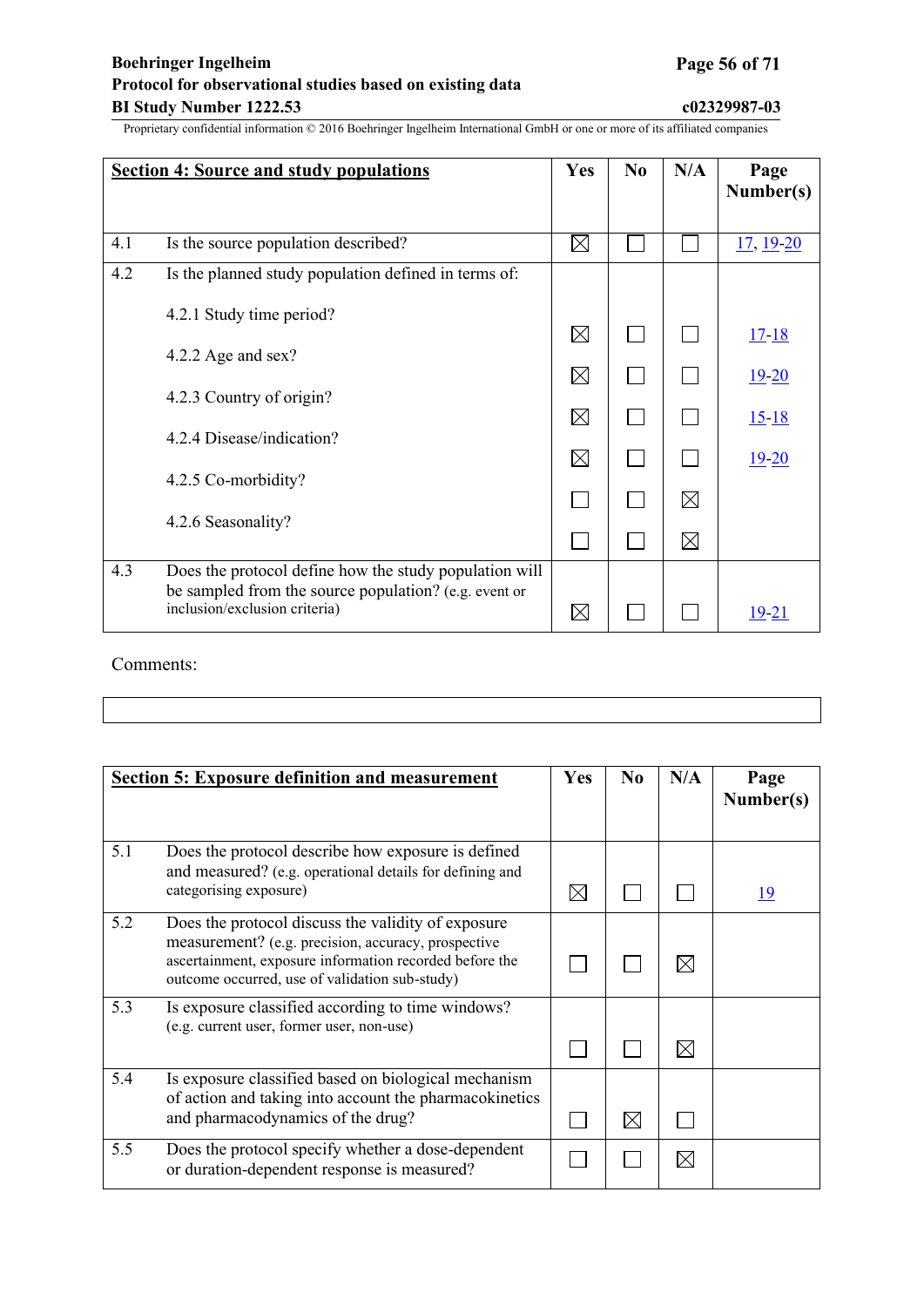Comments:

This drug utilisation study is limited to characterising the subjects on and before first use; exposure group of interest consists of all new users

| <b>Section 6: Endpoint definition and measurement</b>                                                                                                                                                                                 | <b>Yes</b> | N0 | N/A | Page<br>Number(s) |
|---------------------------------------------------------------------------------------------------------------------------------------------------------------------------------------------------------------------------------------|------------|----|-----|-------------------|
| Does the protocol describe how the endpoints are defined<br>6.1<br>and measured?                                                                                                                                                      |            |    |     | 19-22             |
| 6.2 Does the protocol discuss the validity of endpoint<br>measurement? (e.g. precision, accuracy, sensitivity,<br>specificity, positive predictive value, prospective or<br>retrospective ascertainment, use of validation sub-study) |            |    |     | 20-22             |

Comments:

| <b>Section 7: Confounders and effect modifiers</b>                                                                                                     | Yes | N <sub>0</sub> | N/A | Page<br>Number(s) |
|--------------------------------------------------------------------------------------------------------------------------------------------------------|-----|----------------|-----|-------------------|
| Does the protocol address known confounders? (e.g.<br>7.1<br>collection of data on known confounders, methods of controlling for<br>known confounders) |     |                |     |                   |
| 7.2<br>Does the protocol address known effect modifiers?<br>(e.g. collection of data on known effect modifiers, anticipated<br>direction of effect)    |     |                |     |                   |

Comments:

Confounding and effect modification are not expected to be an issue for this descriptive study.

| <b>Section 8: Data sources</b>                                                                                                      | <b>Yes</b> | No | N/A | Page<br>Number(s) |
|-------------------------------------------------------------------------------------------------------------------------------------|------------|----|-----|-------------------|
| Does the protocol describe the data source(s) used in<br>8.1<br>the study for the ascertainment of:                                 |            |    |     |                   |
| 8.1.1 Exposure? (e.g. pharmacy dispensing, general practice<br>prescribing, claims data, self-report, face-to-face interview, etc.) |            |    |     | 30-36             |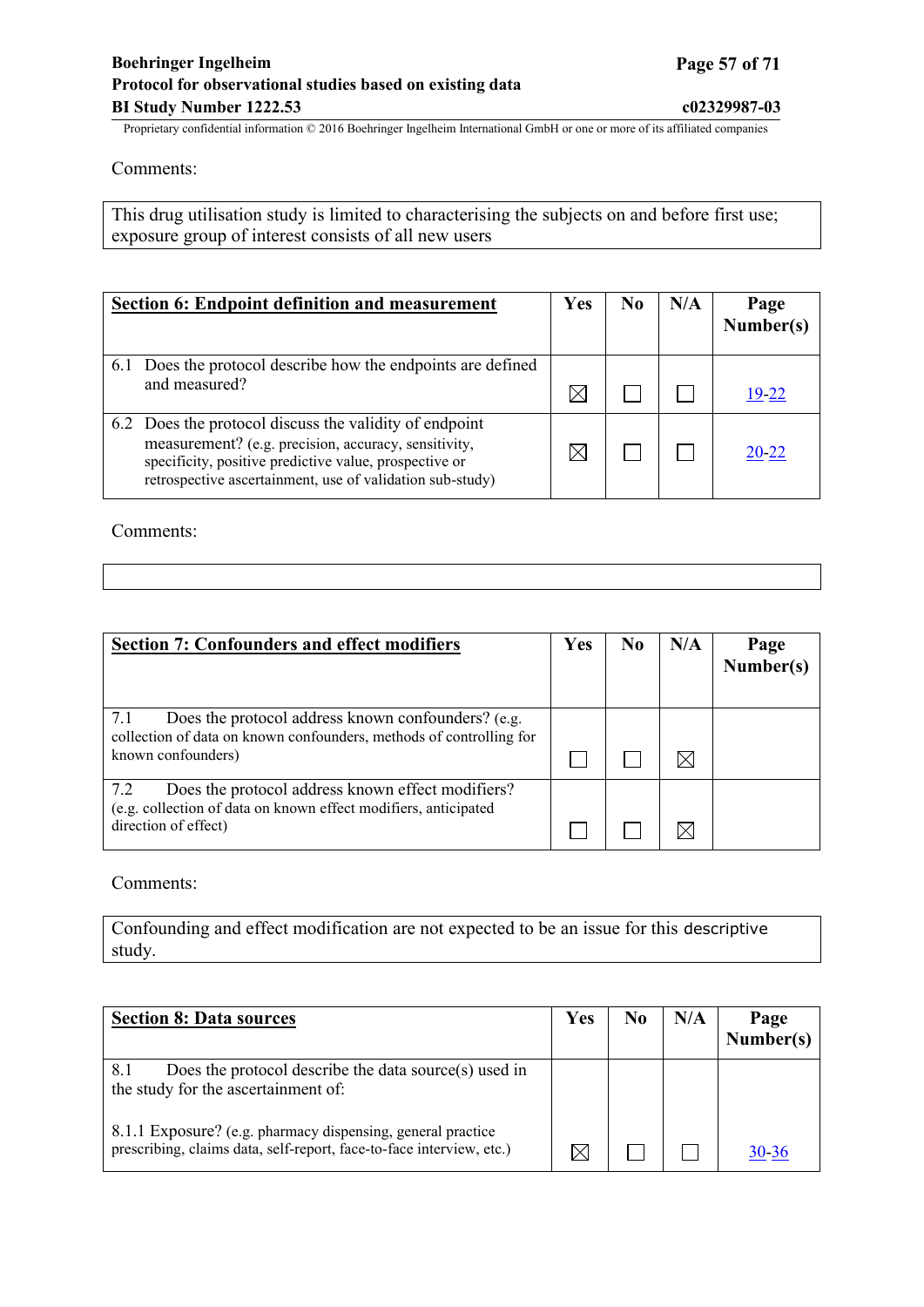## **Boehringer Ingelheim Page 58 of 71 Protocol for observational studies based on existing data BI Study Number 1222.53 c02329987-03**

Proprietary confidential information © 2016 Boehringer Ingelheim International GmbH or one or more of its affiliated companies

| <b>Section 8: Data sources</b>                                                                                                                                                        | Yes         | N <sub>0</sub> | N/A | Page<br>Number(s) |
|---------------------------------------------------------------------------------------------------------------------------------------------------------------------------------------|-------------|----------------|-----|-------------------|
| 8.1.2 Endpoints? (e.g. clinical records, laboratory markers or<br>values, claims data, self-report, patient interview including scales<br>and questionnaires, vital statistics, etc.) | $\boxtimes$ |                |     | $30 - 36$         |
| 8.1.3 Covariates?                                                                                                                                                                     |             |                |     |                   |
|                                                                                                                                                                                       | $\boxtimes$ |                |     | $30 - 36$         |
| 8.2<br>Does the protocol describe the information available<br>from the data source(s) on:                                                                                            |             |                |     |                   |
| 8.2.1 Exposure? (e.g. date of dispensing, drug quantity, dose,<br>number of days of supply prescription, daily dosage, prescriber)                                                    |             |                |     |                   |
| 8.2.2 Endpoints? (e.g. date of occurrence, multiple event, severity<br>measures related to event)                                                                                     | $\boxtimes$ |                |     | $30 - 36$         |
| 8.2.3 Covariates? (e.g. age, sex, clinical and drug use history,<br>co-morbidity, co-medications, life style, etc.)                                                                   | $\boxtimes$ |                |     | $30 - 36$         |
|                                                                                                                                                                                       | $\boxtimes$ |                |     | $30 - 36$         |
| 8.3<br>Is a coding system described for:                                                                                                                                              |             |                |     |                   |
| 8.3.1 Diseases? (e.g. International Classification of Diseases (ICD)-<br>10)                                                                                                          | $\boxtimes$ |                |     | $30 - 36$         |
| 8.3.2 Endpoints? (e.g. Medical Dictionary for Regulatory<br>Activities (MedDRA) for adverse events)                                                                                   | $\boxtimes$ |                |     | <u>30-36</u>      |
| 8.3.3 Exposure? (e.g. WHO Drug Dictionary, Anatomical<br>Therapeutic Chemical (ATC)Classification System)                                                                             |             |                |     |                   |
|                                                                                                                                                                                       | $\boxtimes$ |                |     | $30 - 36$         |
| Is the linkage method between data sources described?<br>8.4<br>(e.g. based on a unique identifier or other)                                                                          | $\boxtimes$ |                |     | $30 - 36$         |
|                                                                                                                                                                                       |             |                |     |                   |

Comments: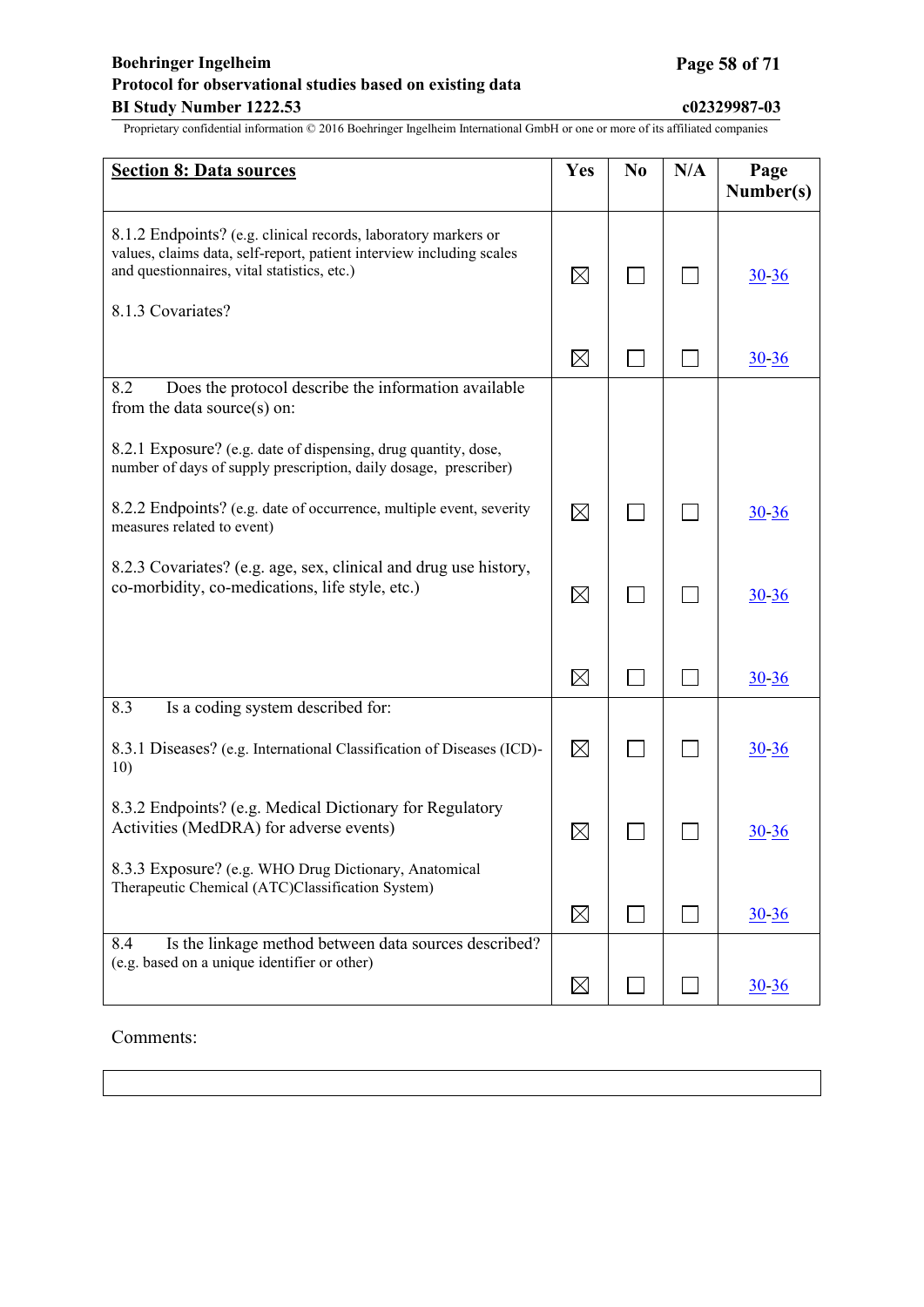## **Boehringer Ingelheim Page 59 of 71 Protocol for observational studies based on existing data BI Study Number 1222.53 c02329987-03**

Proprietary confidential information © 2016 Boehringer Ingelheim International GmbH or one or more of its affiliated companies

| Section 9: Study size and power                         | Yes | N <sub>0</sub> | N/A | Page<br>Number(s) |
|---------------------------------------------------------|-----|----------------|-----|-------------------|
| 9.1 Is sample size and/or statistical power calculated? |     |                |     |                   |

Comments:

|      | <b>Section 10: Analysis plan</b>                                  | Yes         | No | N/A         | Page<br>Number(s) |
|------|-------------------------------------------------------------------|-------------|----|-------------|-------------------|
| 10.1 | Does the plan include measurement of excess risks?                |             |    | IX          |                   |
| 10.2 | Is the choice of statistical techniques described?                | $\times$    |    |             | $38 - 40$         |
| 10.3 | Are descriptive analyses included?                                | $\boxtimes$ |    |             | $38 - 40$         |
| 10.4 | Are stratified analyses included?                                 | $\boxtimes$ |    |             | 38-40             |
| 10.5 | Does the plan describe methods for adjusting for<br>confounding?  |             |    | $\boxtimes$ |                   |
| 10.6 | Does the plan describe methods addressing effect<br>modification? |             |    | IХ          |                   |

Comments:

Confounding and effect modification are not relevant to this descriptive study.

|      | Section 11: Data management and quality control                                                                                                            | Yes | No | N/A | Page<br>Number(s) |
|------|------------------------------------------------------------------------------------------------------------------------------------------------------------|-----|----|-----|-------------------|
| 11.1 | Is information provided on the management of<br>missing data?                                                                                              |     |    |     | $37 - 38$         |
| 11.2 | Does the protocol provide information on data<br>storage? (e.g. software and IT environment, database maintenance<br>and anti-fraud protection, archiving) |     |    |     | <u>37-38</u>      |
| 11.3 | Are methods of quality assurance described?                                                                                                                |     |    |     | 37-38             |
| 11.4 | Does the protocol describe possible quality issues<br>related to the data source(s)?                                                                       |     |    |     |                   |
| 11.5 | Is there a system in place for independent review of<br>study results?                                                                                     |     |    |     |                   |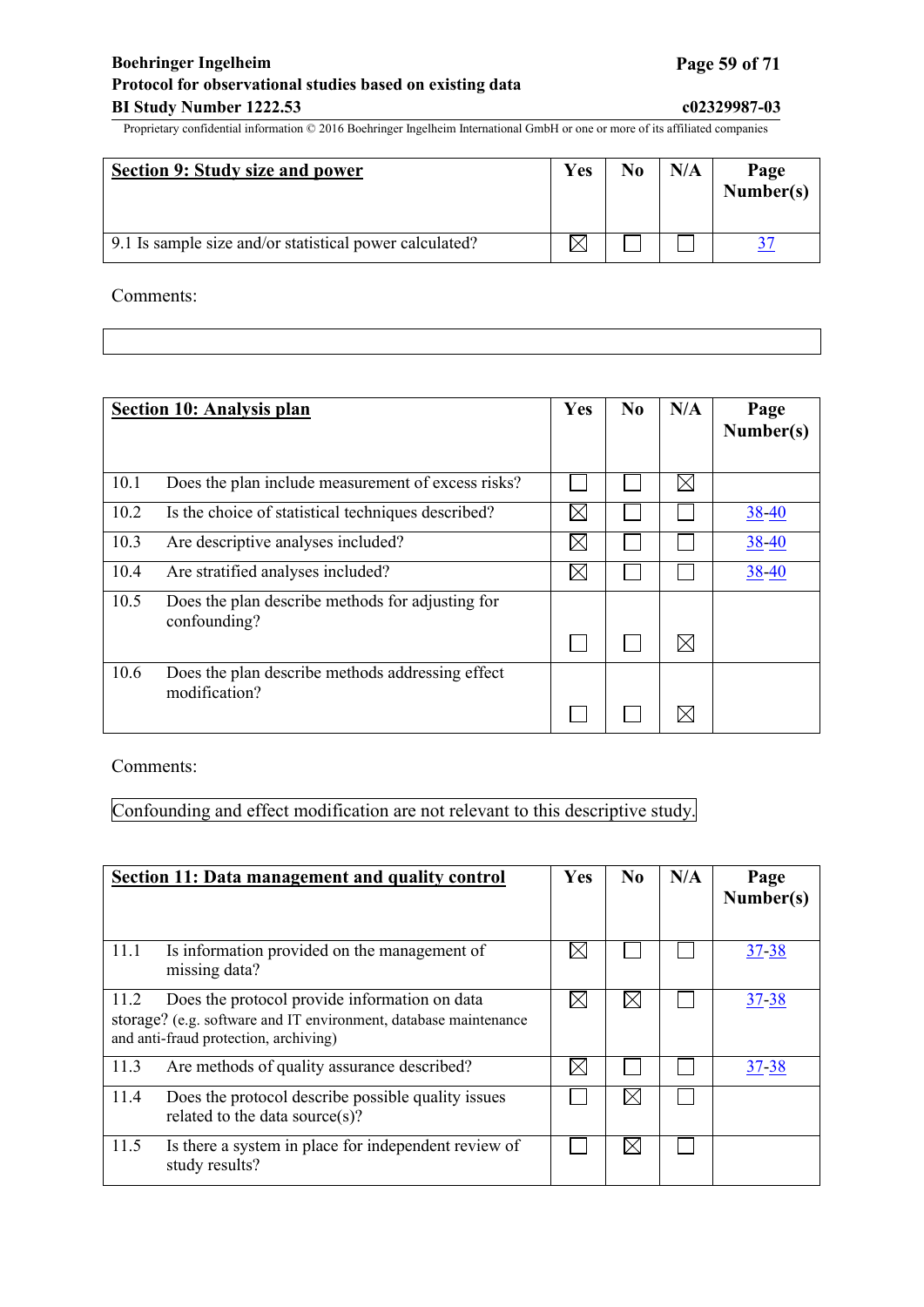Comments:

11.1-11.3 This is a core protocol that will be implemented by multiple research institution that are qualified and have available staffing at the time of study initiation, i.e. after EMA review, olodaterol is launched. At that time the specifics of data management for each data source and corresponding research institution, including quality control and data security, can be specified.

11.5 To date no advisory board is planned.

| <b>Section 12: Limitations</b>                                                                                                                                    | <b>Yes</b>  | $\bf No$ | N/A         | Page<br>Number(s) |
|-------------------------------------------------------------------------------------------------------------------------------------------------------------------|-------------|----------|-------------|-------------------|
| 12.1<br>Does the protocol discuss:                                                                                                                                |             |          |             |                   |
| 12.1.1 Selection biases?                                                                                                                                          |             |          | $\boxtimes$ |                   |
| 12.1.2 Information biases?                                                                                                                                        |             |          |             |                   |
| (e.g. anticipated direction and magnitude of such biases,<br>validation sub-study, use of validation and external data,<br>analytical methods)                    | $\boxtimes$ |          |             | $41 - 42$         |
| Does the protocol discuss study feasibility? (e.g.<br>12.2<br>sample size, anticipated exposure, duration of follow-up in a cohort<br>study, patient recruitment) |             |          |             | 41-42             |
| 12.3 Does the protocol address other limitations?                                                                                                                 |             |          |             | 41-42             |

Comments:

|      | <b>Section 13: Ethical issues</b>                                                            | <b>Yes</b> | No. | N/A | Page<br>Number(s) |
|------|----------------------------------------------------------------------------------------------|------------|-----|-----|-------------------|
| 13.1 | Have requirements of Ethics Committee/Institutional<br>Review Board approval been described? |            |     |     |                   |
| 13.2 | Has any outcome of an ethical review procedure been<br>addressed?                            |            |     |     |                   |
| 13.3 | Have data protection requirements been described?                                            |            |     |     |                   |

Comments: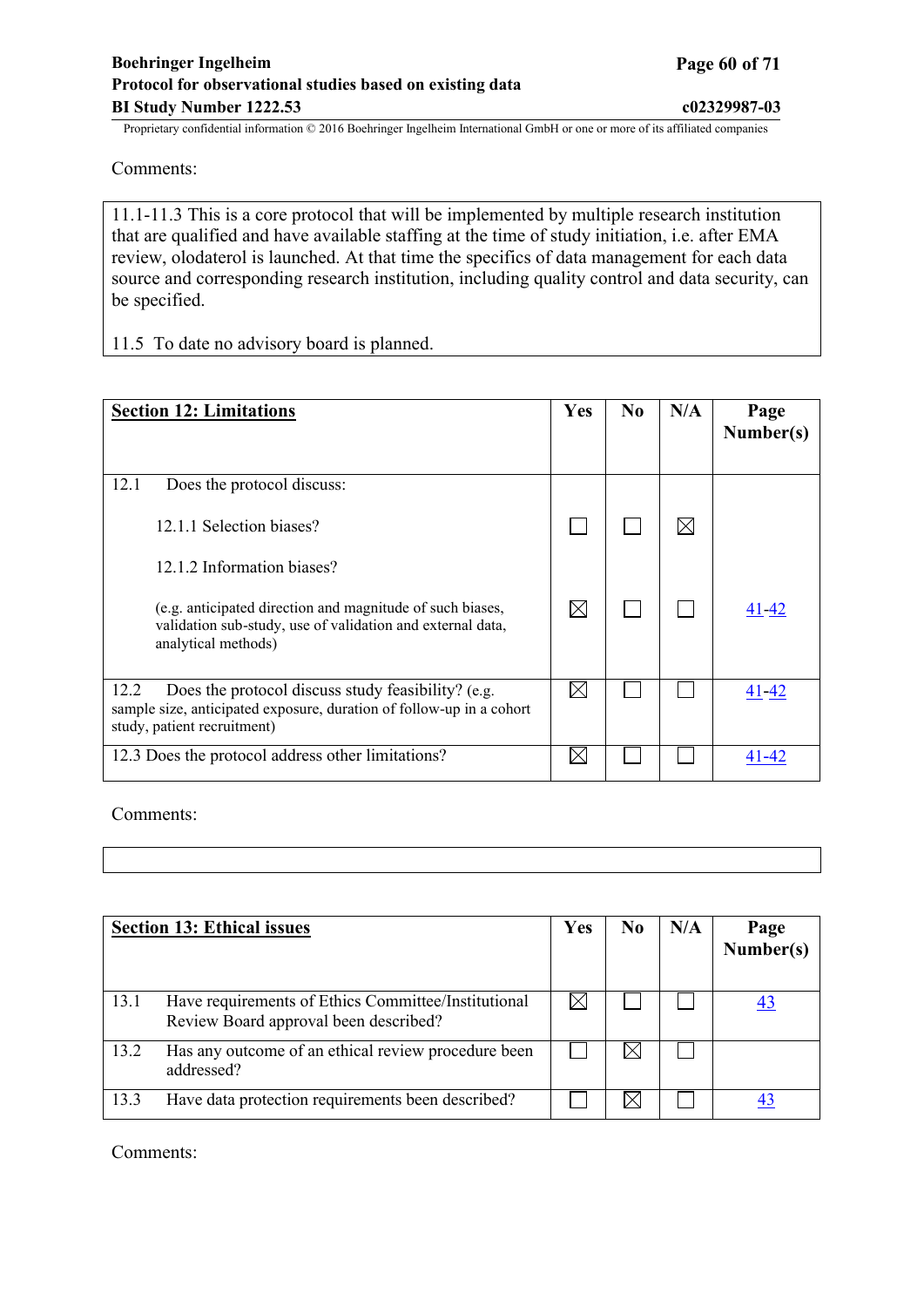## **Boehringer Ingelheim Page 61 of 71 Protocol for observational studies based on existing data BI Study Number 1222.53 c02329987-03**

Proprietary confidential information © 2016 Boehringer Ingelheim International GmbH or one or more of its affiliated companies

For this core protocol, the data protection procedures will be consistent with local procedures and more details will be added into data source-specific study documents

|      | <b>Section 14: Amendments and deviations</b>                                         | Yes | N <sub>0</sub> | N/A | Page<br>Number(s) |
|------|--------------------------------------------------------------------------------------|-----|----------------|-----|-------------------|
| 14.1 | Does the protocol include a section to document future<br>amendments and deviations? |     |                |     | 10-11             |

Comments:

| <b>Section 15: Plans for communication of study results</b>                                       | Yes | N <sub>0</sub> | N/A | Page<br>Number(s) |
|---------------------------------------------------------------------------------------------------|-----|----------------|-----|-------------------|
| Are plans described for communicating study results<br>15.1<br>(e.g. to regulatory authorities)?  |     |                |     |                   |
| Are plans described for disseminating study results<br>15.2<br>externally, including publication? |     |                |     |                   |

Comments:

Name of the main author of the protocol: Cristina Rebordosa

Date: 11 July 2016

Signature: \_\_\_\_\_\_\_\_\_\_\_\_\_\_\_\_\_\_\_\_\_\_\_\_\_\_\_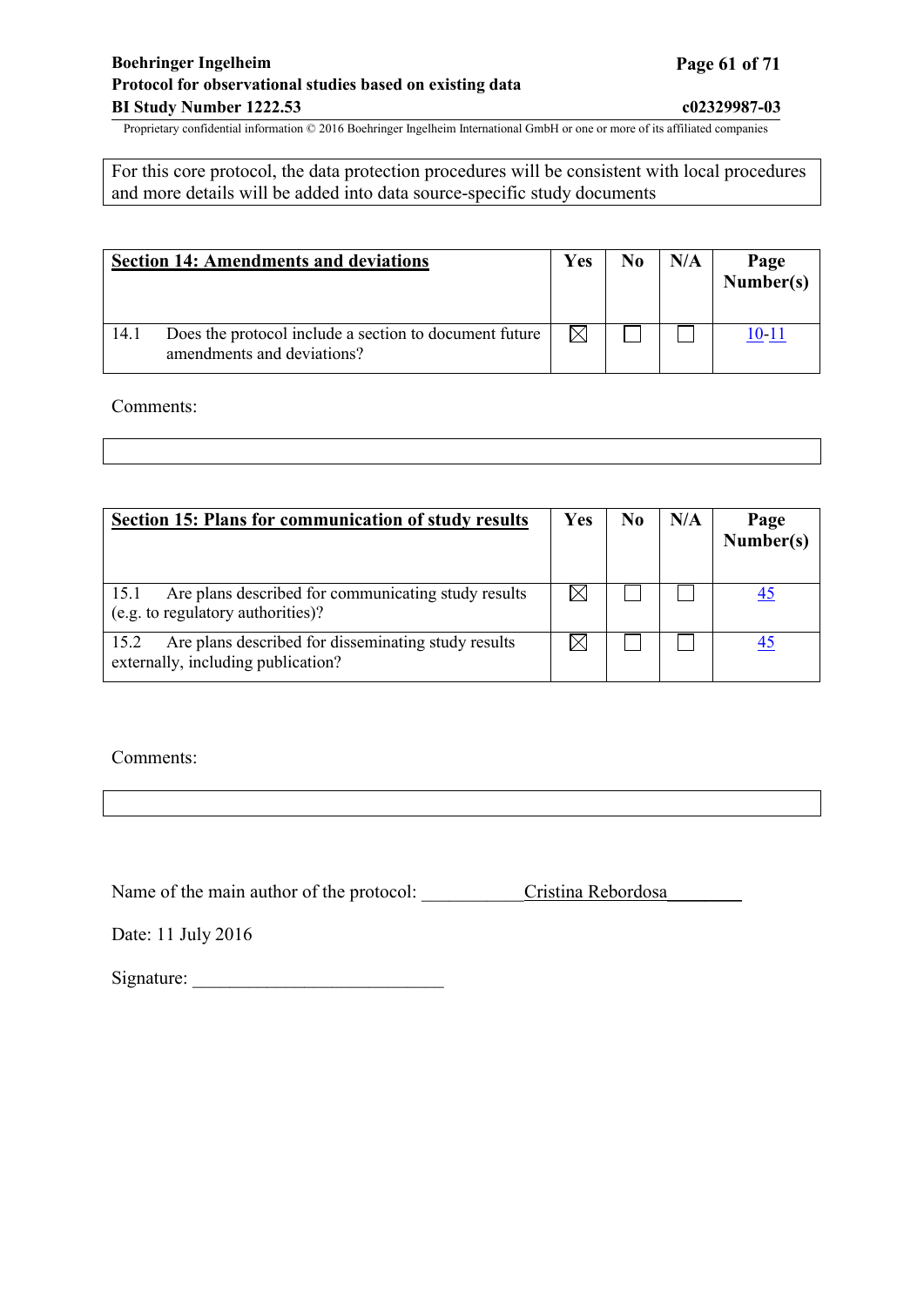# <span id="page-61-0"></span>**ANNEX 3. EVALUATION OF COPD SEVERITY IN AUTOMATED HEALTH DATABASES**

Annex Table 3:1 Published definitions of COPD severity in studies conducted in automated health databases

| <b>Reference, Severity</b>                                                                                                                                                                                                                                                                            | <b>COPD Severity</b>                                                                                                                           |                                                                                                                                    |                                                                                                                                                                                                                                                                                                                      |  |  |
|-------------------------------------------------------------------------------------------------------------------------------------------------------------------------------------------------------------------------------------------------------------------------------------------------------|------------------------------------------------------------------------------------------------------------------------------------------------|------------------------------------------------------------------------------------------------------------------------------------|----------------------------------------------------------------------------------------------------------------------------------------------------------------------------------------------------------------------------------------------------------------------------------------------------------------------|--|--|
| Criteria                                                                                                                                                                                                                                                                                              | <b>Mild</b>                                                                                                                                    | <b>Moderate</b>                                                                                                                    | <b>Severe</b>                                                                                                                                                                                                                                                                                                        |  |  |
|                                                                                                                                                                                                                                                                                                       | <b>Integrated Primary Care Information Project, Netherlands [P11-13226]</b>                                                                    |                                                                                                                                    |                                                                                                                                                                                                                                                                                                                      |  |  |
| With spirometry data,<br>used GOLD criteria<br>$[P13-02399]$<br>Without spirometry,<br>used methods of<br>Curkendall et al.,<br>$[R09-0579]$ Eisner et<br>al., $[R13-1392]$ and<br>Soriano et al. [R08-<br>1492]                                                                                      | At initial COPD<br>symptoms                                                                                                                    | At least 2<br>prescriptions of<br>bronchodilators of<br>the same drug class<br>with a maximum<br>interval of 6<br>months in 1 year | Severe:<br>Hospitalisation for<br>COPD, or<br>Third course of<br>$\bullet$<br>antibiotics for<br>respiratory infection in 1<br>year, or<br>Second course of<br>$\bullet$<br>systemic corticosteroids<br>for COPD exacerbation<br>in 1 year<br>Very severe:<br>Oxygen therapy, or<br>Scheduled for lung<br>transplant |  |  |
| Saskatchewan Health, Canada [R09-0579]                                                                                                                                                                                                                                                                |                                                                                                                                                |                                                                                                                                    |                                                                                                                                                                                                                                                                                                                      |  |  |
| Case-control study to<br>find severity marker<br>variables, using:<br>Pre-existing<br>þ<br>chronic<br>conditions<br>Recent acute<br>$\bullet$<br>conditions<br>Recent high use<br>$\bullet$<br>of bronchodilators<br>Specific components<br>of the above are<br>detailed in the article's<br>appendix | Patients ranked<br>into 5 quintiles by<br>likelihood of<br><b>COPD</b><br>hospitalisation,<br>from conditional<br>logistic<br>regression model |                                                                                                                                    | Factors in previous 180 days<br>associated with severe COPD:<br>Emphysema<br>Recent nebuliser use<br>Home oxygen therapy<br>Corticosteroid use<br>Frequent bronchodilator<br>use<br>Pneumonia<br>Previous COPD<br>exacerbation                                                                                       |  |  |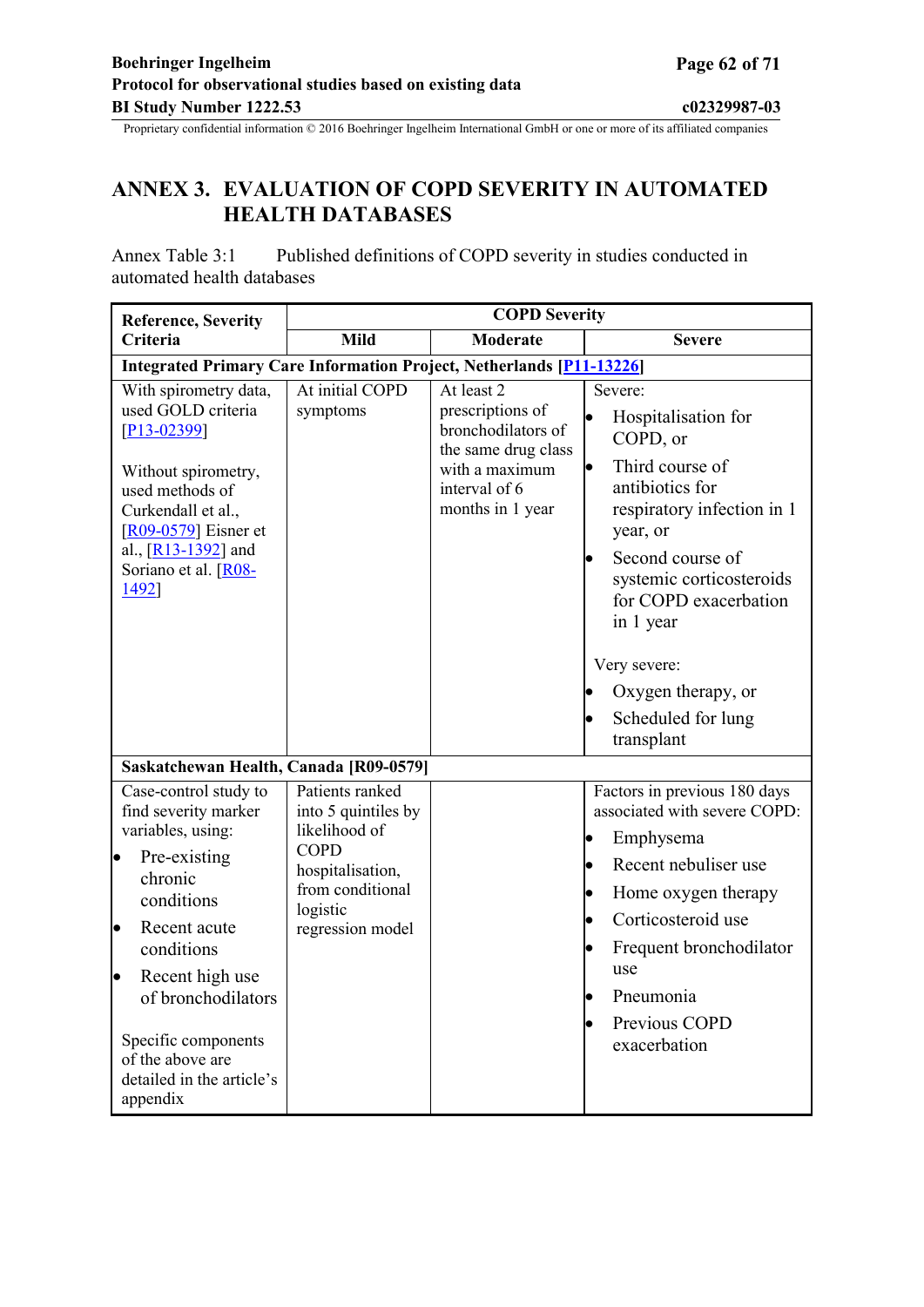Table Annex 3:1 (cont'd) Published definitions of COPD severity in studies conducted in automated health databases

| <b>Reference, Severity</b>          | <b>COPD</b> Severity          |                                                                                                                                                                                          |                                         |
|-------------------------------------|-------------------------------|------------------------------------------------------------------------------------------------------------------------------------------------------------------------------------------|-----------------------------------------|
| criteria                            | Mild                          | Moderate                                                                                                                                                                                 | <b>Severe</b>                           |
|                                     |                               | General Practice Research Database, <sup>1</sup> United Kingdom Soriano [R08-1492]                                                                                                       |                                         |
| Severity based only on<br>drug data | At first diagnosis<br>of COPD | At least 2<br>prescriptions of the<br>same COPD drug<br>within 6 months,<br>using data on<br>inhaled or oral<br>bronchodilators,<br>xanthines,<br>cromones, steroids,<br>or combinations | Oxygen therapy, or<br>Nebuliser therapy |

COPD = Chronic Obstructive Pulmonary Disease; GOLD = Global Initiative for Chronic Obstructive Lung Disease.

1 This database is now known as Clinical Practice Research Datalink.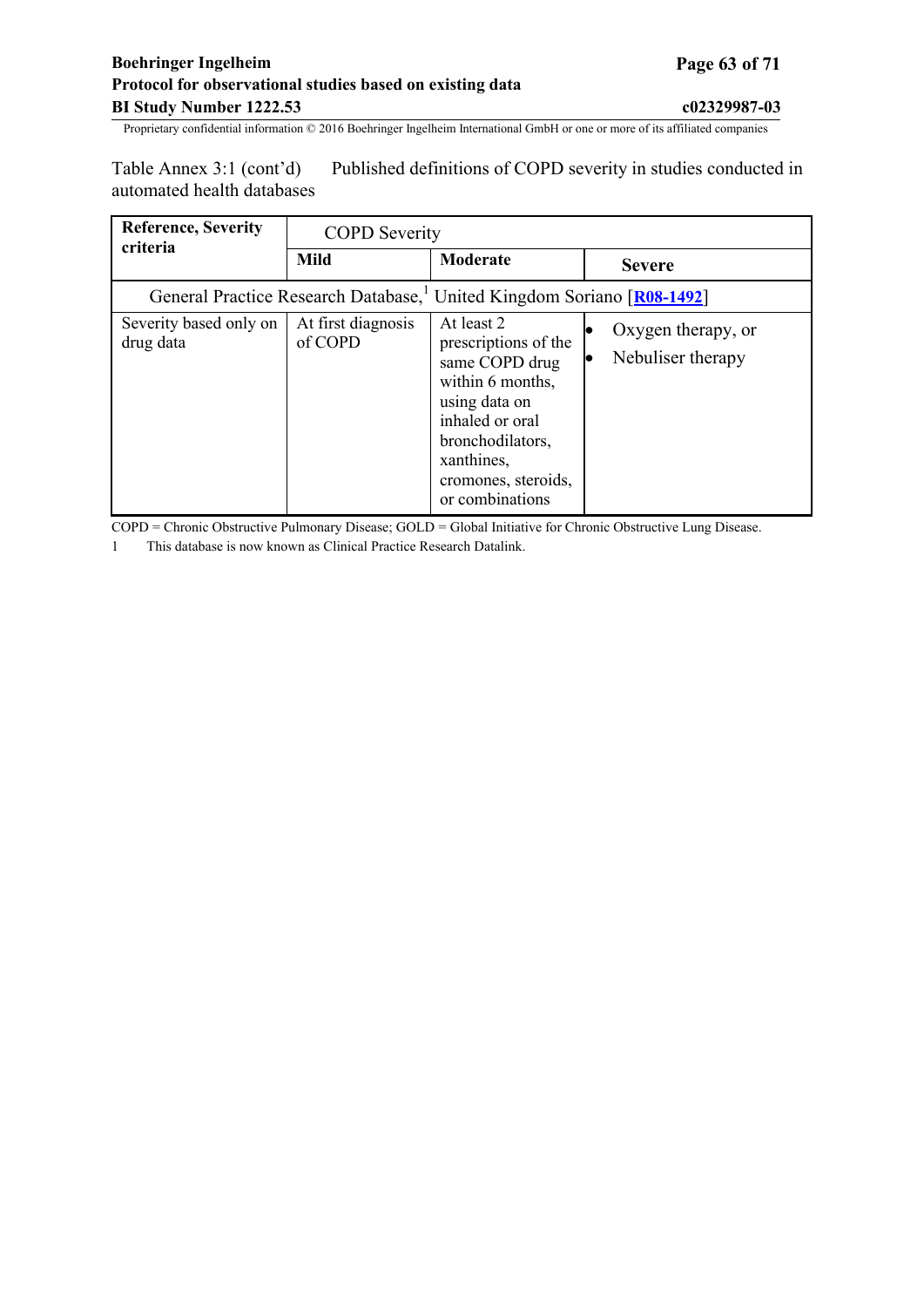# <span id="page-63-0"></span>**ANNEX 4. CODES FOR COMORBIDITIES AND OTHER MEDICATIONS**

| <b>Disease Description</b>                                                    | <b>ICD-10 Code</b>                                                        | <b>ICPC Code</b>                                                          |
|-------------------------------------------------------------------------------|---------------------------------------------------------------------------|---------------------------------------------------------------------------|
| <b>Cardiovascular diseases</b>                                                | <b>I00-I99</b>                                                            | K73-K99                                                                   |
| Ischaemic heart disease                                                       | I20-I25 or coronary<br>reperfusion surgery and<br>procedures              |                                                                           |
| Angina pectoris                                                               | I20                                                                       | K74 Angina pectoris                                                       |
| Acute myocardial infarction                                                   | I21                                                                       | K75 Acute myocardial<br>infarction                                        |
| Other acute or subacute<br>ischaemic heart disease                            | $I22-I24$                                                                 | K76 Ischaemic heart disease<br>w/o angina                                 |
| Chronic ischaemic heart<br>disease                                            | I25                                                                       | No specific code                                                          |
| Coronary reperfusion surgery<br>and procedures                                | List of codes to be developed<br>according to each database<br>dictionary | List of codes to be developed<br>according to each database<br>dictionary |
| Arrhythmias                                                                   | I47-I49                                                                   | K78-K80                                                                   |
| Paroxysmal tachycardia                                                        | I47                                                                       | K79 Paroxysmal tachycardia                                                |
| Ventricular tachycardia                                                       | I47.0, I47.2                                                              | No specific code                                                          |
| Supraventricular tachycardia<br>and unspecified                               | I47.1, I47.9                                                              | No specific code                                                          |
| Atrial fibrillation and flutter                                               | I48                                                                       | K78 Atrial fibrillation/flutter                                           |
| Other cardiac arrhythmias                                                     | I49                                                                       | K80 Ectopic beats all types                                               |
| Ventricular fibrillation and<br>flutter                                       | I49.0                                                                     | No specific code                                                          |
| Other cardiac arrhythmias                                                     | I49.1-I49.9                                                               | No specific code                                                          |
| Conduction disorders                                                          | I44-I45                                                                   | K84 Heart disease other                                                   |
| Cardiac arrest                                                                | I46                                                                       | No specific code                                                          |
| Heart failure                                                                 | <b>I50</b>                                                                | K77 Heart failure                                                         |
| Cerebrovascular disease                                                       | I60-I69, G45                                                              | K89-K90                                                                   |
| Cerebral haemorrhage<br>(subarachnoid, intracerebral,<br>other non-traumatic) | I60-I62                                                                   | K89 Transient cerebral<br>ischaemia                                       |

## Annex Table 4:1 Other comorbidity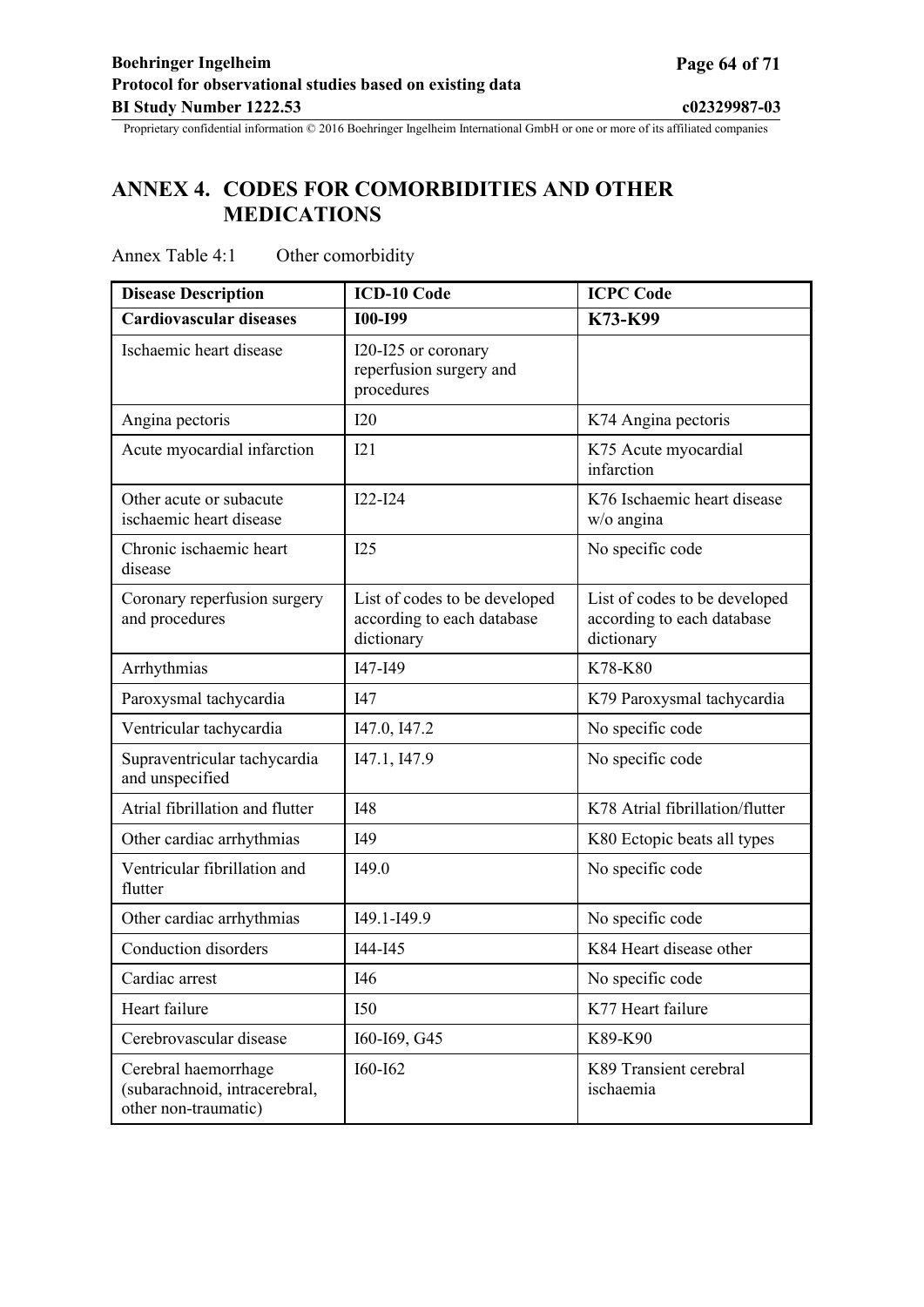# Table Annex 4:1 (cont'd) Other comorbidity

| <b>Disease Description</b>                                                  | <b>ICD-10 Code</b>                                                              | <b>ICPC Code</b>                                                                                                                                                                                                                             |
|-----------------------------------------------------------------------------|---------------------------------------------------------------------------------|----------------------------------------------------------------------------------------------------------------------------------------------------------------------------------------------------------------------------------------------|
| Cerebral infarction and<br>stroke                                           | I63, I64, G46.5                                                                 | K90 Stroke/cerebrovascular accident                                                                                                                                                                                                          |
| Transient ischaemic attack                                                  | G45                                                                             | K89 Transient cerebral ischaemia                                                                                                                                                                                                             |
| Other cerebrovascular<br>disease and sequelae of<br>cerebrovascular disease | 165-169                                                                         | No specific code                                                                                                                                                                                                                             |
| Hypertension and<br>hypertensive heart disease                              | $I10-I15$                                                                       | K85 Elevated blood pressure (excl K86-K87)<br>K86 Hypertension without organ damage<br>K87 Hypertension with organ damage                                                                                                                    |
| Diseases of arteries,<br>arterioles, and capillaries                        | I70-I79, and<br>peripheral arterial<br>revascularisation<br>procedures          | K91 Atherosclerosis (excl K76, K90)<br>K92 Atherosclerosis/PVD                                                                                                                                                                               |
| Peripheral arterial<br>revascularisation<br>procedures                      | List of codes to be<br>developed<br>according to each<br>database<br>dictionary | List of codes to be developed according to each<br>database dictionary                                                                                                                                                                       |
| Other form of heart<br>diseases                                             | 100-109, 130-143,<br>I80-I99                                                    | K84.03 Cardiomyopathie<br>K81 Heart/arterial murmur NOS<br>K82 Pulmonary heart disease<br>K83 Heart valve disease NOS<br>K94 Phlebitis/thrombophlebitis<br>K95 Varicose veins of leg<br>K96 Haemorrhoids<br>K99 Cardiovascular disease other |
| Hyperlipidaemia                                                             | E78                                                                             | T93 Lipid disorder                                                                                                                                                                                                                           |
| <b>Diabetes mellitus</b>                                                    | E10-E14                                                                         | <b>T90 Diabetes mellitus</b>                                                                                                                                                                                                                 |
| <b>Renal disease</b>                                                        | <b>N00-N39</b>                                                                  | U99 Urinary disease, other                                                                                                                                                                                                                   |
| Chronic kidney disease                                                      | N18                                                                             | U99.01 Kidney insufficiency                                                                                                                                                                                                                  |
| Other renal disorders                                                       | N00-N17, N19,<br>N25-N39                                                        | U99 (excl U99.01)                                                                                                                                                                                                                            |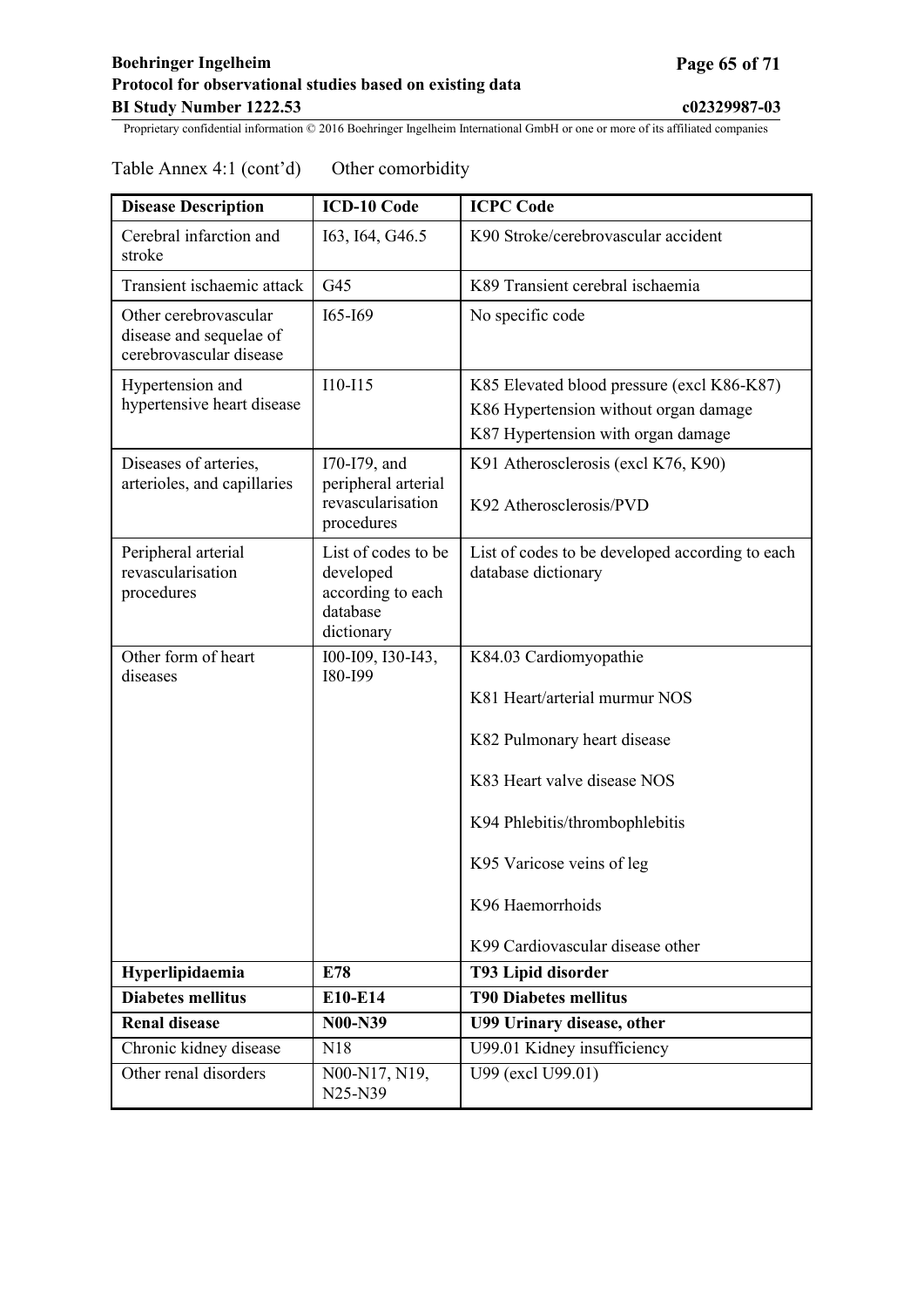| <b>Disease Description</b>                                             | <b>ICD-10 Code</b> | <b>ICPC Code</b>                             |
|------------------------------------------------------------------------|--------------------|----------------------------------------------|
| <b>Anaemias</b>                                                        | D50-D64            | <b>B78-B82</b>                               |
| Nutritional anaemias                                                   | D50-D53            | <b>B80</b>                                   |
| Iron deficiency<br>anaemias                                            | D50                | B80 Iron deficiency anaemia                  |
| Other anaemias                                                         | D55-D64            | B78 Hereditary haemolytic anaemia            |
|                                                                        |                    | B79 Congen. anom. blood/lymph other          |
|                                                                        |                    | B81 Anaemia, Vitamin B12/folate def.         |
|                                                                        |                    | B82 Anaemia other/unspecified                |
|                                                                        |                    | B83 Purpura/coagulation defect               |
| Peptic ulcer disease                                                   | K25-K28            | <b>D85 Duodenal ulcer</b>                    |
|                                                                        |                    | D86 Peptic ulcer other                       |
| <b>Liver disease</b>                                                   | K70-K77            | <b>D97 Liver disease NOS</b>                 |
| <b>Osteoporosis</b>                                                    | M80-M82            | <b>L95 Osteoporosis</b>                      |
| <b>Rheumatoid arthritis</b><br>and other inflammatory<br>arthropathies | M05-M14            | <b>L88 Rheumatoid/seropositive arthritis</b> |
| <b>Systemic connective</b><br>tissue diseases                          | M30-M36            | No code                                      |
| Malignancy                                                             | C00-C97            | <b>A79 Malignancy NOS</b>                    |
|                                                                        |                    | B72 Hodgkin's disease/lymphoma               |
|                                                                        |                    | <b>B73 Leukaemia</b>                         |
|                                                                        |                    | B74 Malignant neoplasm blood other           |
|                                                                        |                    | D74 Malignant neoplasm stomach               |
|                                                                        |                    | D75 Malignant neoplasm colon/rectum          |
|                                                                        |                    | D76 Malignant neoplasm pancreas              |
|                                                                        |                    | D77 Malig. neoplasm digest other/NOS         |
|                                                                        |                    | F74 Neoplasm of eye/adnexa                   |
|                                                                        |                    | H75 Neoplasm of ear                          |
|                                                                        |                    | K72 Neoplasm cardiovascular                  |

## Table Annex 4:1 (cont'd) Other comorbidity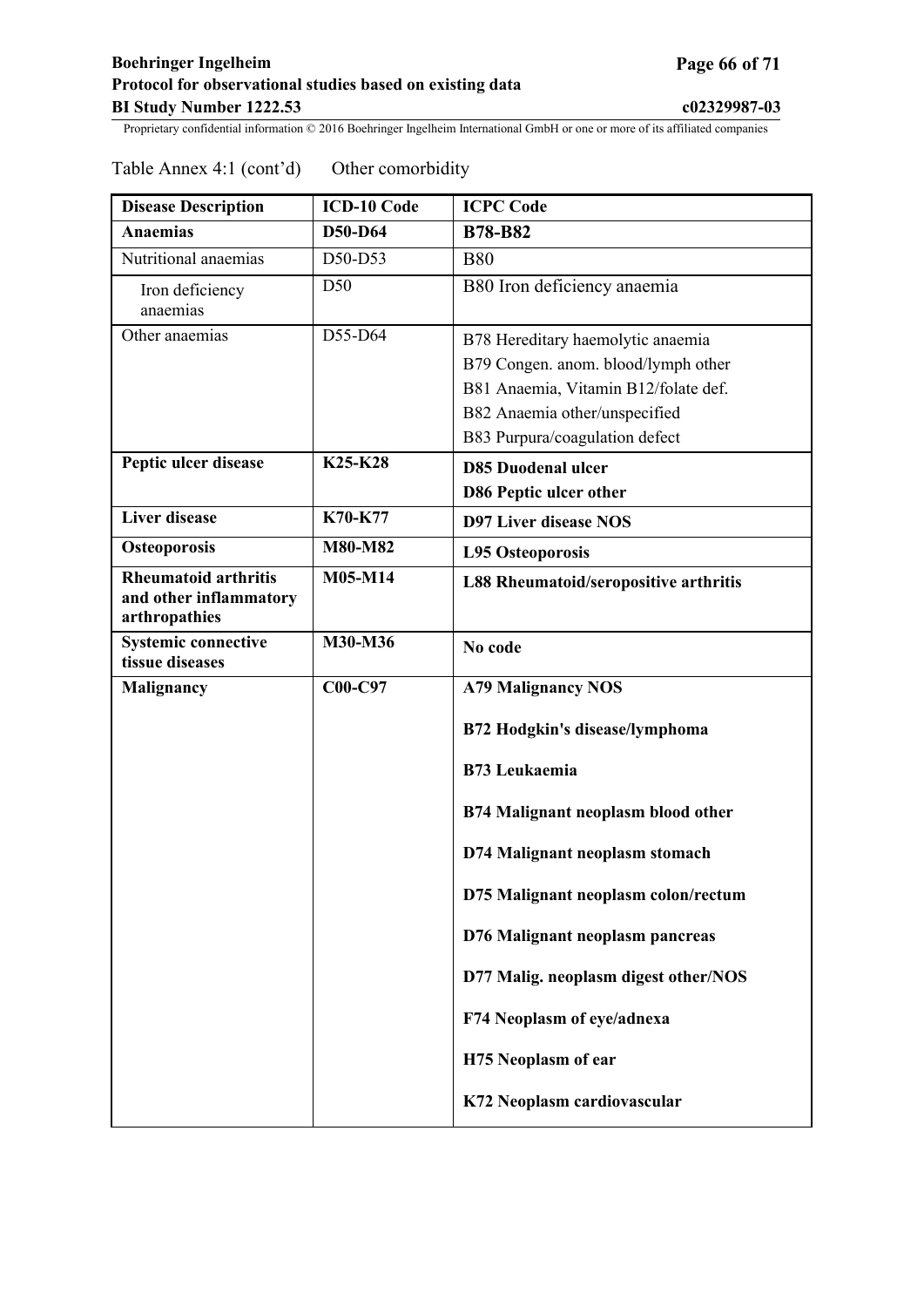Table Annex 4:1 (cont'd) Other comorbidity

| Malignancy (cont'd)            |                | N74 Malignant neoplasm nervous system    |
|--------------------------------|----------------|------------------------------------------|
|                                |                | R84 Malignant neoplasm bronchus/lung     |
|                                |                | R85 Malinant neoplasm respiratory, other |
|                                |                | S77 Malignant neoplasm of skin           |
|                                |                | T71 Malignant neoplasm thyroid           |
|                                |                | U75 Malignant neoplasm of kidney         |
|                                |                | U76 Malignant neoplasm of bladder        |
|                                |                | U77 Malignant neoplasm urinary other     |
|                                |                | W72 Malignant neoplasm relate to preg.   |
|                                |                | X75 Malignant neoplasm cervix            |
|                                |                | X76 Malignant neoplasm breast female     |
|                                |                | X77 Malignant neoplasm genital other (f) |
|                                |                | Y77 Malignant neoplasm prostate          |
|                                |                | Y78 Malign neoplasm male genital other   |
| <b>Depressive disorders</b>    | F32-F33        | P76 Depressive disorder                  |
| <b>Pregnancy (at the index</b> | <b>O00-O48</b> | <b>W78 Pregnancy</b>                     |
| date)                          |                |                                          |
|                                |                | W79 Unwanted pregnancy                   |

ICD-10 = *International Statistical Classification of Diseases and Related Health Problems, 10th Revision*; ICPC = *International Classification of Primary Care.*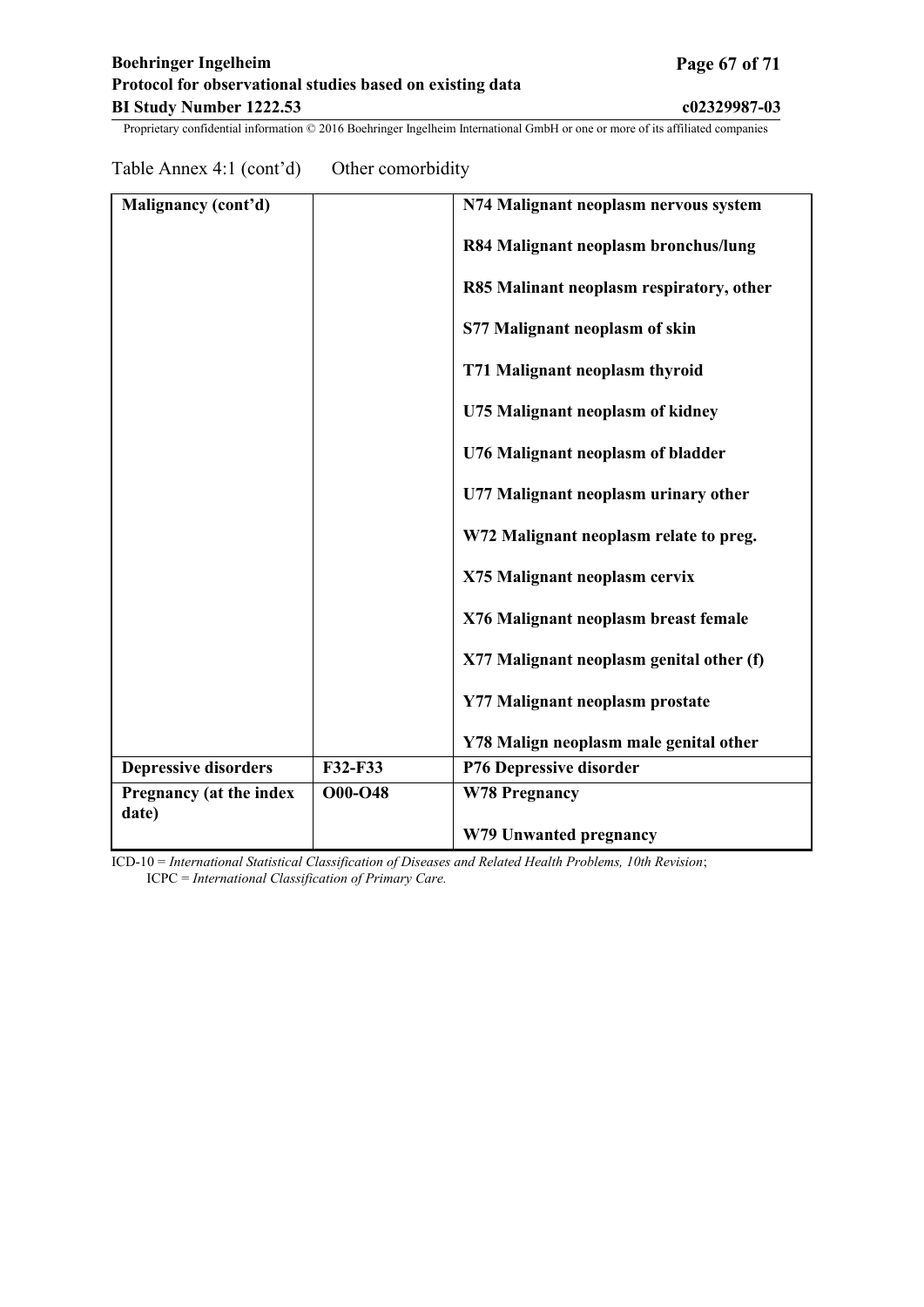## <span id="page-67-0"></span>Annex Table 4:2 Anatomical Therapeutic Chemical codes for comedications

| <b>Medication Description</b>  | <b>ATC Code</b> |
|--------------------------------|-----------------|
| <b>Respiratory medications</b> |                 |
| <b>Inhaled SAMAs</b>           |                 |
| Ipratropium bromide            | R03BB01         |
| Oxitropium bromide             | R03BB02         |
| <b>Inhaled LAMAs</b>           |                 |
| Tiotropium bromide             | R03BB04         |
| Aclidinium bromide             | <b>R03BB05</b>  |
| Glycopyrronium bromide         | <b>R03BB06</b>  |
| <b>Inhaled SABAs</b>           |                 |
| Salbutamol                     | <b>R03AC02</b>  |
| Terbutaline                    | <b>R03AC03</b>  |
| Fenoterol                      | <b>R03AC04</b>  |
| Rimiterol                      | <b>R03AC05</b>  |
| Hexoprenaline                  | <b>R03AC06</b>  |
| Isoetarine                     | R03AC07         |
| Pirbuterol                     | <b>R03AC08</b>  |
| Tretoquinol                    | <b>R03AC09</b>  |
| Carbuterol                     | <b>R03AC10</b>  |
| Tulobuterol                    | <b>R03AC11</b>  |
| Clenbuterol                    | <b>R03AC14</b>  |
| Reproterol                     | R03AC15         |
| Procaterol                     | <b>R03AC16</b>  |
| Bitolterol                     | <b>R03AC17</b>  |
| Indacaterol                    | <b>R03AC18</b>  |
| <b>Inhaled LABAs</b>           |                 |
| Salmeterol                     | <b>R03AC12</b>  |
| Formoterol                     | <b>R03AC13</b>  |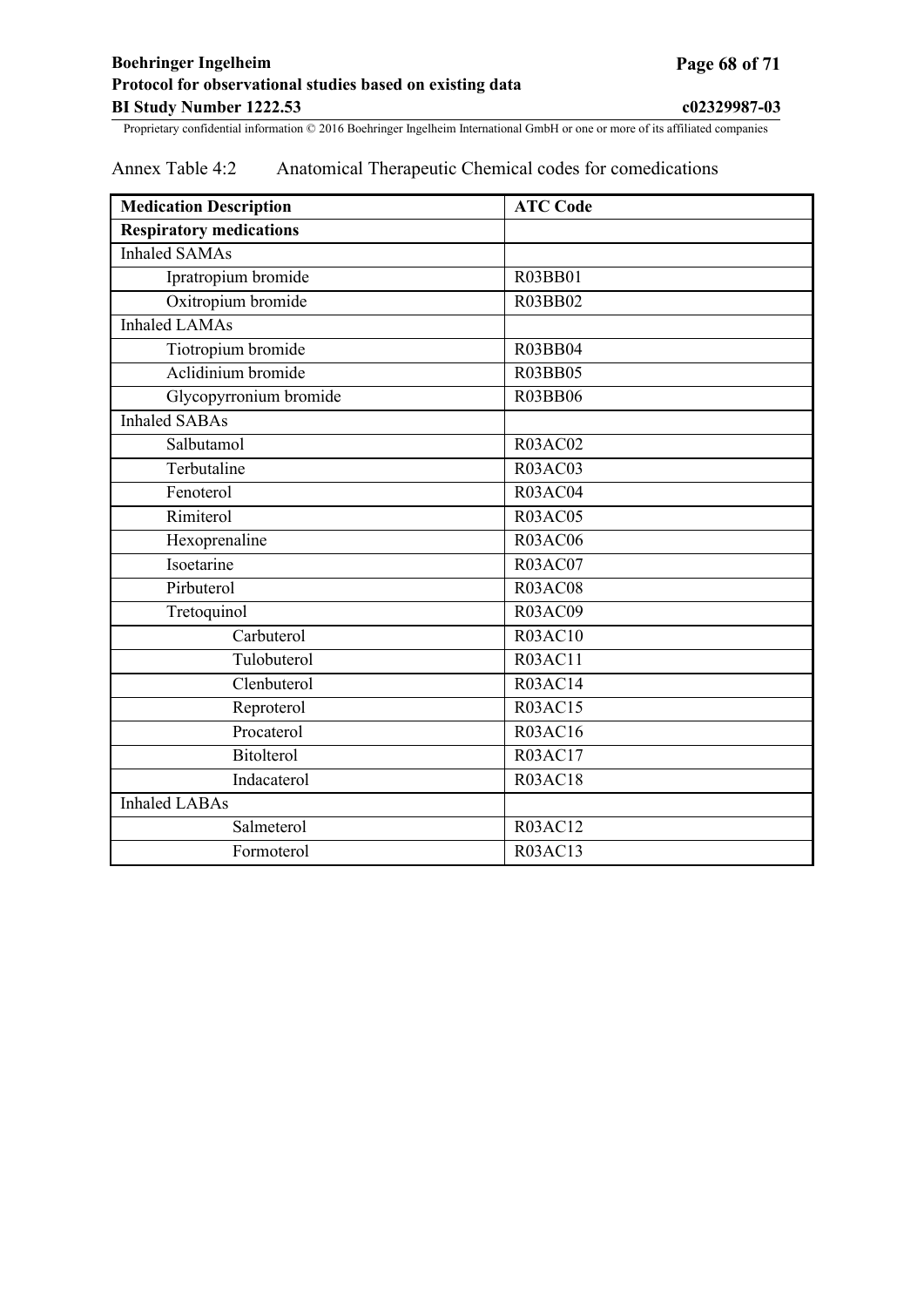## **Boehringer Ingelheim Page 69 of 71 Protocol for observational studies based on existing data BI Study Number 1222.53 c02329987-03**

| <b>Medication Description</b>         | <b>ATC Code</b>                      |  |  |  |
|---------------------------------------|--------------------------------------|--|--|--|
| Respiratory medications (cont'd)      |                                      |  |  |  |
| <b>Inhaled LABA/ICS</b>               |                                      |  |  |  |
| Salmeterol and fluticasone            | <b>R03AK06</b>                       |  |  |  |
| Formoterol and budesonide             | <b>R03AK07</b>                       |  |  |  |
| Formoterol and beclometasone          | <b>R03AK08</b>                       |  |  |  |
| Formoterol and mometasone             | <b>R03AK09</b>                       |  |  |  |
| Vilanterol and fluticasone furoate    | <b>R03AK10</b>                       |  |  |  |
| Formoterol and fluticasone            | <b>R03AK11</b>                       |  |  |  |
| Salmeterol and budesonide             | <b>R03AK12</b>                       |  |  |  |
| Inhaled glucocorticosteroid           |                                      |  |  |  |
| Beclometasone                         | <b>R03BA01</b>                       |  |  |  |
| Budesonide                            | <b>R03BA02</b>                       |  |  |  |
| Flunisolide                           | <b>R03BA03</b>                       |  |  |  |
| Betamethasone                         | <b>R03BA04</b>                       |  |  |  |
| Fluticasone                           | <b>R03BA05</b>                       |  |  |  |
| Triamcinolone                         | <b>R03BA06</b>                       |  |  |  |
| Mometasone                            | R03BA07                              |  |  |  |
| Ciclesonide                           | <b>R03BA08</b>                       |  |  |  |
| Fixed combinations of SABAs and SAMAs | ATC codes not available <sup>1</sup> |  |  |  |
| Fixed combinations of SABAs and ICSs  | ATC codes not available <sup>1</sup> |  |  |  |
| Fixed combinations of LABAs and ICSs  | ATC codes not available <sup>1</sup> |  |  |  |
| Systemic glucocorticosteroids         | H02AB                                |  |  |  |
| Systemic beta2-agonists               | R03CC                                |  |  |  |
| Xanthines and adrenergics             | R03DA, R03DB                         |  |  |  |
| Roflumilast                           | R03DX07                              |  |  |  |
| Nasal glucocorticosteroids            | R01AD                                |  |  |  |
| Omalizumab                            | <b>R03DX05</b>                       |  |  |  |
| Leukotriene receptor antagonists      | R03DC                                |  |  |  |
| Cromoglicic acid                      | R03BC01                              |  |  |  |
| Nedocromil                            | <b>R03BC03</b>                       |  |  |  |
| Methotrexate                          | L04AX03                              |  |  |  |
| Ciclosporin                           | L04AD01                              |  |  |  |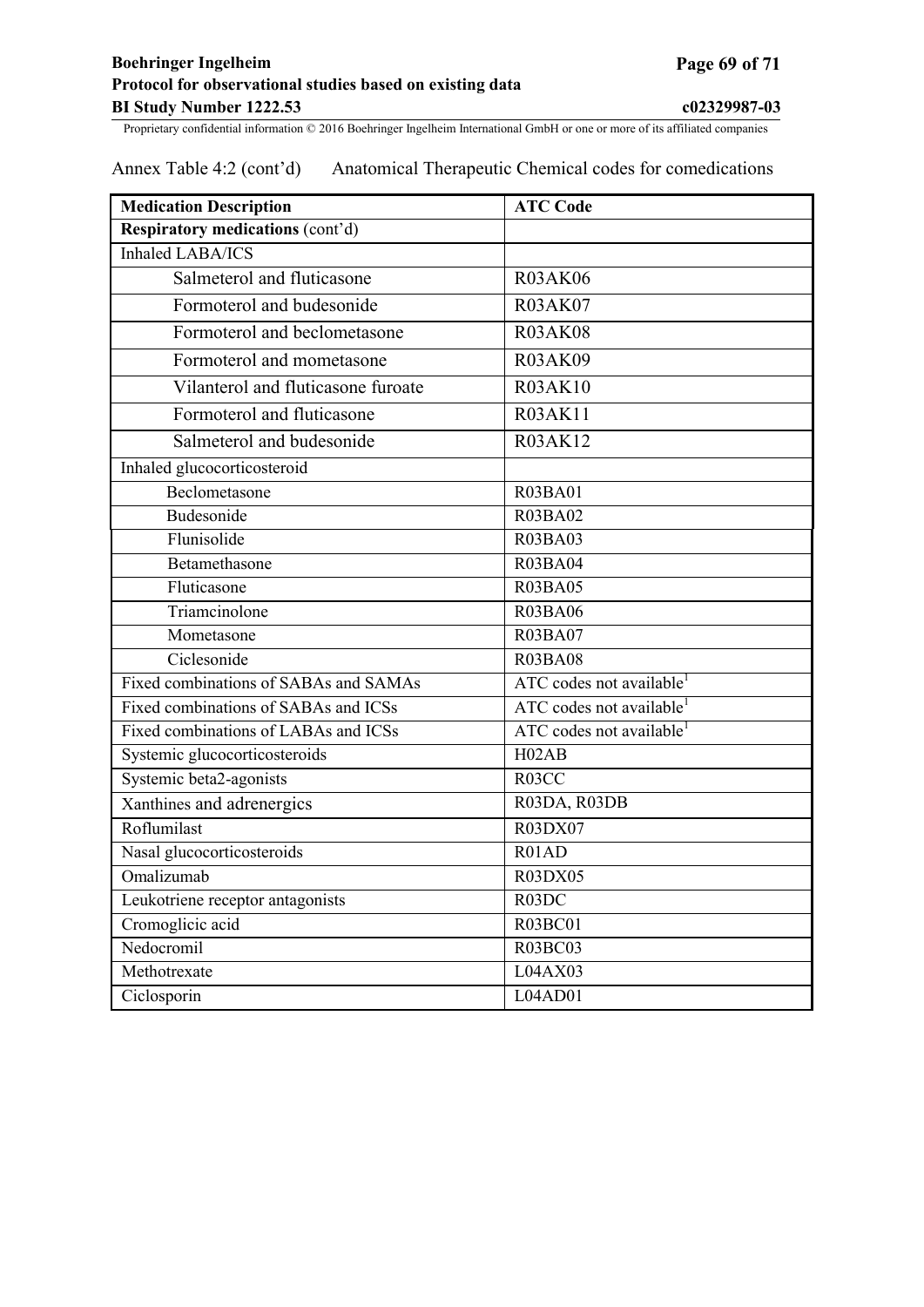| <b>Medication Description</b>                                | <b>ATC Code</b>                      |  |  |  |
|--------------------------------------------------------------|--------------------------------------|--|--|--|
| Respiratory medications (cont'd)                             |                                      |  |  |  |
| Gold preparations                                            | M01CB                                |  |  |  |
| Oxygen therapy                                               | <b>V03AN01</b>                       |  |  |  |
| Nebuliser therapy                                            | ATC codes not available <sup>1</sup> |  |  |  |
| <b>Cardiovascular medications</b>                            | All codes listed below in section    |  |  |  |
|                                                              | <b>Cardiovascular medications</b>    |  |  |  |
| Cardiac glycosides and antiarrhythmics, Classes I and<br>III | $CO1A$ , $CO1B$                      |  |  |  |
| Vasodilators used in cardiac diseases                        | $\overline{C01D}$                    |  |  |  |
| Other cardiac preparations                                   | <b>C01B, C01C</b>                    |  |  |  |
| <b>Diuretics</b>                                             | CO <sub>3</sub>                      |  |  |  |
| Peripheral vasodilators                                      | C <sub>04</sub>                      |  |  |  |
| Beta blocking agents                                         | CO7                                  |  |  |  |
| Calcium channel blockers                                     | C <sub>08</sub>                      |  |  |  |
| Antihypertensives                                            | CO <sub>2</sub>                      |  |  |  |
| Agents acting on the renin-angiotensin system                | C <sub>09</sub>                      |  |  |  |
| Angiotensin-converting-enzyme inhibitors                     | C09A, C09B                           |  |  |  |
| Angiotensin II receptor antagonists                          | C09C, C09D                           |  |  |  |
| Renin-inhibitors                                             | C09X                                 |  |  |  |
| Lipid-modifying agents                                       | C10                                  |  |  |  |
| HMG CoA reductase inhibitors (statins)                       | C <sub>10</sub> AA                   |  |  |  |
| Other lipid-modifying agents                                 | C10AB, C10AC, C10AD, C10AX           |  |  |  |
| HMG CoA reductase inhibitors (statins), other                | C10BX                                |  |  |  |
| combination                                                  |                                      |  |  |  |
| <b>Antithrombotic agents</b>                                 | <b>B01</b>                           |  |  |  |
| Platelet aggregation inhibitors                              | B01AC                                |  |  |  |
| <b>Systemic antibacterials</b>                               | J01                                  |  |  |  |
| <b>Iron preparations</b>                                     | <b>B03A</b>                          |  |  |  |
| <b>Proton pump inhibitors</b>                                | A02BC                                |  |  |  |
| <b>Drugs used in diabetes</b>                                | A10                                  |  |  |  |
| <b>Insulins</b>                                              | A10A                                 |  |  |  |
| Blood glucose-lowering drugs                                 | A10B, A10X                           |  |  |  |